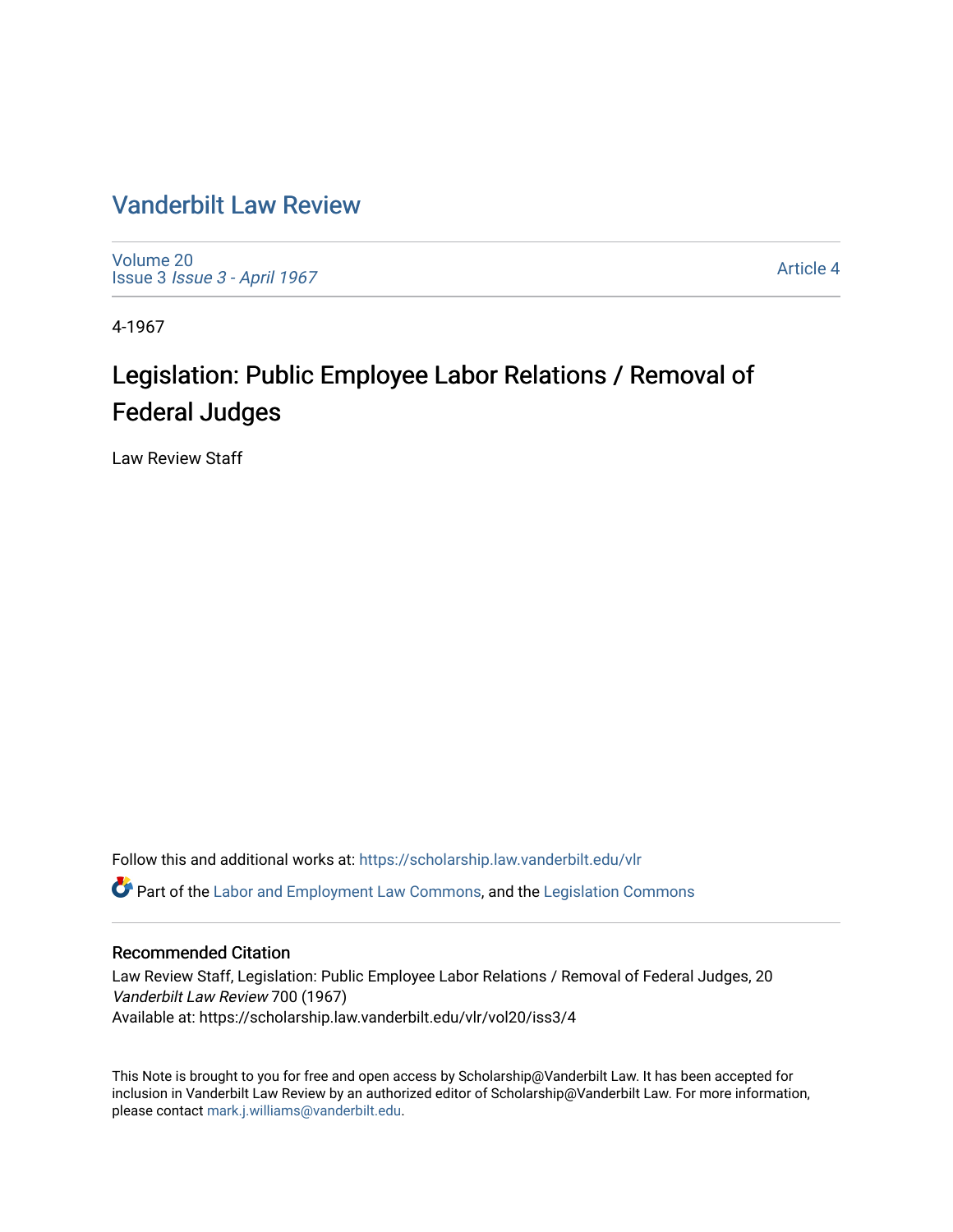# **LEGISLATION**

# **Public Employee Labor Relations: Proposals for Change in Present State Legislation**

#### **I. INTRODUCTION**

One of the most striking developments in labor relations during the past fifteen years has been the rapid increase of both employment and union organization in the public sector. In 1950, there were approximately 6 million public employees; today there are over **10** million, over three quarters of whom work on the state and local level.<sup>1</sup> It is estimated that 1.5 million of these government employees are members of various union organizations, a sixty per cent increase over the past ten years.2

As a result of this growth, public employees have increasingly sought and gained organizational and bargaining rights parallel to those enjoyed by their counterparts in the private sector. These advances are significant in light of the fact that government employees have been explicitly excluded from coverage under comprehensive federal and state legislation which guarantees private employees the rights of self-organization, collective bargaining, and participation in other concerted activities.3 President Kennedy's 1962 Executive Order4 has established a clear-cut, constructive policy for the federal government's dealings with its employees and their problems. At the state level, however, there remains the need for legislation designed to achieve similar ends.

2. Donovan, *Labor Relations in the Public Service: A Survey,* 14 **IND. & LAD. RtL. REP.** CARD (March 1966). Some of the fastest growing unions today are those organizing in the public sector. See, *e.g.,* Wurf, *Unions Enter City Hall,* 48 Pun. MANAcE- MENT 245 (1966), which states that the American Federation of State, County, and Municipal Employees (AFSCME) has a growth rate five times that of the American labor movement as a whole.

3. See, *e.g.,* Labor-Management Relations Act (Taft-Hartley Act) § 101, 61 Stat. 143 (1947), **29 U.S.C.** § **152(2)** (1964); MAss. **ANN.** LAws ch. **150A,** § 2(2) (1965). *But see* MIN. **STAT. ANN.** §§ 179.51-58 (Supp. 1965).

4. Exec. Order No. 10988, 27 Fed. Reg. 551 (1962). For an exhaustive study of labor relations in the federal service under this Executive Order, see VOSLOO, **COLLEC-**TIVE **BARcANING** IN THE **UNITED STATES** FEDERAL CIVIL SERVICE (1966).

700

**<sup>1.</sup>** In 1950, 6,026,000 persons were employed by governments on the federal, state, and local levels. In 1965, the figure had risen to 10,051,000. State and local government employees accounted for 4,098,000 of the 1950 figure, as compared with 7,673,000 in the 1965 statistics. BUREAU OF THE CENSUS, U.S. DEP'T OF COMMERCE, 1965 **STATSTICAL** ABSTRACT OF **THE UN= STATES** 223 (Table No. 306) (1950 figures); 1966 *id.* 224 (Table No. 315) (1965 Figures).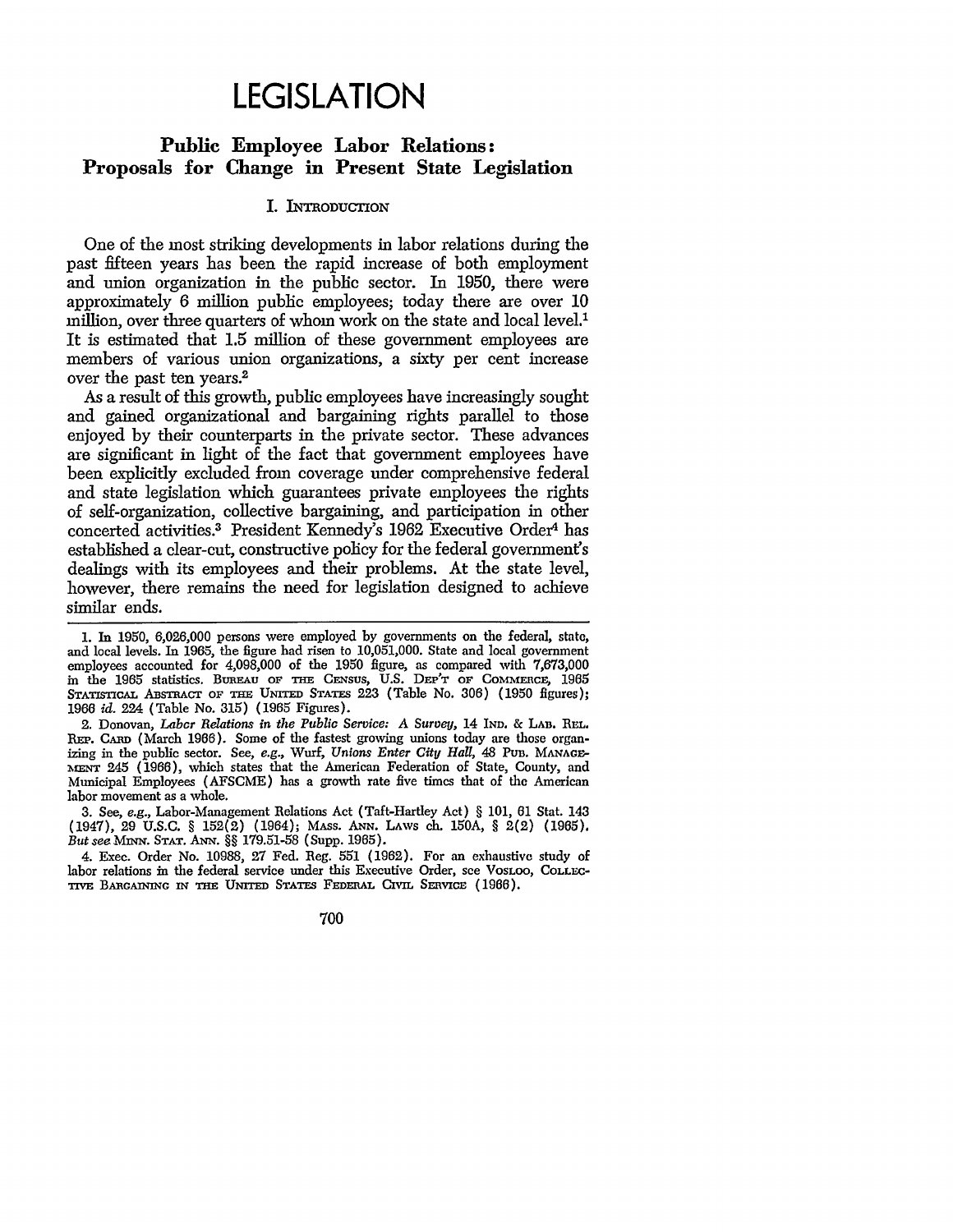Experience in private employment has demonstrated that effective collective bargaining is essential to meaningful labor relations. However, the development of collective bargaining in public employment has been impeded by a generally unfavorable public attitude toward government employee organizations, often reflected in judicial and legislative pronouncements.5 The present trend is toward closing the gap between the public and private sectors, as evidenced by the recent prevalence of legislation guaranteeing public employees the right to organize.6 Such a guarantee, however, requires legislative machinery which will promote and regulate effective collective bargaining in the public service without automatically eliminating all public employees' right to strike.7 This note will examine and evaluate existing state legislation governing both public employee strikes and procedures for promoting effective collective bargaining in public

**A** discussion of the legal and political theories underlying the opposition to public employee unionism is outside the scope of this note, but has been extensively treated elsewhere. See Note, 55 Colum. L. REv. 343 (1955); Note, 75 HARv. L. REv. 391 (1961); Note, 33 U. Cm. L. REv. **852** (1966); Note, 1966 Wis. L. **REv.** 549. The various theories advanced include: (a) The benevolent nature of the government employer. (b) Unionized employees cannot perform their public duties impartially. (c) Public employee unions are apt to exert inimical political influence upon the government. (d) The terms of the government worker's employment are determined by the legislature. (e) Unions will increase the possibility of strikes against the government. (f) Legislatures and executive personnel cannot delegate the authority entrusted to them by the public. (g) Municipal charters do not authorize labor contracts.

The history of judicial and political antipathy to public employee unionism indicates that the soundest approach to the problem must involve enabling legislation which specifically declares the public employees' rights and the power of the various state agencies to enter into binding agreements with their workers.

6. See, *e.g.,* **CAL.** GOV'T **CODE** §§ 3500-08; MAss. **ANN.** LAWS ch- 149, §§ 178G-N **(Supp.** 1965).

7. Despite widespread legislative opposition, the strike has not disappeared"from the public sector. From 1963 to 1965 there were 112 work stoppages in the public service involving 50,000 employees and resulting in the loss of 232,000 man-days. BUREAu OF THE CENSUS, U.S. DEP'T OF COMMERCE, 1966 STATISTICAL ABSTRACT OF THE UNITED STATES 248 (Table 350).

<sup>5.</sup> The legal approach to the public employee's right to organize extends from legislative denial to constitutional guarantee. Compare ALA. Cope § 55-317(2) (1953), with N.J. Consr. art. I, § 19. Alabama's Solomon Act provides that no public employee has the right to belong to a labor organization. The constitutionality of this provision was challenged in the state and federal courts over a period of five years, but the question was never conclusively decided. See Government and Civic Employees Organizing Comm. v. Windsor, 347 U.S. 901 (1954); *id.,* 353 U.S. 364 (1957); American Fed'n of State, County and Municipal Employees v. Dawkins, 268 Ala. 13, 104 So. 2d 827 (1958) (question avoided on ground of no equitable jurisdiction). See also ABA SECTION OF LABOR RELATIONS LAW, PROCEEDINGS 145-47 (1958) (Report, Comm. on Law of Governmental Relations) [hereinafter cited as 1958 ABA]; 1959 **ABA** 112-13. Even in the absence of statutes some courts have been reluctant to endorse public employee unionism. Nutter v. Santa Monica, 74 Cal. App. 2d 292, 168 P.2d 741 (Dist. Ct. App. 1946) (legislature cannot bargain away its discretion). See. also Springfield v. Clouse, 356 Mo. 1239, 206 S.W.2d 539 (1947); Note, 55 CoLuM. L. REv. 343, 349-50 (1955); Note, 75 HAnv. L. REv. 391, 392-96 (1961).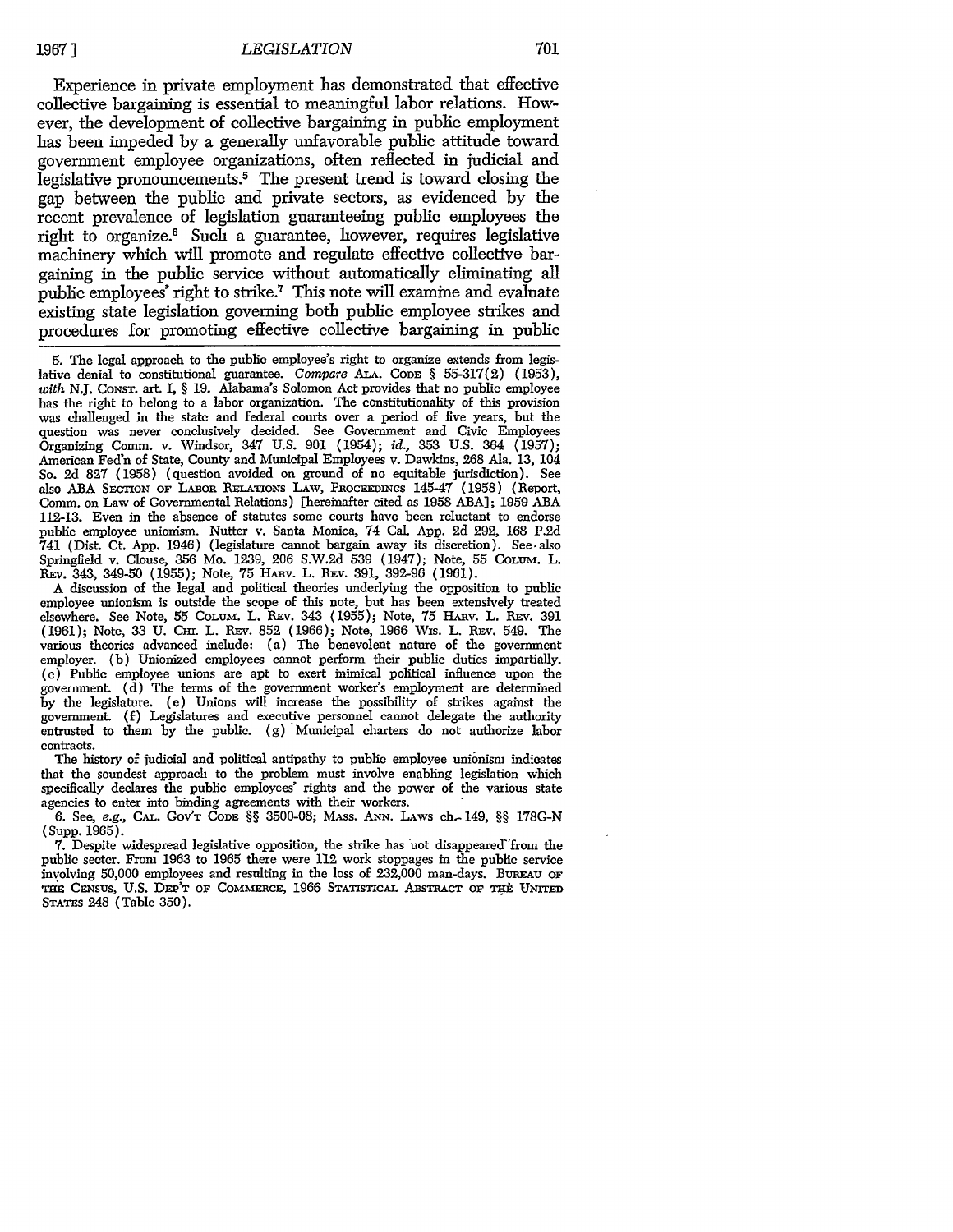employment, exposing inherent weaknesses and deficiencies in the regulatory scheme. It will then suggest a possible solution designed to cure the present defects.

#### II. THE RIGHT TO STRIKE

The right of public employees to strike against their government employer has been expressly denied both by legislative enactment and judicial decision. Under federal law,<sup>8</sup> a government employee who strikes, or even asserts the right to do so, may be guilty of a felony punishable by a 1000 dollar fine and one year's imprisonment. Although state antistrike statutes<sup>9</sup> provide less stringent sanctions,<sup>10</sup> they are similarly uncompromising in their absolute prohibition of strikes by public employees.

In the absence of statutes, most courts have articulated a vague public policy argument as a basis for denying the right to strike.<sup>11</sup> Against this bloc of nearly unanimous opinion, many commentators.<sup>12</sup> but only a few courts,<sup>13</sup> have voiced their dissent. At every level, discussion of the public employee's right to strike evokes emotional and

In addition to these laws which provide broad coverage of almost all state and local government employees, other states have legislated against strikes by specific classifications of employees. See, *e.g.,* CAL. **LABOR** CODE § 1962 (firemen); R.I. GEN. LAws **ANN.** *§* 36-11-6 (1966) (policemen and firemen).

10. Generally, a striking employee will face discharge and loss of employment rights. For a more thorough discussion of these statutes, see notes 34-50 *infra,* and accompanying text.

**11.** See, *e.g.,* City of Los Angeles v. Los Angeles **Bldg.** Trades Council, 94 Cal. **App. 2d** 36, 210 P.2d **305** (Dist. **CL** App. 1949); Norwalk Teachers' Ass'n v. Board of Edue., **138** Conn. 269, 83 A.2d 482 (1951); Board of Educ. v. Bedding, **32** Ill. **2d** 567, **207** N.E.2d 427 (1965); Manchester v. Manchester Teachers Guild, **100 N.H.** 507, **131 A.2d** 59 (1957); Delaware River and Bay Authority v. International Organization of Masters, Mates & Pilots, 45 N.J. **138,** 211 A.2d 789 (1965); City of Minot v. Local 74, General Drivers and Helpers Union, 142 N.W.2d **612** (N.D. 1966).

12. See, *e.g.,* Note, 55 **COLum.** L. RPv. 343, 363 (1955); Note, **75** HAnv. L. **REv. 391,** 413 (1961); Note, 2 VAND. L. REv. 441, 450 (1949); Note, 1966 Wis. L. REv. 549, 582.

**13.** Local 266, IBEW v. Salt River Project, **78** Ariz. **30, 275 P.2d 393** (1954); Los Angeles Metropolitan Transit Authority v. Brotherhood of R.R. Trainmen, 54 Cal. **2d** 684, 355 P.2d 905 (1960), 59 Mici. L. REv. 1260 (1961), 47 VA. L. rEv. **338** (1961), 18 WASH. & LEE L. REV. 297 (1961); Board of Trustees v. Now, 9 L.R.R.M. 789 (Ohio **C.P.** 1941).

<sup>8. 69</sup> Stat. 624 (1955), 5 U.S.C. § 118p-r (1964).

<sup>9.</sup> Sixteen states have statutes banning strikes by public employees: **DEL. CODE** *A x.* tit. 19, § 1313 (1965); **FLA. STAT.** § 839.221 (1963); GA. CoDE ANN. *§* 89-1301 (Supp. 1962); *HAwAx* REv. LAws § 5-8 (Supp. 1965); MAss. *ANN.* LAWS ch. 149, § 178F (1965); Mrcu. **STAT. ANN.** § 17.455 (Supp. 1965); MINN. **STAT.** § 179.51 (1966); Mo. *ANN.* **STAT.** § 105.530 (1966); NEB. **STAT.** § 48-821 (1960); N.Y. Civ. Snav. LAw § 108 (Condon-Wadlin Act); Omo Rev. Code ANN. § 41117.02 (Baldwin 1965); ORE. REV. STAT. § 243.760 (1965); PA. STAT. ANN. tit. 43, § 215.2 (1964); TEX. REV. CIV. **STAT. ANN.** art. 5154c (1962); VA. **CoDE** *ANN. §* 40-65 (1955); Wis. **STAT.** ANN. *§* 111.70 (Supp. 1966).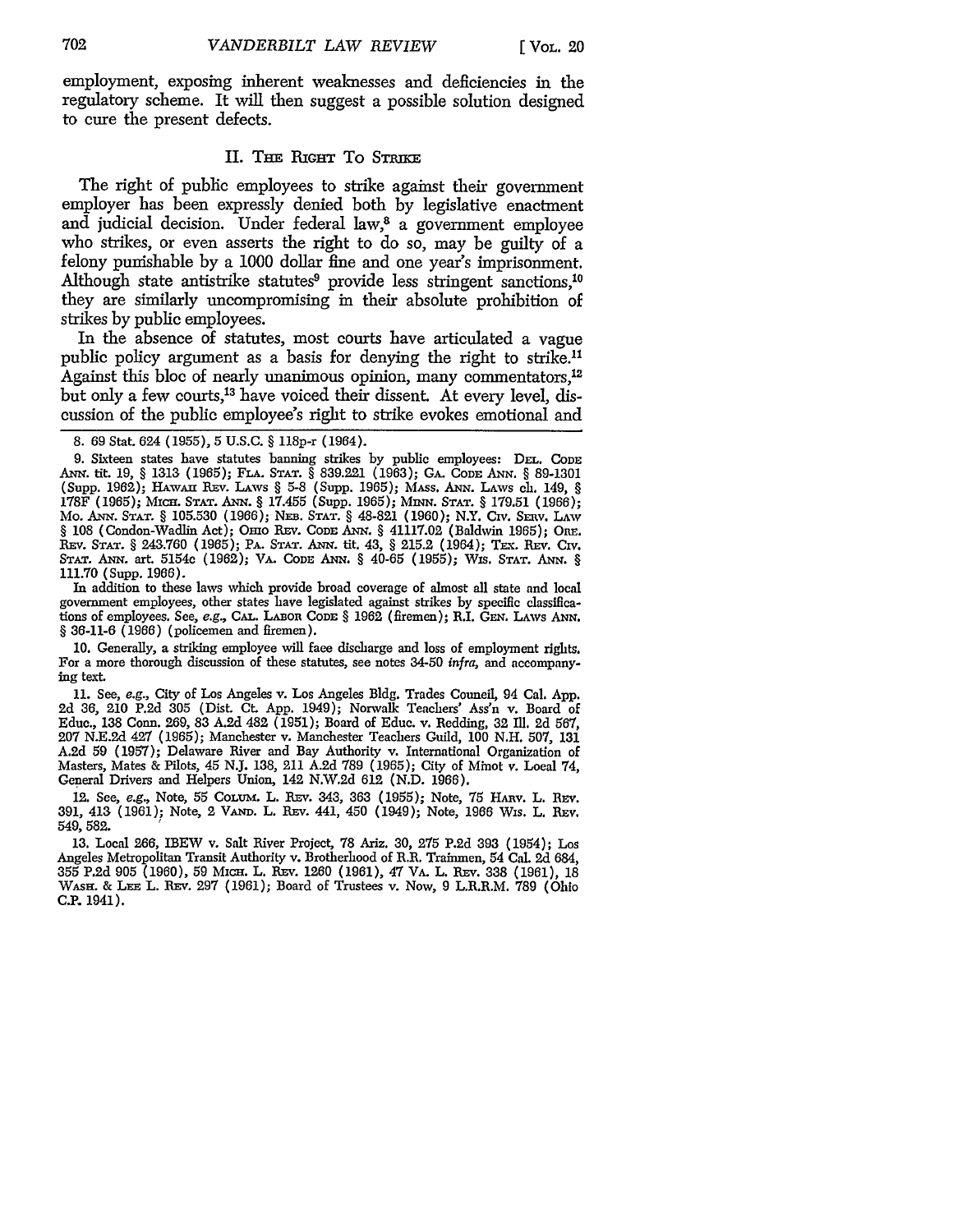polarized responses. 14 It is in this context that one must view the treatment of the problem by our courts and legislatures.

#### *A. Grounds for Denying the Right To Strike*

The legal theory most frequently advanced for judicially denying the public employees' right to strike is the sacrosanct sovereignty of the government employer. In *Norwalk Teachers' Ass'n v. Board of Educ.,15* the Connecticut Supreme Court of Errors clearly defined the concept by portraying public employees as the government's agents, authorized to exercise some of the sovereignty delegated to the government by the people. The court held that breach of this agency relationship through a strike was a deliberate denial of government authority and a direct contravention of public welfare.<sup>16</sup> Other courts have extended the sovereignty concept to the point of labelling a strike by public employees as "treason."<sup>17</sup> This sovereignty theory has been sharply criticized by even the most steadfast advocates of a continued denial of public employees' right to strike.<sup>18</sup> It is argued that the term "rights of sovereignty" is singularly inappropriate in a system of representative democratic government responsive to the electorate.<sup>19</sup> Furthermore, there are indications that the cloak of sovereignty has been interposed as a justification for many unilateral and inequitable

14. President Woodrow Wilson denounced the 1919 strike of the Boston policemen as a "crime against civilization." 75 HARV. L. REV. 391 (1961). President Franklin D. Roosevelt called a strike by government employees "unthinkable and intolerable" because its aim was the "paralysis of government." Letter to Mr. Luther Steward, president of the Natl Fed'n of Fed. Employees, on Aug. 16, 1937, as quoted in Vogel, *What About the Rights of the Public Employees?,* 1 LAB. L.J. 612 (1950). Advocates of a contrary point of view have spoken out with no greater thoughtfulness or logic. A former official of AFSCME has said: "Behind almost every strike [of public employees] is the refusal of a short-sighted public official to meet and discuss with the public employee." Zander, *A Union View of Collective Bargaining in the Public Service,* 22 Pu. ADMit. REv. 5, 6 (1962).

15. 138 Conn. 269, 83 A.2d 482 (1951).

16. *Id.* at 276, 83 A.2d at 485. In enjoining a strike by teachers, the court in City of Pawtucket v. Pawtucket Teachers' Alliance, 87 R.I. 364, 141 A.2d 624 (1958), held that the teachers exercised a portion of the sovereign government as agents of the state government under a duty to fulfill the will of the people by refraining from conductsuch as striking-that would make the schools less efficient. *Accord,* Board of Educ. v. Redding, *supra* note 11 (striking school janitors breach duty as agents to fulfill will of people); Port of Seattle v. International Longshoremen's Union, 52 Wash. 2d 317, 324 **P. d** 1099 (1958), 34 WAsH. L. RFv. 216 (1959) (municipal immunity a basis for enjoining longshoremen's strike).

17. In City of Cleveland v. Division 268, Arnal. Ass'n of St., & Elec. Ry. & Motor Coach Employees, 90 N.E.2d 711 (Ohio 1949), it was stated that the government was the servant of all the people and that a strike against the public by city transit workers was both a rebellion against the government and an attempt to destroy it. See also City of Los Angeles v. Los Angeles Bldg. Trades Council, *supra* note 11. 18. Sec REP. OF GOVERNOR ROCKEFELLER'S COMM. ON PUB. EMPLOYEE REL. 15, 17

(New York 1966) [hereinafter cited as TAYLOR **REPORT]. 19.** *Id.* at 15.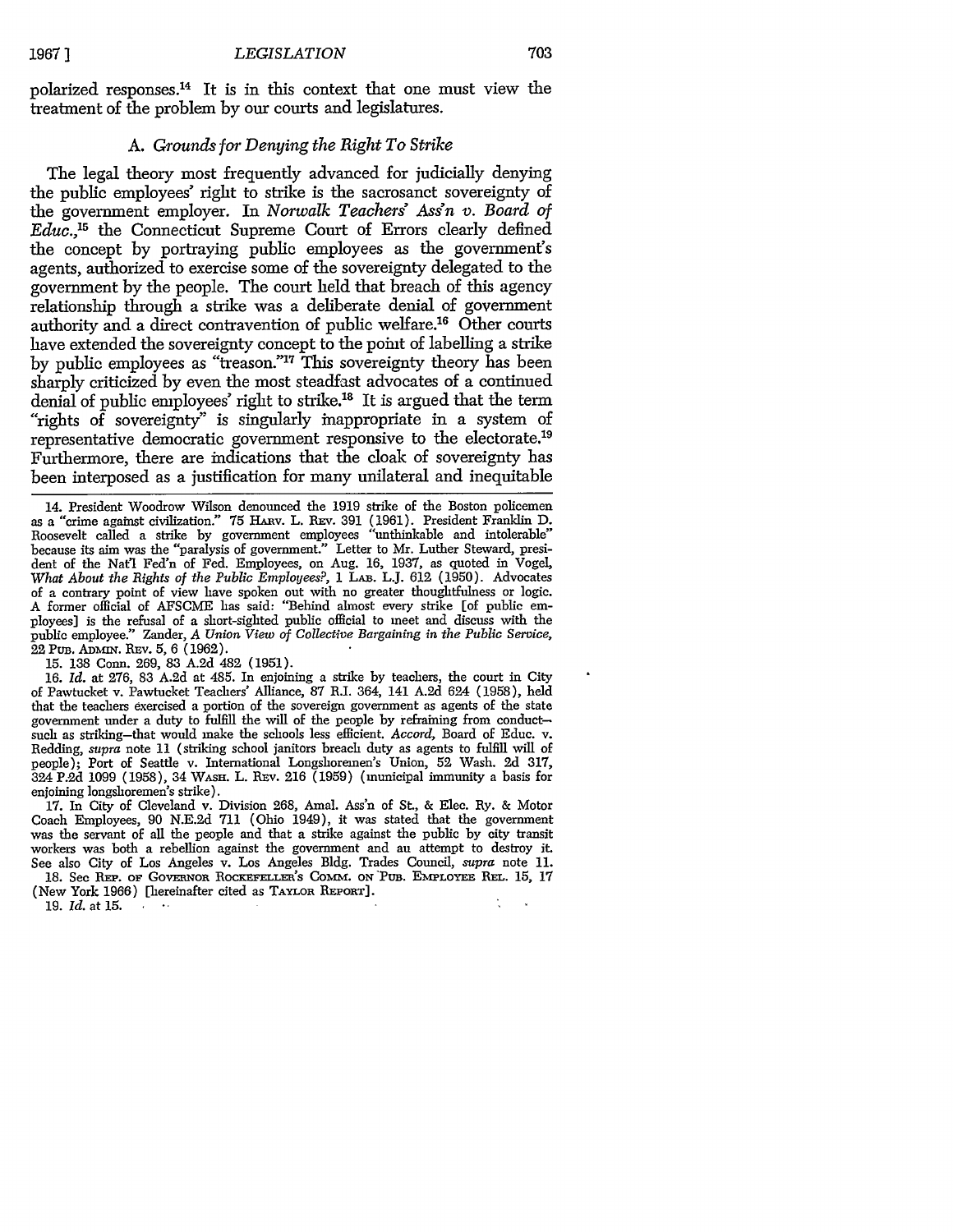labor decisions by government administrators. $20$ 

Closely related to the sovereignty theory is the notion that a strike is unnecessary against the benevolent<sup>21</sup> government employer whose primary motive is not profit,<sup>22</sup> but rather the protection and promotion of the public interest. Various aspects of this theory have been utilized to provide some justification for denying public employees the right to strike. One court stated that the acceptance of government employment entailed a necessary surrender of some civil rights.<sup>23</sup> Others have justified the specific surrender of the right to strike on the ground that the presence of this economic weapon would enable public employees to exert grossly disproportionate pressure on the government to the inevitable detriment of the public interest.<sup>24</sup> The argument of disproportionate power is usually buttressed by an assertion that this power is not needed by the government worker since he is more than adequately compensated by his benevolent employer-a claim that has been vigorously contested by various studies of the relative economic positions of public and private employees.<sup>25</sup> Similarly, the fact that governments are non-profit organizations cannot obscure the tremendous political pressure for economy in government-demands that cannot be expected to provide any upward influence upon the wage scales of public employees.

The reason advanced most frequently for denying public employees the right to strike is the inherent danger to public health and safety. Clearly a walk-out of either policemen or firemen poses an immediate threat to the physical well-being of any community; however, the courts are seldom faced with such clear-cut situations. Instead, they apply the health and safety rationale to enjoin strikes by longshoremen,<sup>26</sup> school janitors,<sup>27</sup> garbage collectors,<sup>28</sup> and transit workers.<sup>29</sup>

22. See Board of Educ. v. Redding, supra note 11.

23. City of Los Angeles v. Los Angeles Bldg. Trades Council, *Supra* note 11. See also City of Pawtucket v. Pawtucket Teachers' Alliance, supra note **16,** which held that public employees surrender certain rights and privileges which if exercised would be inconsistent with the public interest.

24. Note, 75 HARV. L. REV. 391, 409 (1961).

25. See, e.g., Donovan, supra note 2, at 3-4; Rains, Collective Bargaining *in Public Employment,* 8 **LAB.** L.J. 548 (1957) (job security); Note, 75 HArv. L. **REv.** 391, 409 n.111 (1961) (wages).

26. Port of Seattle v. International Longshoremen's Union, *supra* note **16.**

27. Board of Educ. v. Redding, *supra* note 11. Here the danger to public health and safety was deemed acute when picket lines prevented the delivery of milk, bread and other food to the school cafeteria, and prevented repair of the school's leaking roof.

**28.** Donevero v. Jersey City Incinerator Authority, 75 **NJ.** Super. **217, 182** A,2d **596 (1962).**

29. City of Detroit v. Division 26, Amal. Ass'n of St., & Elec. Ry. & Motor Coach

<sup>20.</sup> *Id.* at 17.

<sup>21.</sup> See City of Los Angeles v. Los Angeles Bldg. Trades Council, supra note 11 (fair treatment of public employees will be compelled by law).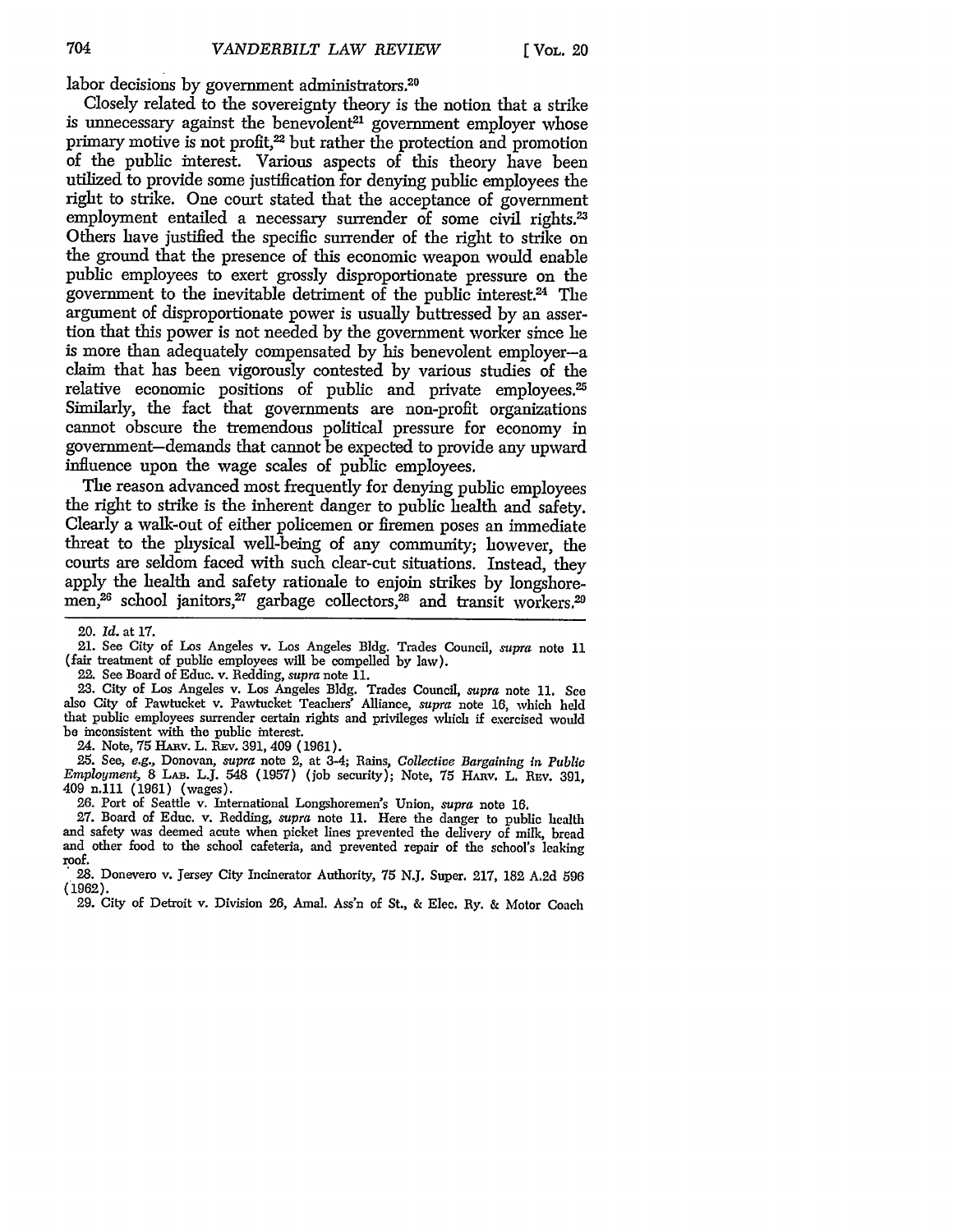Nevertheless, in some instances protection of public health and safety is the most reasonable and realistic basis for a general legislative or judicial policy of prohibiting public employee strikes.<sup>30</sup>

In the absence of statutory guidance, courts have permitted a strike by public employees only by drawing a sharp distinction between the proprietary and governmental functions of the state. Although expressly rejected by the vast majority of courts,<sup>31</sup> this distinction was drawn by the Arizona Supreme Court, which held that employees could properly contract with and strike against a state agency engaged in the essentially *private* function of producing and distributing electrical power.32 Most courts, however, if they do not dismiss the proprietary-governmental distinction by restricting its use to municipal tort liability, rely on the more general conclusion that *all* governmental activities are directed toward benefiting the public and any distinction between them is meaningless.

In addition to the specific theories outlined above, most courts have held that a strike by public employees is either illegal generally (even in the absence of statute) or against public policy. $33$  When faced with this sweeping prohibition, it is difficult to examine the judicial reasoning with any degree of critical scrutiny. However, in light of the uniformly condemnatory attitude taken by legislators and other public officials on the issue of public employee strikes, the courts' near-uanimous hostility is understandable. If progress is to be made in developing a more realistic approach to the problem, it is likely to take place not through a complete lifting of the strike ban, but through a significant narrowing of current legislative prohibitions.

#### *B. Sanctions Against Striking Public Employees*

Present statutes specifically referring to public employee strikes

Employees, 332 Mich. 237, 51 N.W.2d 228 (1952). In this case the court justified the denial of the right to strike to transit workers by saying that a failure to stand firmly would inevitably lead to strikes by policemen and firemen.

30. For a further discussion of the proper, application *,of* the -health and safety test, see notes 53-58 *infra* and -accompanying- text

31. See, *e.g.,* City of Los Angeles v. Los Angeles Bldg. Trades Council, *supra* note 11 (governmental-proprietary distinction held limited to tort liability); City of Cleveland v. Division 268, Amal Ass'n of St. & Elec. Ry. & Motor Coach Employees, *supra* note 17 (court refused to recognize distinction since relevant statute did not); Port of Seattle v. International Longshoremen's Union, *supra* note 16 (distinction held to apply to torts only).

32. Local 266, IBEW v. Salt River Project, *supra* note 13. Thirteen years before this case, an Ohio court held that employees in a municipally owned electric light and water plant had the right to strike for a wage increase since the city was operating in a proprietary capacity which put it on the same footing as any private corporation. Board of Trustees v. Now, *supra* note 13.

33. See, e.g., Manchester v. Manchester Teachers Guild; *supra* note 11; City of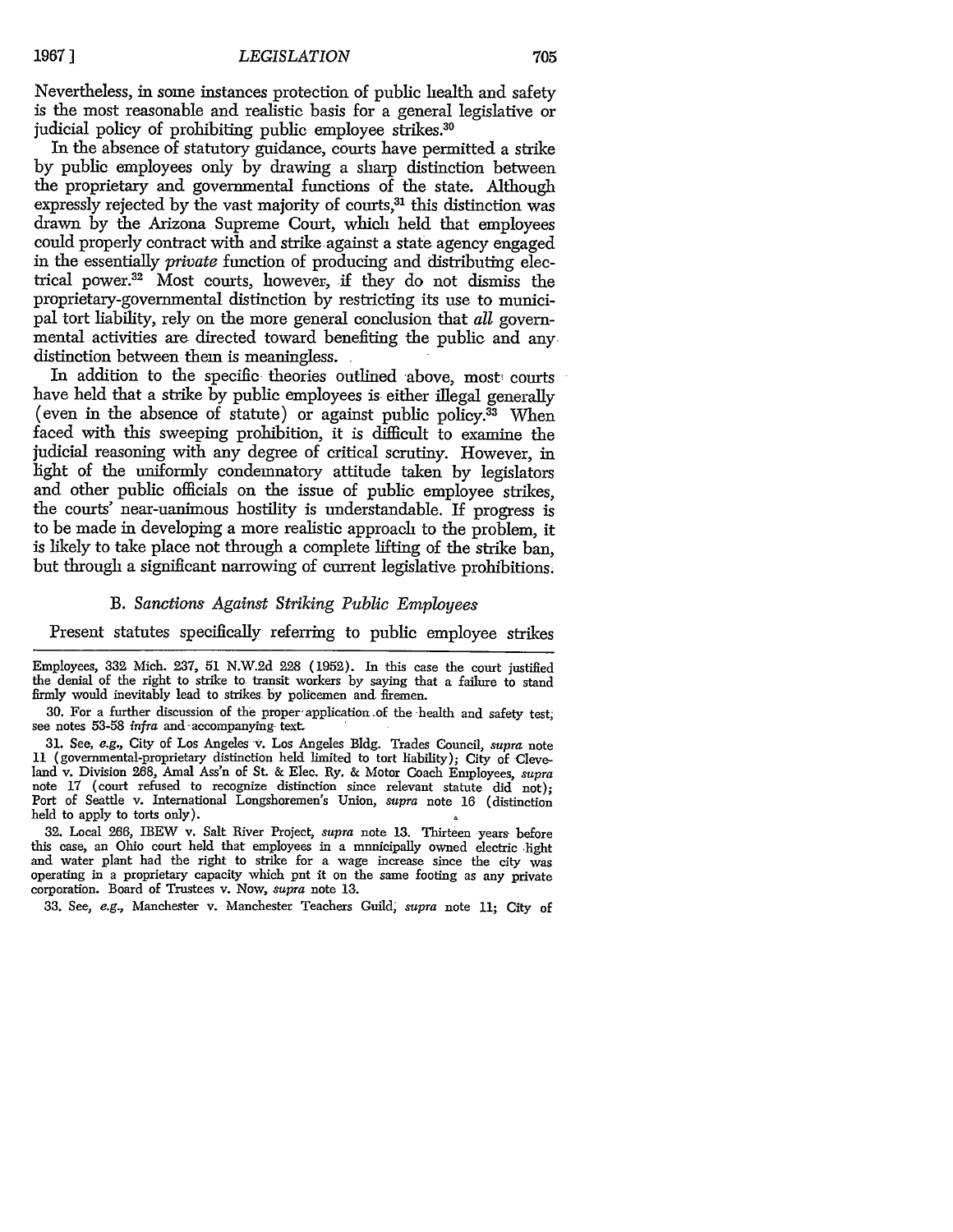expressly prohibit them. Sixteen states forbid strikes by all public  $emploves<sup>34</sup>$  and at least two others have prohibited strikes by specific classes of public workers.<sup>35</sup> These statutes are generally enforced by a court injunction against the striking public employees.<sup>36</sup> In addition, the attorneys general of several states have written that the strike weapon should be denied to various public employees.<sup>37</sup>

The broadly prohibitory state statutes vary greatly in terms of sanctions provided. Some only deny the right to strike and do not include any disciplinary reprisals.<sup>38</sup> One state<sup>39</sup> follows the federal government's example,<sup>40</sup> and provides a fine up to 5,000 dollars and imprisonment up to one year. Most statutes, however, provide for immediate termination of the strikers' employment and forfeiture of any concomitant right.<sup>41</sup> Re-employment may be allowed<sup>42</sup> at the discretion of the employer, but it is normally limited by the following three conditions:  $(1)$  the employee's compensation cannot exceed that which he was receiving at the time of the strike; (2) pay raises are not granted until a certain time period has elapsed; and (3) the employee is on probation for a fixed duration after re-instatement, during which period he must serve without tenure and at the pleasure of his employer. Generally, the period without increased compensation ranges from one<sup>43</sup> to three<sup>44</sup> years, as does the probation period.

Minot v. Local 74, General Drivers & Helpers Union, *supra* note 11; City of Cleveland v. Division 268, Amal. Ass'n of St., & Elec. Ry. & Motor Coach Employees, *supra* note 17. 34. The states are: Delaware, Florida, Georgia, Hawaii, Massachusetts, Michigan, Minnesota, Missouri, Nebraska, New York, Ohio, Oregon, Pennsylvania, Texas, Virginia

and Wisconsin. For full citations to these statutes, see note 9 *supra.* 35. California and Rhode Island have statutes that refer specifically to policemen and firemen. For citations to these statutes, see note 9, *supra.*

36. City of Detroit v. Division 26, Amal. Ass'n of St., & Elec. Ry. & Motor Coach Employees, *supra* note 29 (injunction granted in strike against street railway system); City of Cleveland v. Division 268, Amal. Ass'n of St., Elec. Ry. & Motor Coach Employces, *supra* note 17, (city transit workers' strike enjomed). The use of the injunction as the key enforcement mechanism has been criticized on the ground that elected public officials are naturally reluctant to ask for it due to danger of a labor backlash in areas with significant union political strength. See Note, 1966 Wis. L. REv. 549, 551. A provision *requiring* a state official to initiate court action for injunctive relief would seem to obviate any such "political" difficulties. **TAYLOR REPonT** 43.

37. See, e.g., Ops. ATT'Y GEN. N.M. No. 59-90, July 31, 1959; Ops. ATT'Y GEN. Wash., Nov. 19, 1958.

38. Delaware, Florida, Hawaii, Massachusetts, Oregon and Wisconsin. For citations to these statutes, see note 9 *supra.*

39. See Nebraska statute cited note 9 *supra.*

40. See Labor-Management Relations Act (Taft-Hartley Act) § 101, 61 Stat. 143 (1947), 29 U.S.C. § 152(2) (1964).

41. Georgia, Michigan, Minnesota, Missouri, New York, Ohio, Pennsylvania, Texas and Virginia. For citation to these statutes see note 9 *supra.*

42. Only Texas has no provision for re-instatement.

43. See, *e.g.,* the Minnesota, Ohio and Virginia statutes cited note 9 *supra.*

44. See, *e.g.,* the Georgia and Pennsylvania statutes cited note 9 *supra.*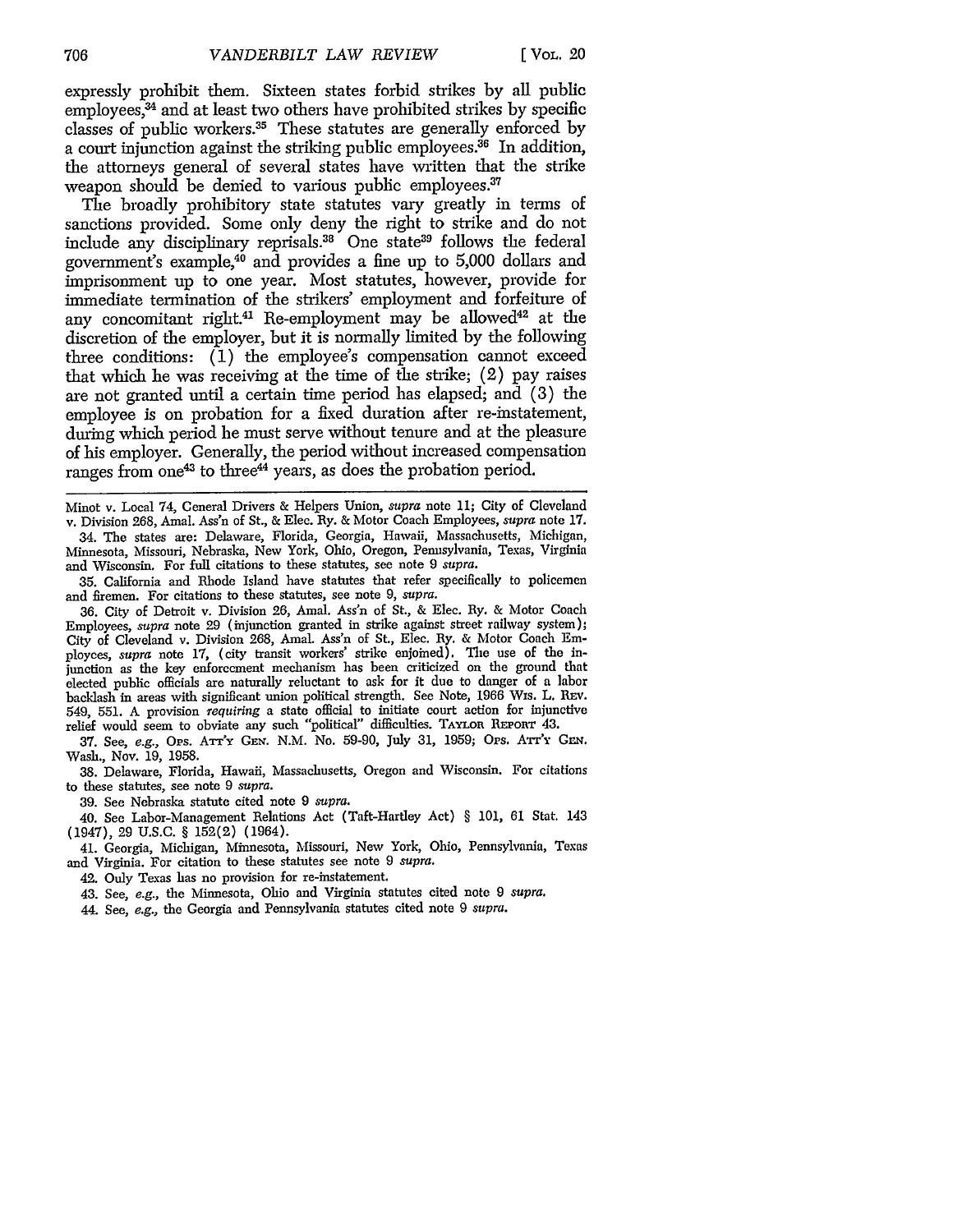These severe sanctions, however, have been of questionable deterrent value<sup>45</sup> to the strikes they seek to prevent, and often will not be applied by a public employer primarily concerned with restoring to operation a particular service that has been interrupted. Moreover, where a certain amount of skill and training is required by the employee, an administrator is understandably reluctant to have his workers automatically discharged. Consequently, either the law is not invoked in situations where it is clearly applicable,<sup>46</sup> or if applied, its sanctions are not enforced.47

Continual failure to apply the law leads to general disrespect for the particular provision, thus further thwarting its very purpose. If antistrike laws are to remain vital, they must be revised to meet the realities of government-employee relations. As more effective mechanisms 48 are developed to help solve labor disputes in public service, the strike may become a less useful economic weapon. However, the threat of strikes will continue to exist, making it incumbent upon the state legislatures to improve antistrike statutes by re-shaping them in the spirit of reasoned dialogue between public employer and employee that is developing in other areas of public labor dispute settlement.<sup>49</sup> For example, the concept of automatic termination of employment should be reconsidered and steps should be taken for an orderly process of review<sup>50</sup> concerning the causes behind the employee's actions before he is subjected to the stringent sanctions now in force.

## *C. Evaluation*

It is by no means settled that the present antistrike laws are satisfactory in terms of their broad extension to any and all public employees. At least one legislature has impliedly granted the right

46. See Rosenzweig, *The Condon-Wadlin Act Re-Examined,* ILR Research, Oct., 1965, p. 3, at 5 (1965).

47. See, *e.g.,* N.Y. Times, Jan. 14, 1966, § 1, p. 30, col 8 (none of 28,000 striking transit workers dismissed as required by New York statute; pay raise granted instead).

48. See Part III of this note.

49. *Ibid.*

50. The Michigan statute provides for a hearing within 10 days of the date of the strike, with the right to appeal any disciplinary action to a circuit court, which will determine whether the decision was supported by competent, material and substantial evidence on the whole record. **MicH. STAT.** ANN. § 17.455(6) (Supp. 1965).

<sup>45.</sup> See the work stoppage statistics in note 7 supra. One study has even purported to show that the average annual number of strikes by public employees in New York actually *increased* after passage of the antistrike law. Krislov, *Work Stoppages of Government Employees, 1942-59,* 1 Q. REv. OF ECON. & Bus. 87 (1961). See also Note, 55 Colum. L. Rev. 343, 360 (1955).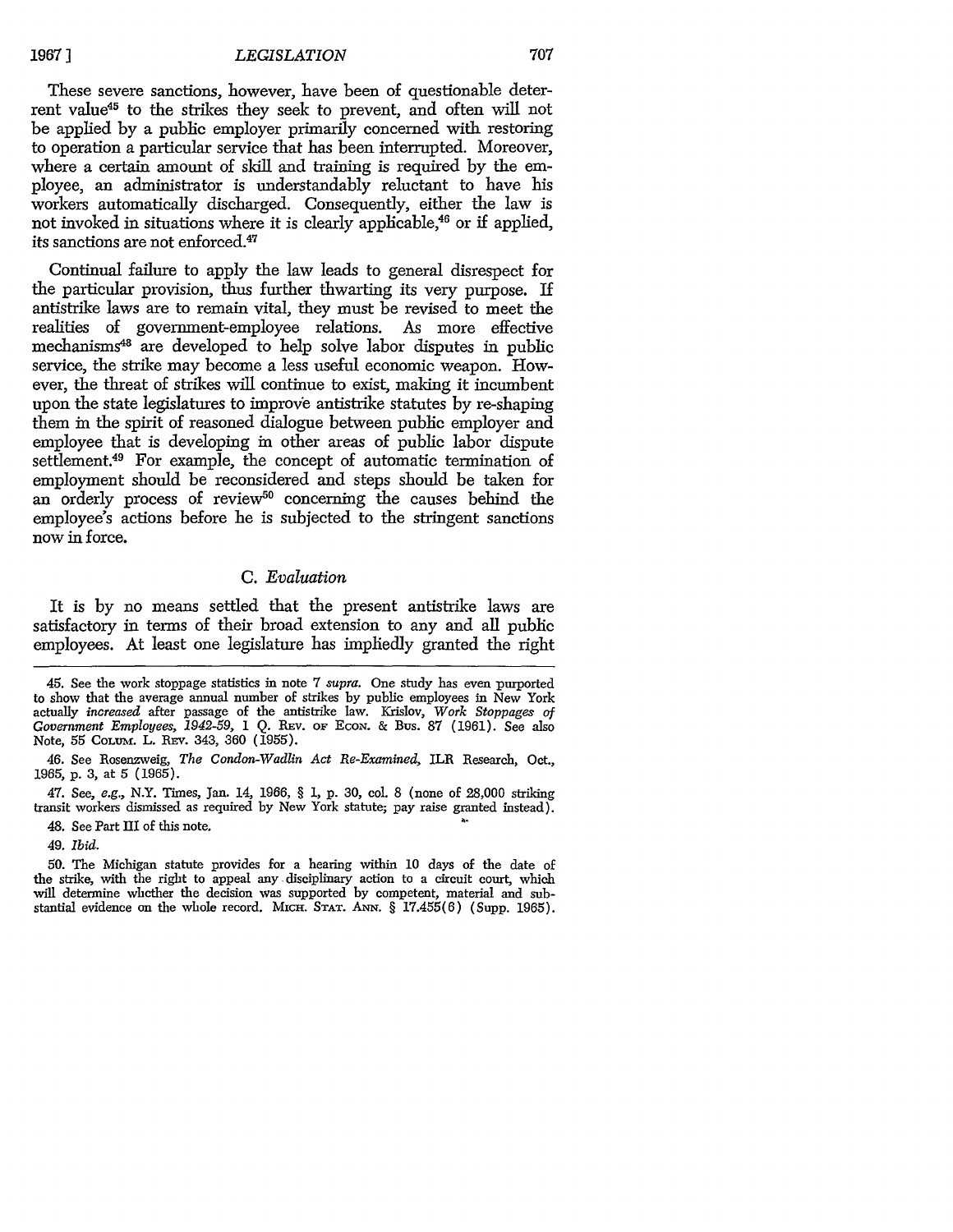to strike to municipal transit employees,<sup>51</sup> and many courts<sup>52</sup> have suggested that statutes permitting strikes by certain groups of public employees *may* legitimately be enacted. If and when such permissive statutes can be enacted, the legislatures should look to the aforementioned public health and safety test as a guideline for permitting strikes in the public sector.<sup>53</sup> A carefully drawn statute selectively denying the right to strike on the basis of clear and present threat to the public health and safety would assuage union dissatifaction by its limited coverage and mollify public fears with firm safeguards for the protection of public welfare.

In framing an antistrike statute the legislature should continue to deny the strike to policemen and firemen. Whether a test be defined in terms of "essentiality,"<sup>54</sup> or preservation of health and safety, none will argue that walk-outs of these public servants could realistically be tolerated. Similarly, it is generally agreed that a work stoppage in state-owned liquor stores and the like does not present a serious hazard to public health and safety. Presumably, such categories could be specifically excluded from coverage.

Beyond these initial uncomplicated judgments, however, the line of distinction becomes increasingly fine. The health and safety test is not easily applied to a strike of transit workers or junior-college teachers. In these situations it becomes necessary to study carefully the *degree* of danger threatened and the likelihood of injury to the public-two crucial factors which should be balanced against the employees' *need* of the power to strike in order to impress their just demands upon their superiors. Hopefully, it will become increasingly unnecessary to make such a determination as other methods develop<sup>55</sup> by which employees can make known their needs and grievances.

52. See, e.g., Local 266, IBEW v. Salt River Project, supra note **13;** Manchester v. Manchester Teachers Guild, supra note 11; Port of Seattle v. International Longshoremen's Union, supra note 16.

53. As indicated earlier, both the sovereignty theory and the governmental-proprietary dichotomy are largely irrelevant in the context of a discussion of strike rights of public employees.

54. Some advocates of selective antistrike legislation have asked for a differentiation on the basis of how essential the services involved are considered to be-both in terms of health and safety and in terms of widespread public inconvenience. Note, 55 COLUM. L. REV. 343, **362** (1955).

55. See Part III of this note.

 $708 -$ 

<sup>51.</sup> Los Angeles Metropolitan Transit Authority v. Brotherhood of R.R. Trainmen, supra note 13. Here the California Supreme Court construed a statute (CAL. PUB. UTIL. CoDE, App. 1, § 3.6) granting transit workers in a municipally owned transit system the right to bargain collectively "and to engage in other concerted activities" as a grant of the right to strike. The court emphasized that this statutory language had consistently been interpreted to refer to permissible work stoppages in the private sector and that it therefore should be similarly applied to this public situation. Significantly, a recently enacted Louisiana statute provides that public transit workers may "engage in other concerted activities." **LA.** REv. **STAT.** § 23:890 (1965).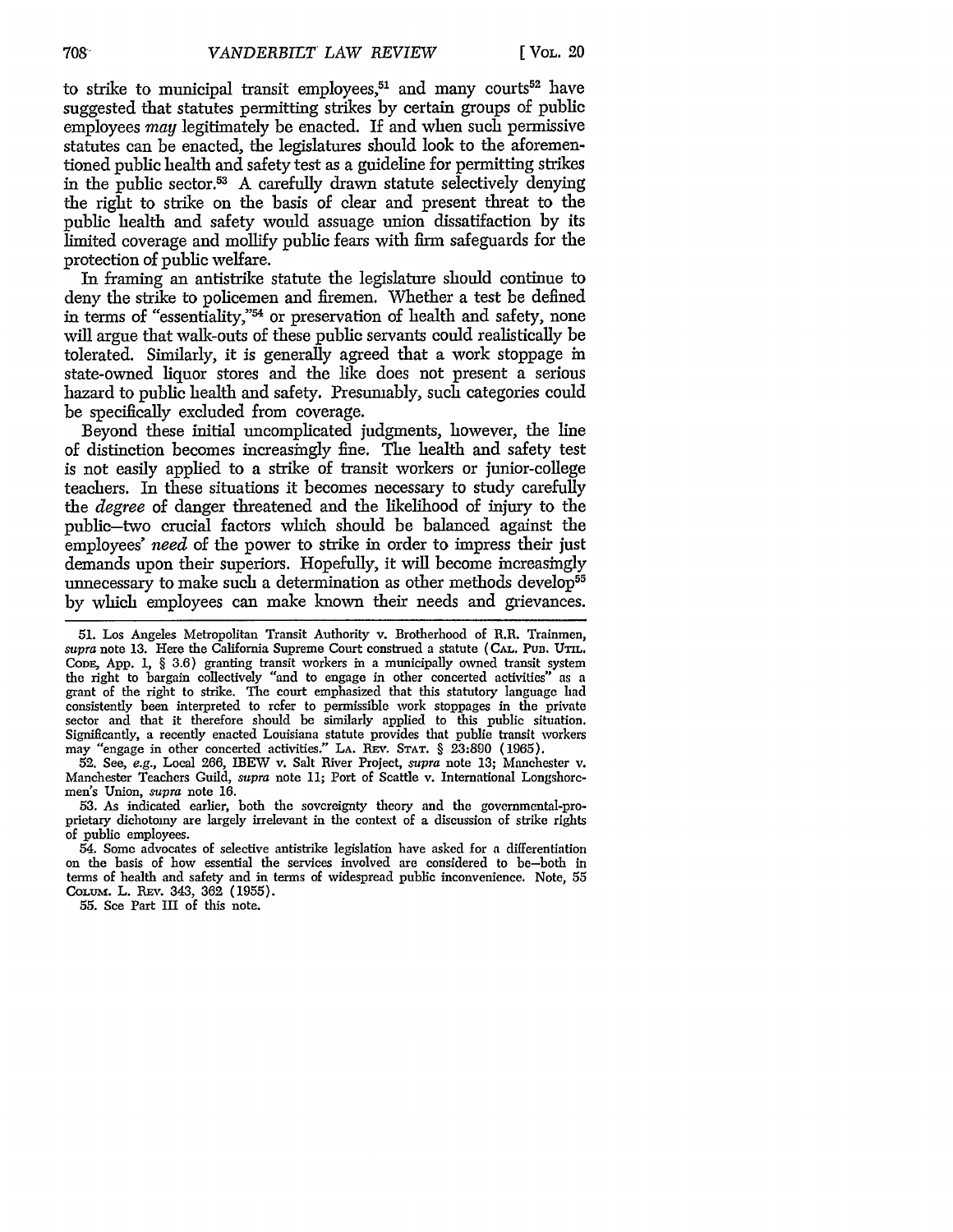In the foreseeable future, however, the courts or legislatures will be called upon to decide exactly which categories of public employees are to be granted the right to strike.

Perhaps the solution lies in distributing the decision-making burden between the legislature, the courts, and an administrative board.<sup>56</sup> The legislature might grant this "middle group" of employees<sup>57</sup> a qualified right to strike, subject to the discretionery power of the administrative board to petition the court for an injunction if, after a required period of time, a walk-out has proven dangerous to the public health and safety.<sup>58</sup> This limitation on the present, virtually unanimous denial of the right to strike should help clarify public service employee-employer relationships and convince the employee that his superior can no longer rely upon repressive legislation to justify a refusal to heed employee problems and grievances. No longer protected by the comfortable assumption that strikes cannot legally occur, the government employer will be forced to work toward developing effective solutions for impasses leading to work stoppage. Such an atmosphere will be conducive to serious negotiation, and the danger of strikes should be diminished, not increased, by this enlightened legislative and judicial approach.

#### III. **PROMOTION** AND **REGiLATION** OF COLLECnVE **BARGANImG**

It cannot be over-emphasized that any system of effective labor relations must depend primarily upon collective bargaining as the dispute-settling mechanism. However, experience in private labor relations indicates that controversies are apt to arise in attempts to establish collective bargaining relationships. In addition, the paramount public interest in continuous government service demands an effort to provide a suitable framework which can assist bargaining parties unable to resolve their own conflicts. The problem areas in public employment will no doubt be the same as those in private labor relations, but the fundamental differences in the nature and purpose of the parties involved may often create unique aspects to the problems. In order to understand how these differences will affect the solutions devised, brief consideration must be given to relevant

<sup>56.</sup> The Public Employment Relations Board proposed in Part IV of this note would be the most logical body to perform this function.

<sup>57.</sup> The legislature is probably better equipped than the courts to compile a comprehensive list classifying the public employees who should be granted the qualified right to strike subject to judicial curtailment. The problem of an unforeseen group of employees improperly classified, or not classified at all, can be met by the power of injunction when an unanticipated threat to health and safety appears.

<sup>58.</sup> For a comparison of this suggestion to that employed by some public utilities, see Shestack, *The Public Employee and His Government: Conditions and Disabilities of Public Employment, 8 VAND. L. REV. 816, 833 n.76 (1955).*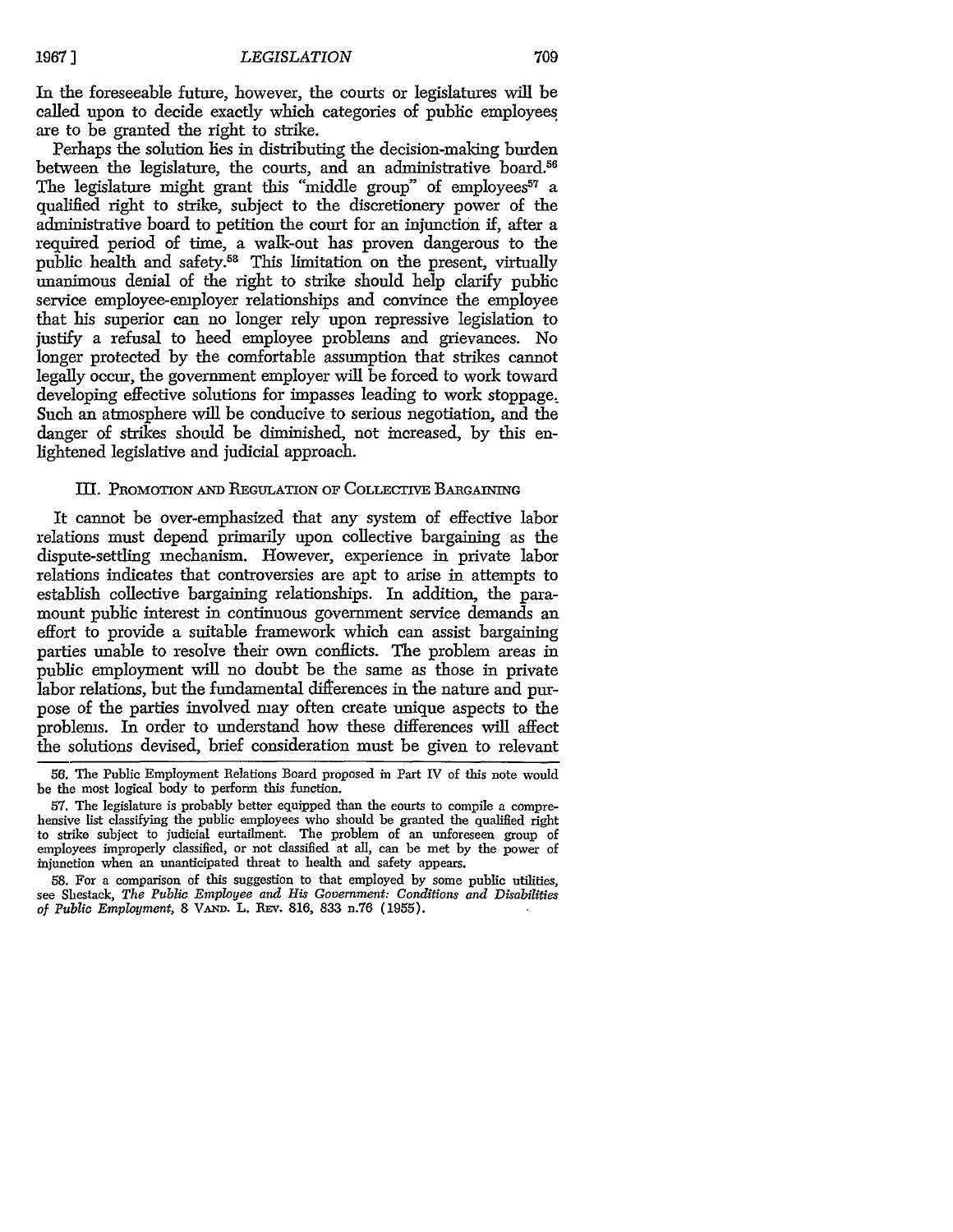distinctions between the parties in public service and their counterparts in private industry.

It has been suggested that in substantial measure, these differences arise from disparity in purpose between the two types of employers.<sup>50</sup> Private business is profit motivated; it is in competition with other private enterprises, and its management is responsible primarily to its owners. On the other hand, the public enterprise faces little or no competition and exists solely for the purpose of providing services, its managers and funds being controlled by the public.

Perhaps the aspect of government most debilitating to effective labor relations is its inherent division of authority over working conditions and budgeting processes. $60$  In the private sector, the employer often has broad discretion at the bargaining table;<sup>61</sup> but even when the necessary authority and discretion are granted the public employer, significantly different factors influence his exercise of that power. The private employer is limited by such economic factors as general business trends, wages and working conditions established by competitors, and the expectations of stockholders. The public employer, on the other hand, is restricted by prevailing tax policies and competing claims of other public agencies for a share of public funds.<sup>62</sup> These differences in the nature and purpose of the government employer have not been without effect upon the public employee.

Although many government enterprises resemble private commercial activities, 63 the public employee has traditionally been conscious of the service-oriented nature of his work. His early organizations

59. Smith & McLaughlin, *Public Employment: A Neglected Area of Research and Training in Labor Relations, 16 IND. & LAB. REL. REV. 30 (1962).* 

60. TAYLOR REPORT 14 (1966). The extent of the problem is manifest in the bargaining procedure adopted by the city of Philadelphia. Under the Home Rule Charter a labor contract must be implemented **by** city council appropriation and civil service regulation. Thus all labor agreements must be approved **by** these bodies. Negotiations take place between a team of city executives including the finance director, labor relations consultant, personnel director, and managing director. At the same time a close liaison must be maintained with the executive branch including the civil service commission and the city council. The financial aspects of the agreement are transmitted to the council for approval **by** the mayor in his annual budgetary message. After approval has been granted by the civil service commission and the council, these bodies reduce the terms to ordinances and regulations, after which the contract is signed by the parties. See 1959 ABA 95-96. Because of these complicating factors negotiations can often consume as much as eight months out of every year. Rock, Practical Labor Relations in the Public Service, 18 Pub. PERS. REV. 73 (1957).

**61. See TAYLOR REPORT 26.** 

62. See Smith & McLaughlin, *supra* note 59, at 33.

63. See Local 266, IBEW v. Salt River Project, *supra* note 13 (manufacture and sale of electric power); State *ex rel* Moore v. Julian, 359 Mo. 539, 222 S.W.2d 720 (1949) (municipally owned public utility); State v. Brotherhood of R.R. Trainmen, 37 Cal. 2d 412, 232 P.2d 857, *cert. denied,* 342 U.S. 876 (1951) (state-owned railroad).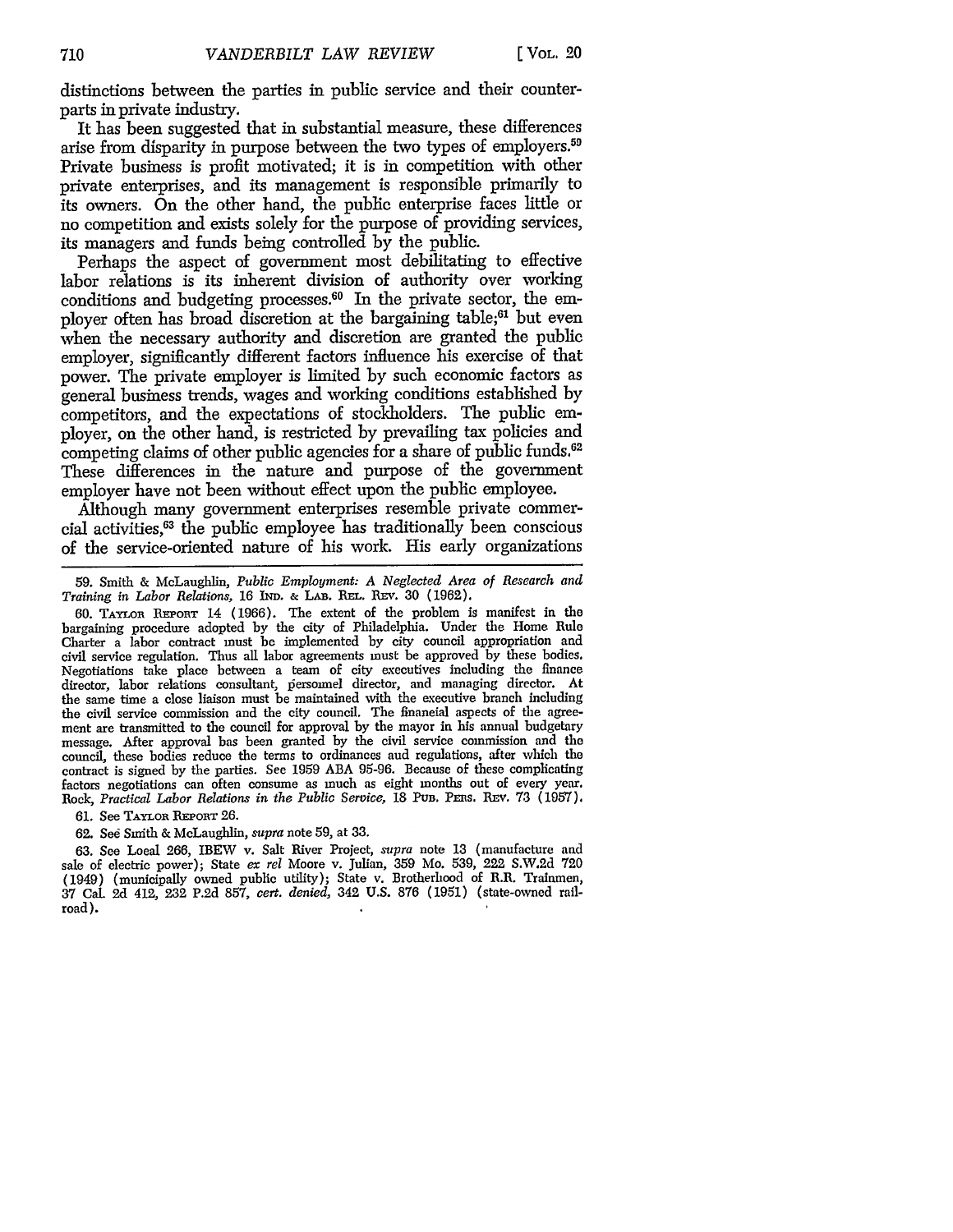are better characterized as professional associations than as unions. <sup>64</sup> Historically these organizations have not concerned themselves with attempts at collective bargaining, but have devoted much of their energy to membership recruitment and legislative representation.<sup>65</sup> The most significant characteristic of public employee associations is the inclusion of supervisory and, occasionally, even executive personnel in the membership-a situation wholly alien to unionism as it has developed in private industry.66

In spite of hostile public attitudes and a frequently unfavorable legal milieu, public employees have found it increasingly necessary, or desirable, to organize into associations and unions.<sup>67</sup> The generally hostile environment toward public employee unionism has given rise to peculiarities which must be considered in providing a workable legal framework which will both guarantee employee rights, and, by encouraging harmonious and continuous public service, be acceptable to the public at large.<sup>68</sup> The challenge confronting the states is that of serving the long-run public interest by devising realistic means of promoting collective bargaining. Thus, procedures must be developed for establishing the appropriate bargaining unit, determining the suitable range of bargaining subjects, certifying employee representatives, and resolving the issue of exclusive representation. In addition, effective provisions for resolving collective bargaining deadlocks must be devised. The remainder of this note will consider these problems and the range of solutions adopted by the states.

#### *A. Appropriate Unit Determinations*

Perhaps the area of private labor relations least applicable to the government employee's context is the concept of an "appropriate

67. See notes 1-5 *supra* and accompanying text.

68. In addition to the unique make-up of public employee associations, the hostile environment in which these organizations have developed has resulted, in sensitivity to the semantical overtones of terms employed in private labor relations. See 1965 ABA **337,** in which an 83-hour teacher strike in Hamtramck, Michigan was described by a union official as the longest single meeting in his union's history. The Taylor Report has suggested the term collective negotiations as a substitute for collective bargaining, TAYLOR REPORT 11, while the National Education Association prefers the term professional negotiations. See Donovan, *Labor Relations in the Public Service: A Survey,* 14 IND. **AND** LAB. **REL.** REP. CARD 3 (March 1966).

<sup>64.</sup> See Krislov, *The Independent Public Employee Association: Characteristics and Functions,* 15 IND. & LAB. **REL. REV.** 510 (1962).

**<sup>65.</sup>** *Id.* at 511.

<sup>66.</sup> This fact has often generated considerable antipathy between these two types of public employee organizations. Unions generally consider these associations company unions. *Id.* at 519; Zander, *A Union View of Collective Bargaining in the Public Service,* 22 PuB. ADMN. REv. 5 (1962). The associations in turn are often antagonistic toward unions; in fact many have constitutional provisions against affiliation with labor unions. Krislov, *supra* note 64, at 519.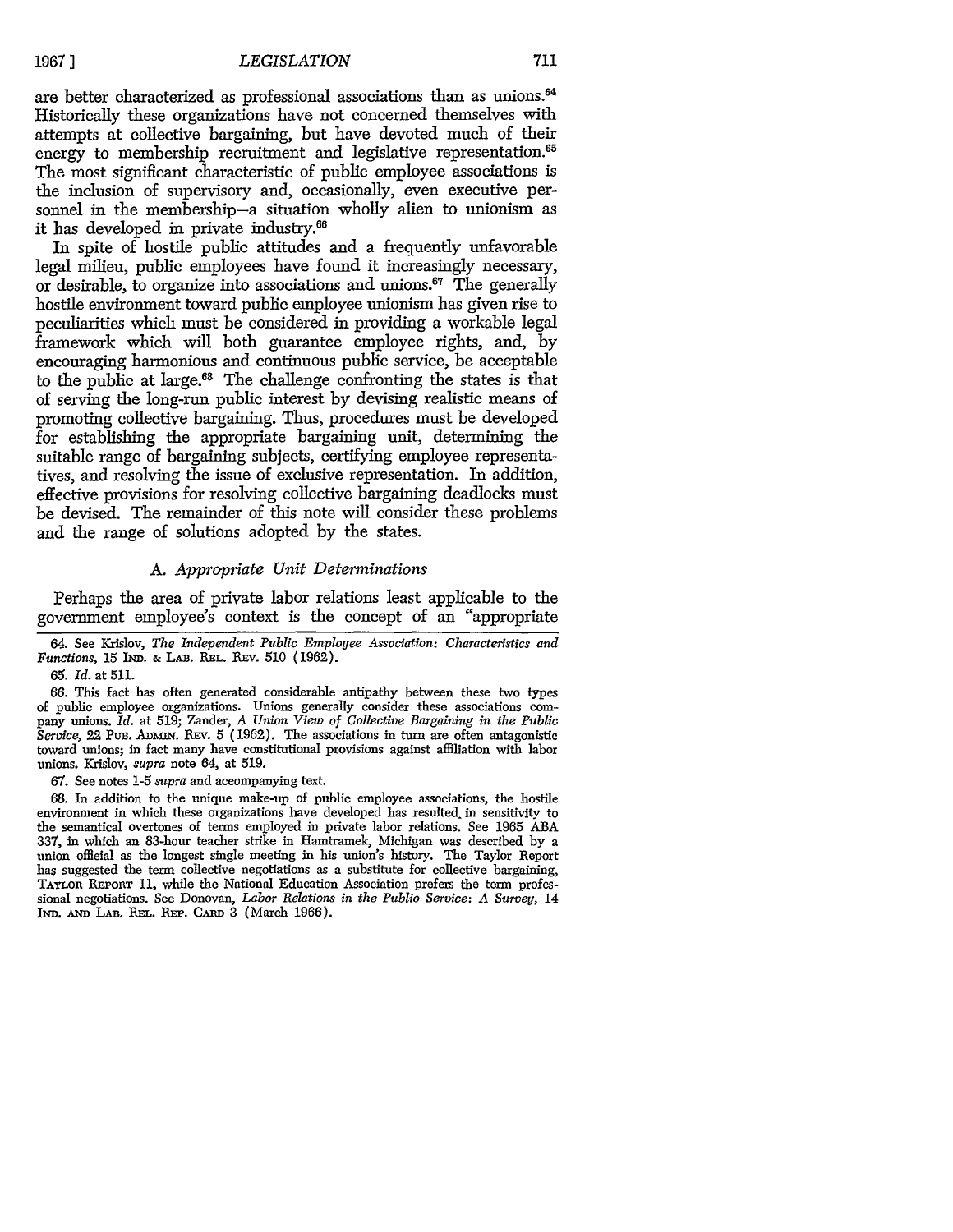representative unit." Several unique aspects of public employment contribute to the difficulty posed by this problem. The determination of an appropriate unit may involve characterizing the word "employee," since statutory and constitutional provisions in some states exclude specific types of public employees from the operation of labor relations laws.<sup>69</sup> The question is further complicated by the existence of public employee associations with a broader membership base than that generally considered desirable in private industry, and by the division of authority among public employers.<sup>70</sup>

Basically, three approaches have developed to resolve the appropriate unit problem:  $(\overline{1})$  provision in the statute; (2) determination by the parties; and (3) determination by a labor board.

*1. Provision in the* Statute.-Wisconsin, the first state to allow public employees to select an exclusive bargaining representative, $71$  provides in its basic labor statute which unit shall be appropriate. The legislation requires the Wisconsin Employment Relations Board to conduct an election upon petition by either the employee organization or the public employer "to show separately the wishes of the employees in any craft, division, department or plant as to the determination of the collective bargaining unit."<sup>72</sup> However, the statute includes the proviso that whenever "the board finds that a proposed unit includes a craft" it shall exclude the craft unless the employees therein file a separate petition.<sup>73</sup> This procedure has resulted in over-fragmentation of some bargaining units which would probably not have occurred had the board been granted more discretion in selecting the appropriate unit.<sup>74</sup> Such a provision is advantageous, however, in that it promotes accurate determination of employee desires in every conceivable bargaining unit. The procedure protects employees in a small unit from being coerced into accepting a bargaining representative not of their choosing while allowing employees wishing to

69. Hutchinson v. Magee, 278 Pa. 119, 122 Atl. 234 (1923) (firemen); MICII. CONST. art IV, § 48 (civil service employees). See, *e.g.,* **GA. CODE** ANN. § 54-909 (1961) (police); **MASS. ANN.** LAws ch. 149, § 178G (Supp. 1965) (police, elected officials and executive officers).

70. See notes 60-65 supra and accompanying text.

71. Wis. **STAT.** § 111.70 (Supp. 1966) was originally adopted in 1959. The second state was Connecticut in 1965 (CONN. Gr. **STAT.** §§ 7-467-77 (1966)); Michigan was third on July 23, 1965 (Mica. **STAT.** *ANN.* §§ 17.455 (1-16) (Supp. 1965)) and Massachusetts followed on Nov. 17, 1965 (MAss. **ANN.** LAws ch. 149, §§ 178C-N (Supp. 1965)).

**72.** Wis. **STAT.** § 111.05(2) (1961). This is the same provision which is applicable to private labor relations and is incorporated by reference in Wis. **STAT.** § 111.70(4)  $(d)$  (Supp. 1966) which deals with collective bargaining units for public employees.

73. Wis. **STAT.** § 111.70(4)(d) (Supp. 1966).

74. See 1966 **ABA** 176.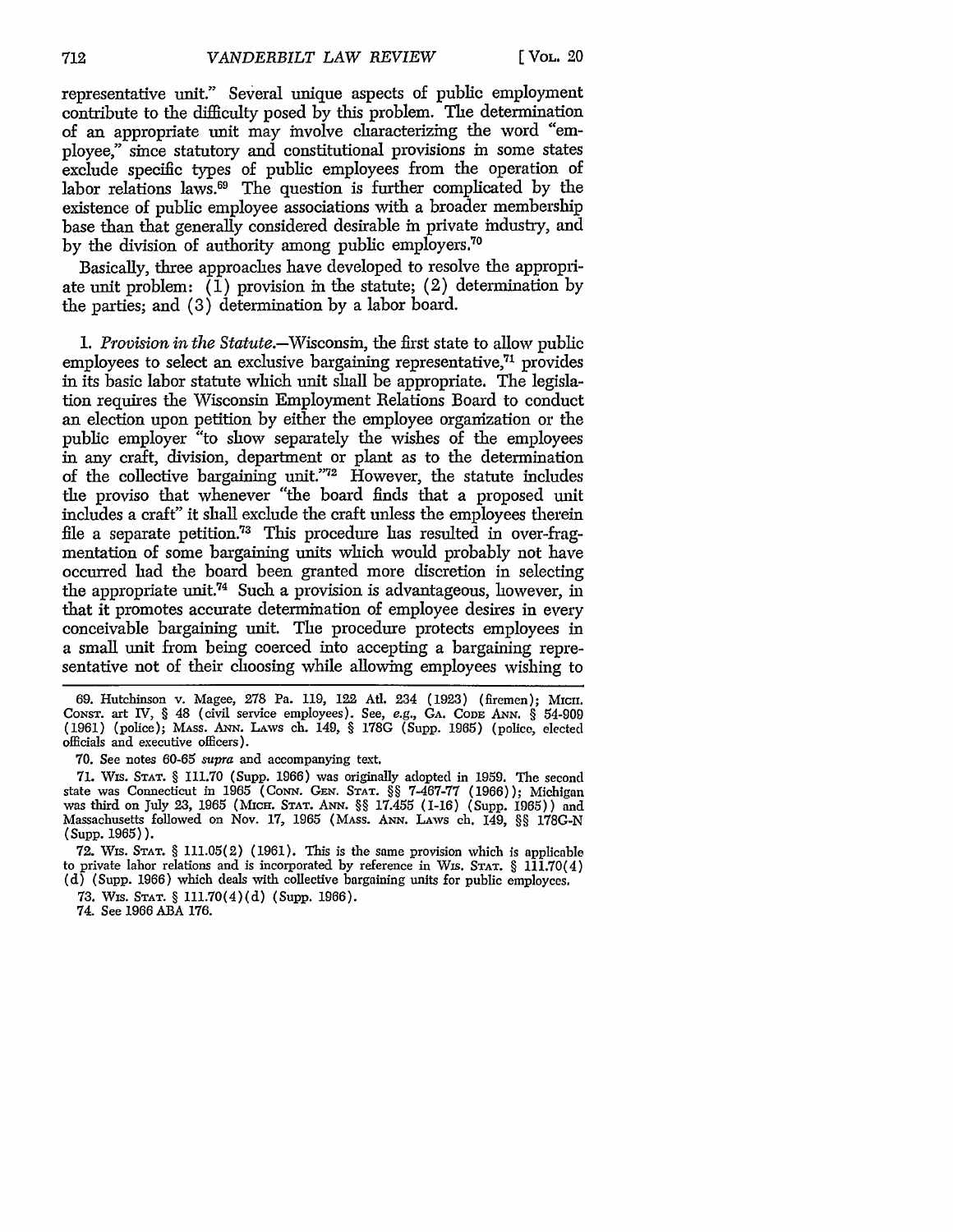combine with other divisions to register that preference. However, it should be noted that the resulting fragmentation may burden the public employer, forcing him to negotiate separately with several bargaining agents representing employees with common interests. The end result could be increased administrative costs and disparate results for employee units which are essentially alike.<sup>75</sup>

2. *Determination by the Parties.-In* 1961, California adopted a program for negotiations between public employees and public "meet and confer" with their employers.<sup>76</sup> By the terms of the statute, the public agencies of the state and municipalities are authorized to prescribe reasonable rules and regulations for the administration of the act. This approach has the disadvantage of placing the ultimate power in one party.<sup>77</sup> It might be argued that such a procedure is flexible, allowing the parties to adapt their labor relations program to local needs. However, by vesting the employer with such power, the state devalues its recognition of the employees' right to determine conditions of employment. More equitable means of providing for variances in local needs must be sought.78

*3. Determination by a Labor Board.-Most* states which have adopted comprehensive programs for public employee relations have placed the matter of appropriate unit determination in the discretion of a labor board.<sup>79</sup> Three states have enacted provisions substantially similar to the National Labor Relations Act, $80$  providing that the unit selected must assure employees the fullest freedom in exercising their rights.<sup>81</sup> Provisos state that law enforcement officers may not be represented by an organization affiliated with units representing other

**75.** The Wisconsin Employment Relations Board referred to the limitation upon its discretion to determine the bargaining units in two cases in which employees of divisions of the same department were allowed to establish separate bargaining units from the rest of the department. City of Kenosha, W.E.R.B. Dec. No. 7423 (Feb. 1966); City of Appleton, W.E.R.B. Dec. No. 7424 (Feb. 1966), cited in 1966 ABA 178.

76. **CAL.** Gov'T **CODE** §§ 3500-08.

77. Herrick, *Unions for Government Employees-Their Implications,* **15TH** N.Y.U. CoNF. ON LAB. LAw 129, 136 (1962).

78. For example, the statute might provide that in the event the parties agree as to the appropriate unit such agreement shall be binding. In the event the parties are unable to agree an independent labor board shall be ve make the proper unit determination. See also note 90 *infra* aud accompanying text.

79. See, *e.g., CONN.* GEr. **STAT.** REv. § 7-471 (1966); MAss. **ANN.** LAws ch. 149, *§* 178H(4) (Supp. 1965); MicH. **STAT.** ANN. § 17.455(13) (Supp. 1965); ORE. 1Ev. **STAT.** § 662.435 (1965).

80. 49 Stat. 449, as amended, 61 Stat. 136 (1947), 29 **U.S.C.** § 141 (1964).

81. See MAss. **A N.** LAws ch. 149, § 178H(4) (Supp. 1966); **MacH. STAT. ANN.** *§* 17.455(13) (Supp. 1965); and ORE. REv. **STAT.** § 662.435 (1965).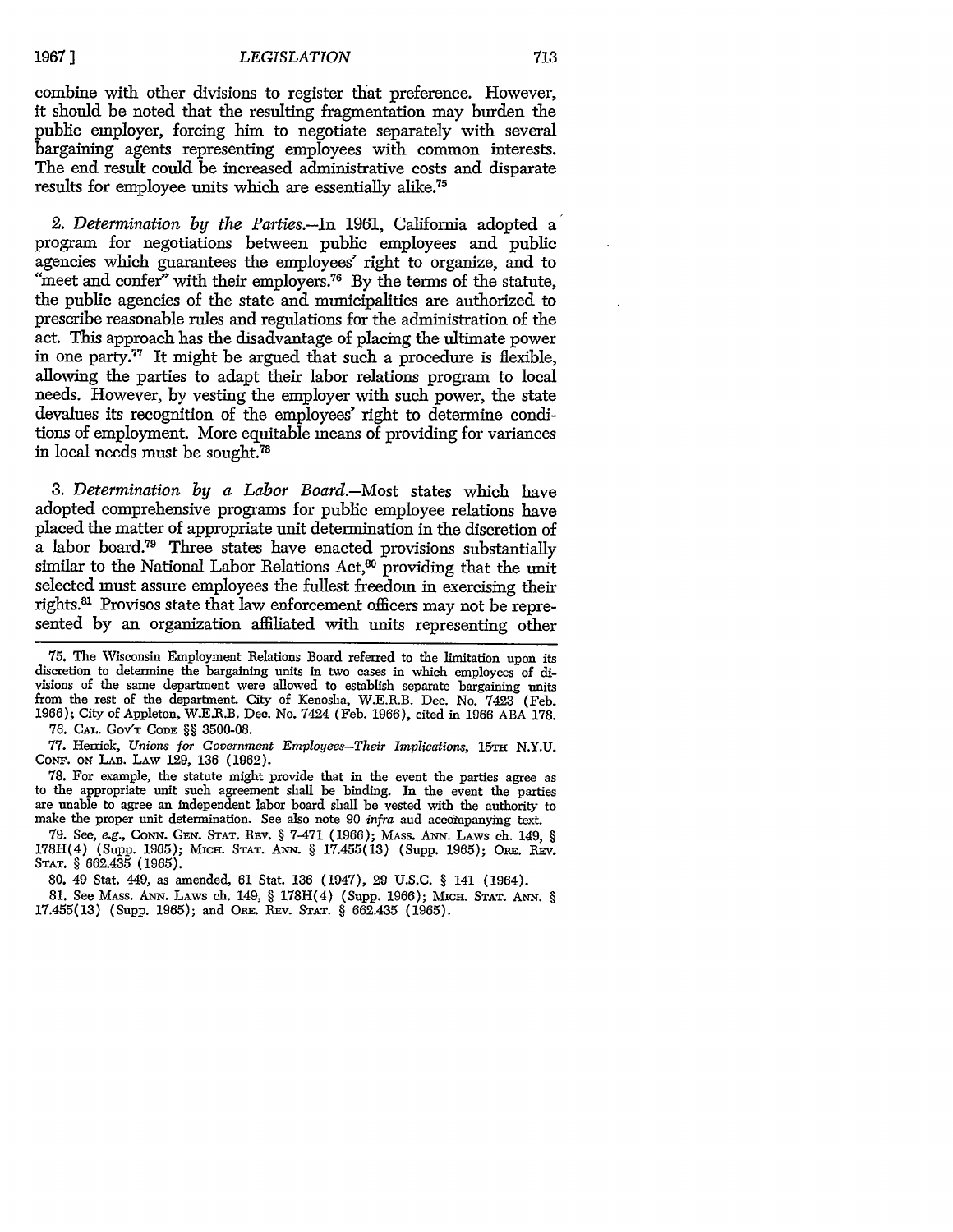employees, and that professional employees may not be included in a unit with non-professional employees unless the professionals approve such inclusion by separate vote.

Some states provide detailed criteria to guide the board in its determination of an appropriate unit. These criteria appear to have been developed with an awareness of the unique aspects of public employment. The Connecticut statute<sup>82</sup> provides that the labor board shall select a unit which insures employees the most complete freedom of association while grouping together employees who share a clear and identifiable community of interest. Uniformed and investigatory employees are in a separate unit and no professional employee can be included in a group with non-professional employees unless they specifically vote to be so included. In addition the statute outlines factors to be considered by the board in determining whether to include supervisors in a unit with subordinate personnel.<sup>83</sup> A grant of discretion to include supervisory personnel is sound, because often the reasons which have led to the traditional exclusion of supervisors are absent in public employment. No doubt, in private industry foremen and job supervisors perform many management tasks, but the inherent division of authority in public employment may deprive governmental supervisors of these powers. The result can be a greater community of interest between employees and their supervisors than between the supervisors and their employers. In addition many public employee associations have traditionally included supervisory personnel among their membership and these organizations are the natural parties to assume the role of labor relations representation. In the Minnesota enactment, $^{84}$  six considerations are set out for each appropriate unit determination. The labor board must consider: (1) the efficient administration of government; (2) the principles and coverage of position classification and compensation plans; (3) the history and extent of organization in the particular unit; (4) the occupational class and whether it includes administrative and supervisory personnel; (5) geographical location; and (6) the recommendations of the parties. Perhaps the soundest criteria are to be found in recent proposals for a public employment labor statute in New York. The Taylor Committee Report<sup>85</sup> suggests three basic considerations

85. TAYLOR **REPORT** 23-29, **32.**

<sup>82.</sup> CONN. GEN. STAT. REV. § 7-471 (1966).

<sup>83.</sup> The board shall consider whether the supervisor: (1) performs management control duties such as scheduling, assigning, overseeing and reviewing of the work of their subordinate employees; (2) performs duties distinct and dissimilar to that performed by the other employees in the proposed unit; (3) exercises judgment in adjusting grievances and enforcing the collective agreement; and (4) establishes or participates in establishing performance standards. **CONN.** GEN. **STAT. REv.** § 7-473 (1966).

<sup>84.</sup> **Mn-N. STAT.** § 179.52 (1966).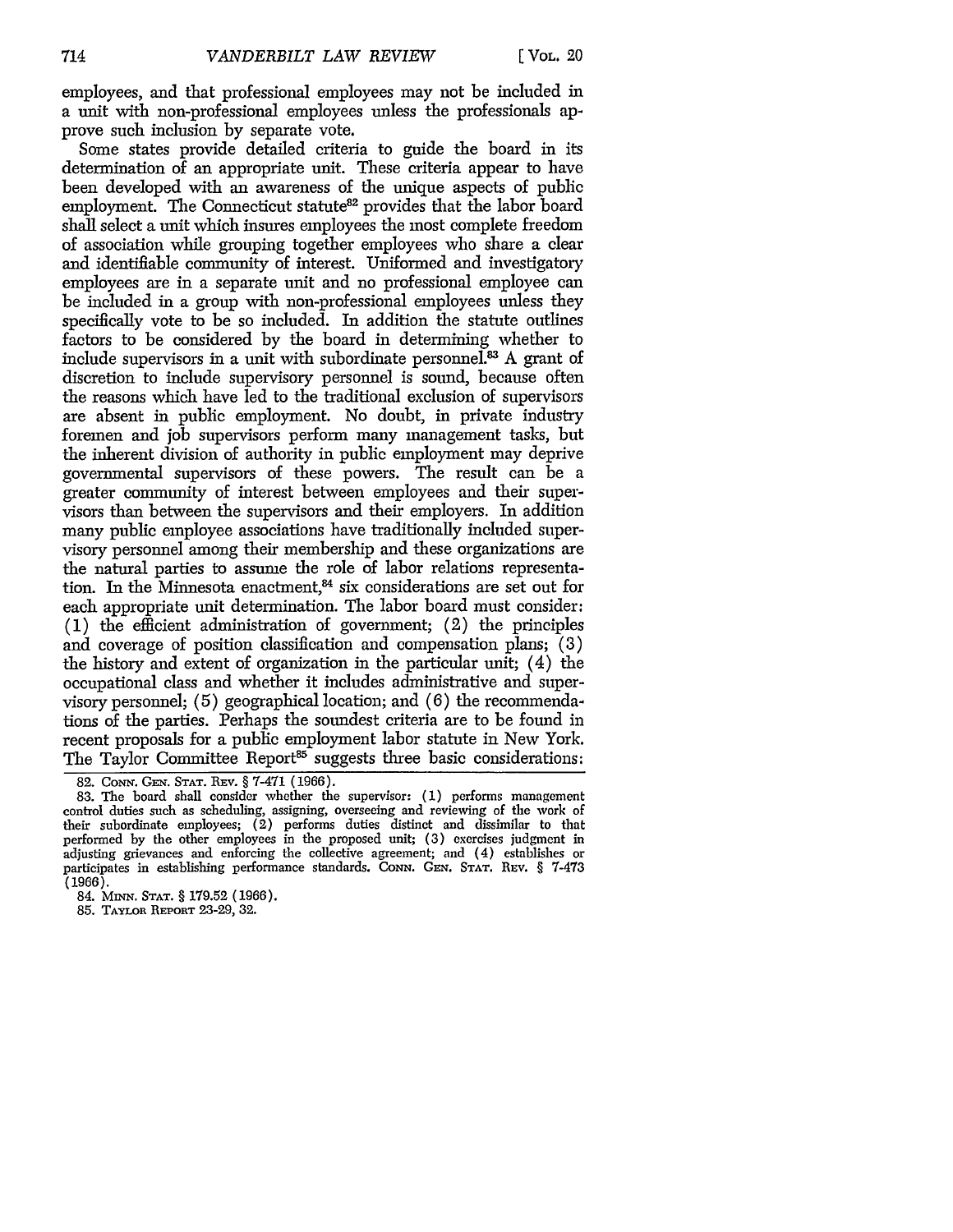**(1)** the definition of the unit must correspond with a community of interest among employees; (2) the conditions of employment which the proposed unit wishes to negotiate must be conditions over which the administrator has discretion either to determine or to recommend to the determining body; and (3) the unit must be compatible with the effective fulfillment of the duty of service to the public shared by the employer and the employees.

The range of solutions either adopted or proposed in various states indicates the complexity of the problem. Several states suggest that community of interest must be considered in determining the unit, thus raising perhaps the most perplexing difficulty. $86$  Employees in a particular unit may be subject to the same work rules and personnel practices, thus establishing a community of interest. They may also have a community of interest with other employees subject to the same political authority concerning wage plans, job classifications and retirement benefits. Also, a community of interest may exist among employees in terms of the collective bargaining relationships developed prior to the enactment of a labor statute. $87$  Often these various communities of interest will indicate contradictory solutions to the appropriate unit question. The city of Cincinnati has attempted to solve this problem by providing for a system of shifting representative units.88 For example, in discussions of departmental working conditions, each agency is normally considered the appropriate unit; however, during wage negotiations the unit is determined by city-wide **job** classification.

This system may be more suitable for municipal than for state employees, but it does suggest two important provisions that should be included in every basic labor statute. First, the problems likely to arise in individual situations will vary greatly, and can be most effectively faced by allowing for a case-by-case determination and by providing the decision-maker with discretion to select the most appropriate solution in each case. Second, each local government or political subdivision may have problems which are unique, and should be encouraged, through consultation with all interested parties, to develop local procedures which are consistent with the general policy of the basic labor statute.89

88. See 1960 ABA 199.

<sup>86.</sup> See, e.g., CONr. **GEN. STAT.** REv. § 7-473 (1966); **TAYLOR REPORT** 23-29, 32.

<sup>87.</sup> For example, New York is a state which has as yet failed to enact comprehensive legislation dealing with public employee relations, yet collective bargaining has been developing in various areas in the state. The employees in New York City have had bargaining rights in substantial measure since 1954. See 1958 ABA 153 (Comm. on State Lab. Legis.); 1960 ABA 201.

<sup>89.</sup> See **TAYLOR REPORT** 31 which suggests such a solution. Wis. **STAT.** § 111.70 (Supp. 1966), also employs such an approach. The local procedures developed have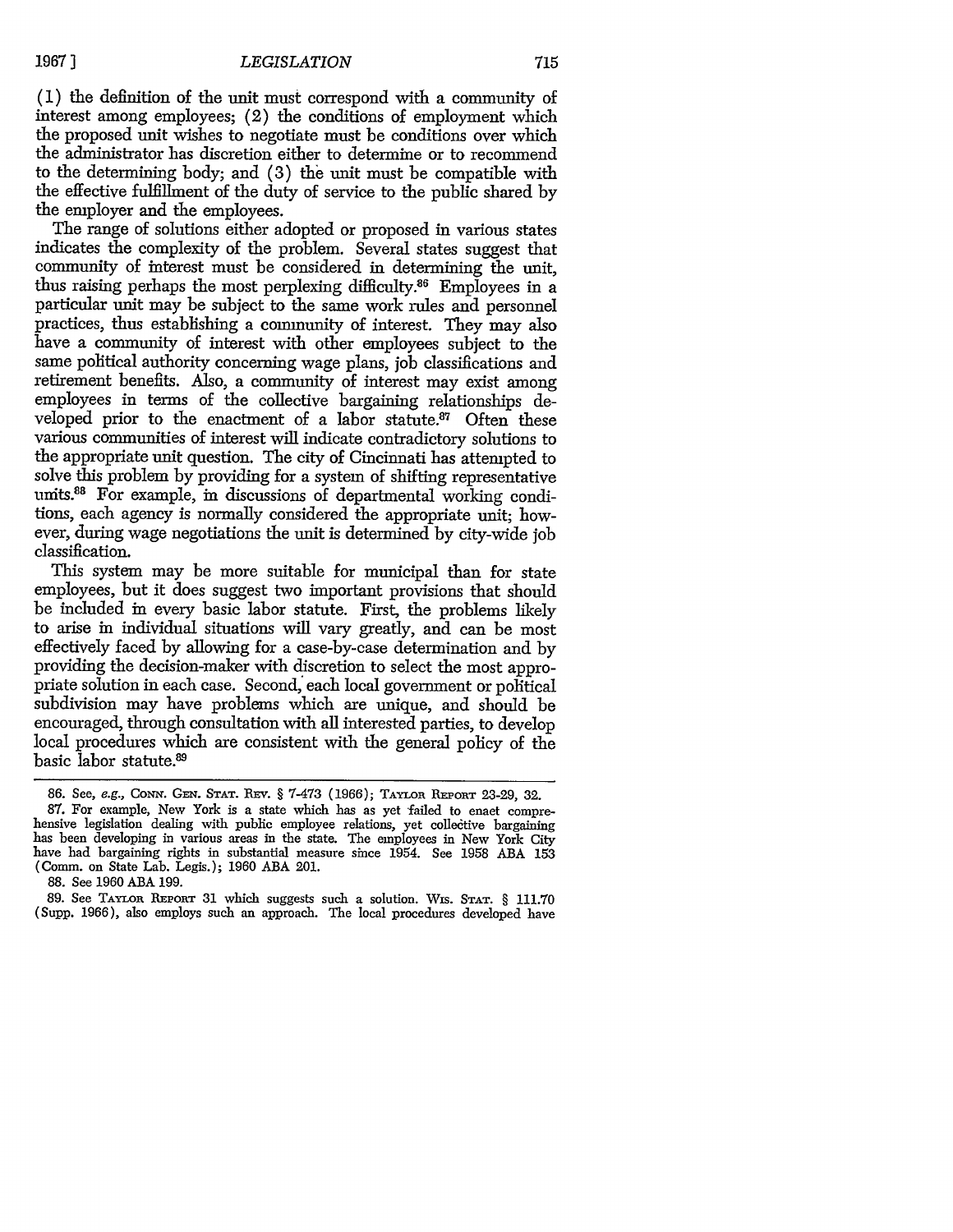#### *B. Certification, Recognition and Representation*

Certification involves the decision of a labor board concerning the authenticity of an employee organization's claim that it represents a certain percentage of employees. An organization may be recognized by an employer without requiring board action; indeed, harmonious labor relations should be characterized by more recognitions than certifications. For the most part the problems in this area are quite similar to those encountered in private employment, and those states which have adopted comprehensive labor programs for public employees have closely followed the procedures of the National Labor Relations Board.<sup>90</sup> However, there is one major distinction between public and private employment with regard to recognition and certification problems. Most states deny public employees the right to strike,91 and some require labor organizations specifically to disavow this right as a pre-condition to certification or recognition.<sup>92</sup>

**A** major issue inevitably arising in recognitional disputes is the extent of the employee organization's representation rights. Three alternative solutions to this problem of representative status have been developed: (1) proportional representation; (2) representation of members only; and (3) exclusive representation. Proportional representation is a unique solution apparently adopted in only one state, and there only in relation to school teachers.<sup>93</sup> The statute provides for a bargaining council membership. Each employee organization with members in the bargaining unit is granted representation on the council in the same ratio that its membership bears to the total number of employees belonging to labor organizations. This multi-organization system has been opposed on the theory that it results in raiding and other inter-union rivalries which detract from the main interests of both employer and employee.<sup>94</sup> Each employee organization may be more concerned with increasing its proportional

90. *Compare* 49 Stat. 449 (1935), as amended, 61 Stat. 136 (1947), 29 U.S.C. 149 (1964), *with* **CoN'1N. GEN. STAT. REV.** § 7-471 (1966); MAss. **ANN.** LAWS ch. 149, § 178H (Supp. 1965); MicH. **STAT.** *ANN.* § 17.455 (12) (Supp. 1965); Wis. **STAT.** § 111.70 (Supp. 1966).

91. See notes 9-14 *supra* and accompanying text.

92. See, *e.g.*, Fla. Stat. Ann. § 839.221(2) (1965); 1960 ABA 193; Taylor Report 30.

93. **CAL.** EDuc. CODE §§ 13080-8&. The legislation could provide a thorough test for traditional notions regarding the necessity of exclusive representation. However at the present time it is under strong criticism from the American Federation of Teachers and evidence to date on its operation is inconclusive. No bilateral written agreements of any consequence have been achieved. See 1966 ABA 151.

94. Spero, *Collective Bargaining in the Public Service*, 22 PuB. ADMIN. REV. 1, 3 (1962); TAYLoR **REoRT 29.**

been subject to careful supervision by the WERB to insure that they conform to the provisions of the basic statute. See 1964 **ABA** 378.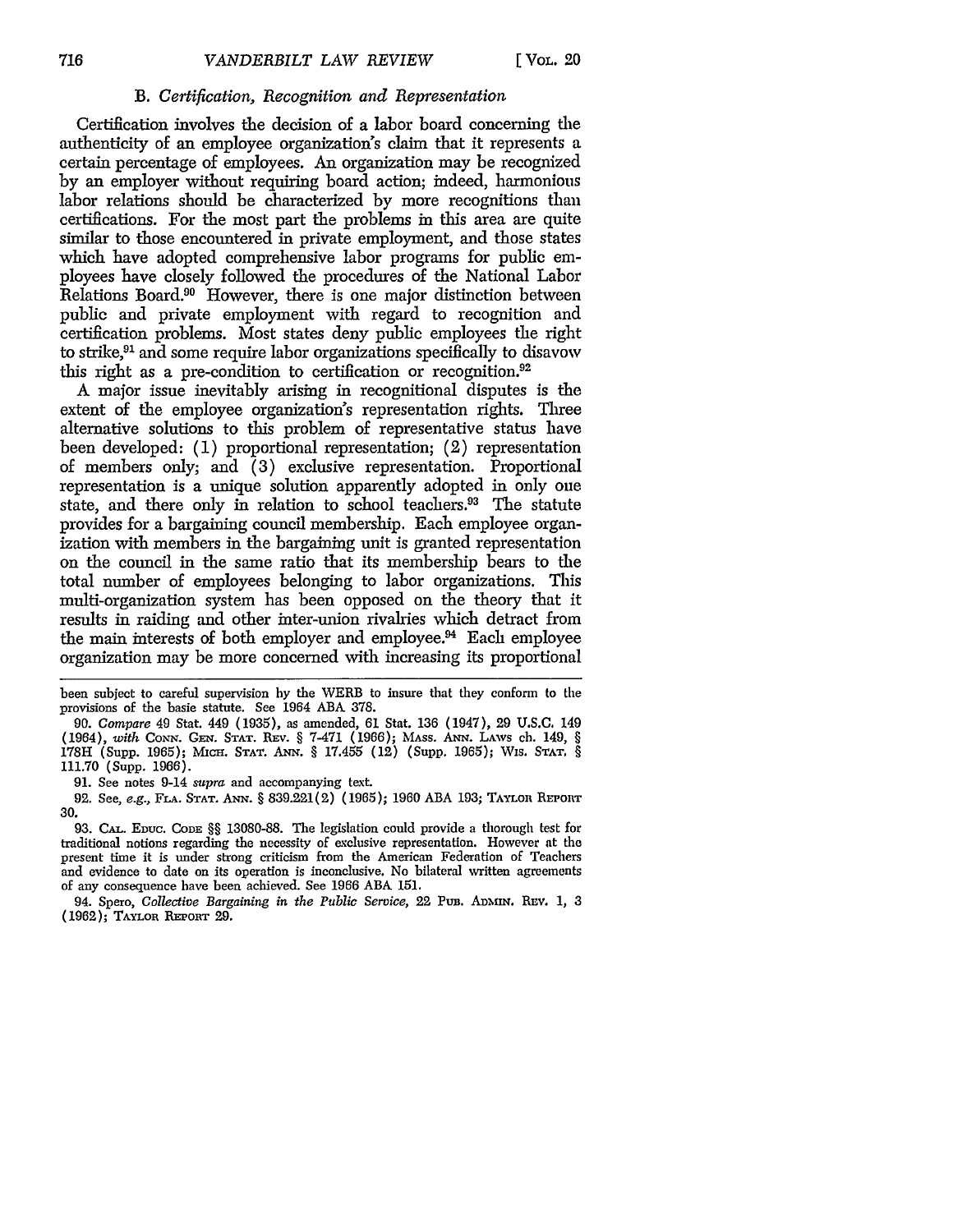representation than with responsible representation of the workers.

Representation of members only means simply that each organization negotiates conditions of employment solely for its own members. It is normally considered the alternative to exclusive representation. Under the concept of exclusive representation, the employee organization which gains a majority of all the employees in a bargaining unit is given both the right to be the exclusive agent of the employees for negotiations and the duty to represent equally all employees in the unit without regard to their membership in the organization. Since unionism among public employees is disfavored in many states, denial of exclusive representation may reflect the hope that unions will thereby be weakened.<sup>95</sup> Although seldom explicitly granted by statute, $96$  exclusive representation has been frequently achieved in public labor relations.<sup>97</sup>

Employee organizations generally seek exclusive representation because it guarantees a certain degree of security. This security is not necessarily inconsistent with employer goals. Efficient public service demands harmonious labor relations; but a labor organization with uncertain status is more apt to make' dramatic and unreasonable demands in an attempt to increase its membership, leading to disruptive labor disputes. However, by guaranteeing the union's security the employer is justified in placing greater responsibilities upon the employee organization. Certainly, if a state wishes to effectuate a no-strike policy, it must be willing to place major responsibility upon one employee organization for the conduct of all employees in the unit.98

It should be noted that opposition to exclusive recognition is on weak ground in public service. Whatever the situation in private industry, the government is not a profit-making organization and has a greater obligation to provide fair and equal treatment to its employees. Multi-representative negotiations have the double disadvantage of high administrative costs and unequal results for similar employees.

98. TAyx.on **REPORT 29.**

<sup>95.</sup> Note, 75 Hnv. L. **REv.** 391, 401 (1961).

<sup>96.</sup> *But see* **CONN.** *GEN.* **STAT.** REv. § 7-471 (1966); **MASS. ANN.** LAws ch. 149, § 178H (Supp. 1965); McH. **STAT.** ANN. § 17.455(11) (Supp. 1965); **MINN. STAT.** *§* 179.52 (Supp. 1966); Wis. **STAT.** § 111.70 (Supp. 1966).

<sup>97.</sup> In addition to the statutes cited in note 96 *supra,* exclusive recognition has been granted on an *ad hoc* basis in many bargaining agreements. See Roser, *Collective Bargaining in Philadelphia* in MANAGEMENT RELATIONS WITH ORGANIZED PUBLIC EM-PLOYEES 103 (Warner ed. 1963); Heisel & Santa-Emma, *Unions in Cincinnati Government, id.* at 116; 1959 ABA 88 (N.Y.C.); Zander, *A Union View of Collective Bargaining in the Public Service, 22 PUB. ADMIN. REV. 5, 7 (1962) (states that AFSCME* entered into agreements for exclusive recognition in 214 state, county, and municipal jurisdictions in 1962).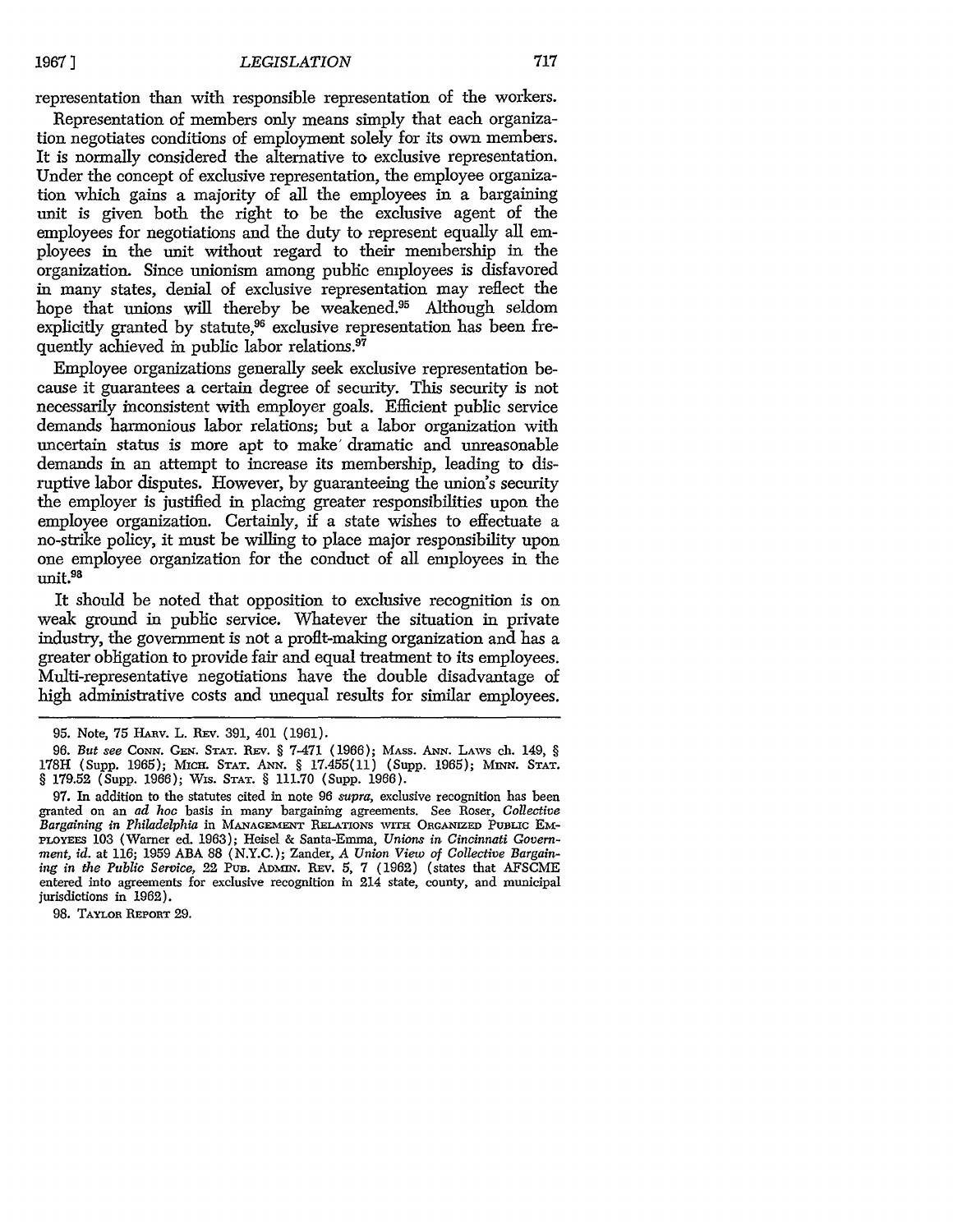Exclusive representation would tend to overcome both of these disadvantages.

#### *C. Appropriate Bargaining Subjects*

A determination of appropriate bargaining subjects is particularly difficult in public employee relations. The problem arises because many state laws determine for the parties what would otherwise be subjects of collective bargaining. A thorough discussion of the issue would entail an analysis of the various state laws and civil service commission regulations. Although the difficulty should be recognized, such an analysis is beyond the scope of this note.

#### D. *Unfair Labor Practices*

Several state enactments specify unfair labor practices,<sup>99</sup> closely resembling those set forth in the National Labor Relations Act.<sup>100</sup> All of these statutes delineate employers' unfair labor practices,<sup>101</sup> and only Michigan fails to include parallel provisions for employee organizations.<sup>102</sup> However, the Michigan statute defines collective bargaining in terms of a mutual obligation which seems to imply a requirement that both sides must bargain in good faith. It is desirable for any public-employee-relations statute to specify unfair labor practices. The statute should provide clear rules of conduct to promote harmonious relations between antagonistic forces. Perhaps the most important provision is the duty to bargain in good faith, and such a requirement should be made explicitly applicable to both parties rather than left unarticulated as in the case of the Michigan statute.

#### *E. Bargaining Deadlocks*

At the heart of any public employee labor statute are its provisions for resolving bargaining deadlocks. Regardless of how effectively collective bargaining operates, impasses are bound to occur. In any attempt to provide for the peaceful settlement of disputes, three fundamental problems are faced: First, a basic lack of collective bargaining experience, both on the part of employers and employees, will frequently contribute to major disagreements. Second, there

<sup>99.</sup> CoNN. GEN. **STAT.** REV. § 7-470 (1966); MAss. **ANN.** LAws ch. 149, § 178L (Supp. 1965); MIcH. **STAT. ANN.** § 17.455(16) (Supp. 1965); Wis. STAT. § **111.70(3)** (b) (Supp. 1966).

**<sup>100.</sup>** 49 Stat. 449 (1935), as amended, 61 Stat. 136 (1947), 29 U.S.C. § 148 (1964). 101. Both the Connecticut and Massachusetts statutes specify employee organization unfair labor practices, and Wisconsin prohibits unfair practices by employees and their organizations generally. See statutes cited in note 99 supra.

<sup>102.</sup> MIcH. **STAT. ANN.** § 17.455(15) (Supp. 1966); 1966 ABA 144.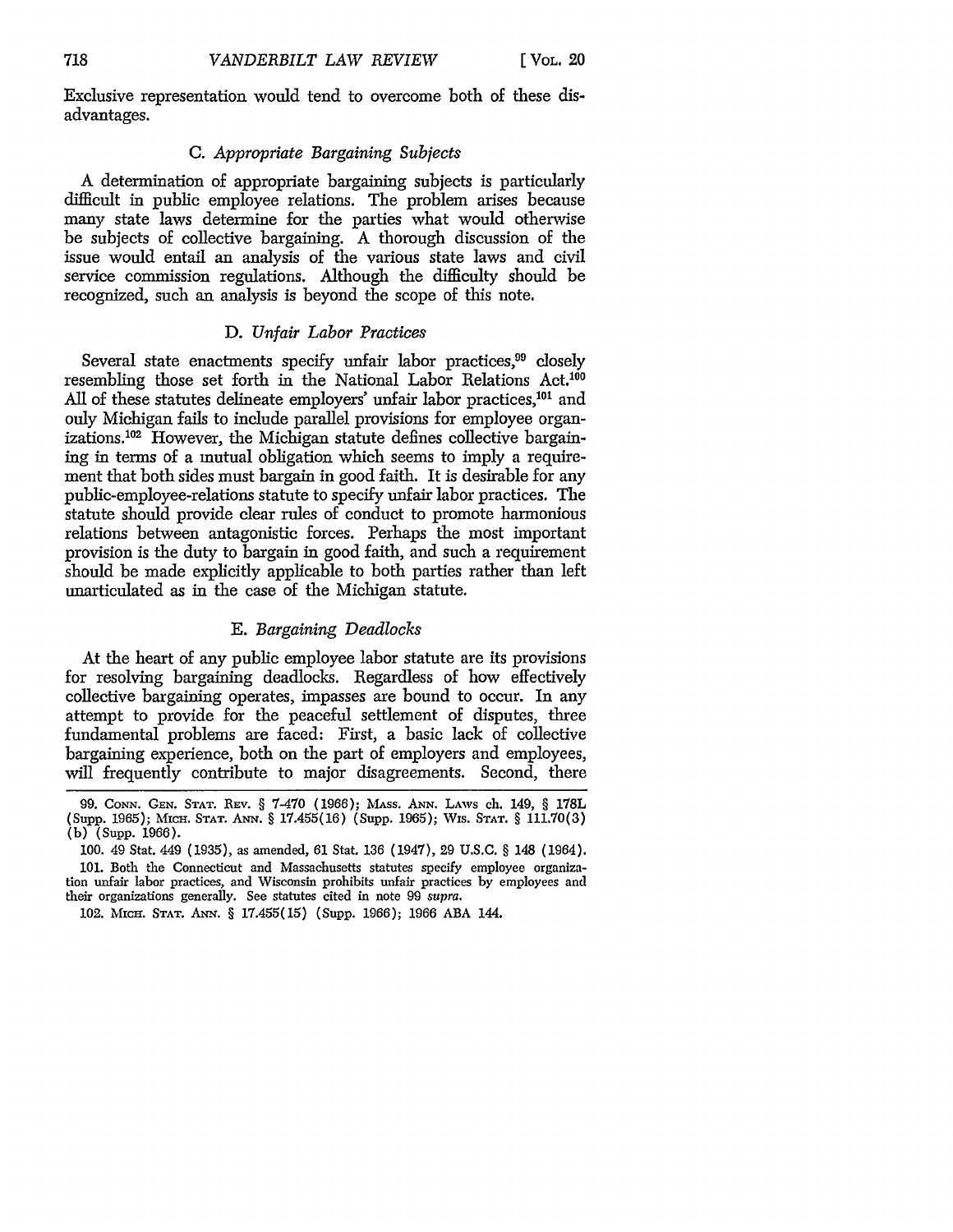is the necessity of negotiating under the pressure of budget deadlines. In private industry the parties can agree to function under the old agreement until a new one is hammered out, but this alternative is seldom available in public employment, since the employer must be able to estimate his expenses for budget purposes. Third, division of employer authority necessitates seeking the approval of several officials before the agreement may be complete. <sup>103</sup>

Public employees have traditionally relied upon political pressure after impasse to force employers to accept their demands.<sup>104</sup> Although employee associations have generally made effective use of lobbying and other political pressures, these methods have proved insufficient to obtain all of their desired ends. 05 In addition, political pressure is more effective as a technique for obtaining long range programs than for the settlement of immediate and specific controversies. The range of alternatives available for impasse resolution extends from strikes to compulsory arbitration. For certain groups of public employees the strike cannot be considered a viable alternative; $^{106}$  thus one must examine other possibilities. At the opposite end of the continuum from the strike is compulsory arbitration. This solution has been urged by some public employee unions<sup>107</sup> and adopted in some statutes.<sup>108</sup> However, where collective bargaining is in the developmental stages there is a tendency to rely on arbitration in settling disputes rather than attempting to resolve differences at the bargaining table.<sup>109</sup> A better policy would be to seek a middle ground such as that presented in two alternatives developed by several states-i.e., the alternatives of factfinding and mediation.

Mediation differs fundamentally from compulsory arbitration in that arbitration is basically an attempt by a neutral party to thrust a solution upon the disputants, whereas mediation is an augmentation of the collective bargaining process under the guidance of an impartial party. A mediator attends the bargaining sessions and attempts to

103. See note 60 supra and accompanying text; Roser, supra note 97, at 114. Herrick, supra note 77, at 136, adds another problem to the list-the tendency of government to attempt to anticipate all problems with regulations with the result that relations can be inundated by technical rules.

- 104. See Smith & McLaughlin, supra note 59, at 37; Krislov, supra note 64, at 511.
- 105. Note, 1966 Wis. L. **REv.** 549, 560-62.
- 106. See note 54 supra and accompanying text.

107. See 1965 ABA 331; Wortman, *Collective Bargaining Strategies and Tactics in the Federal Service,* 15 **LAB.** L.J. 482, 489-90 (1964).

108. **NFB.** REv. **STAT.** *§§* 48-801-823 (Supp. 1964). This statute empowers a special Court of Industrial Relations to arbitrate disputes between public employees and their employer in any public utility, or commercial enterprise which is owned or operated by the state of Nebraska or any political subdivision thereof. The decisions of this court are appealable to the supreme court of the state.

109. See Herrick, *supra* note 77, at 135, where it is pointed out that in one instance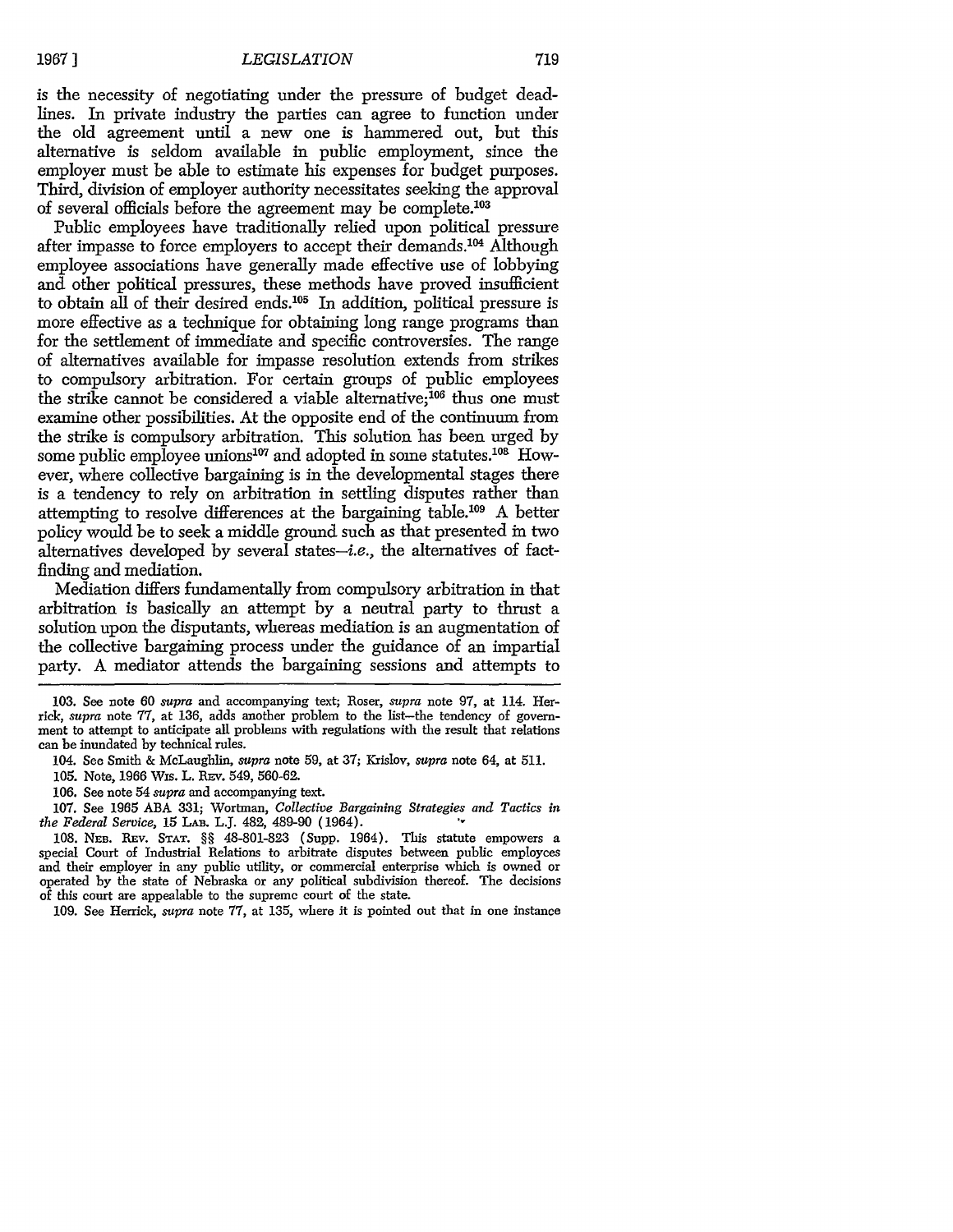aid the parties in reaching a voluntary solution. Emotions are apt to run high across the bargaining table, and the mediator can serve as a buffer between the parties. Furthermore, a neutral third party can help ease the disputants away from extreme positions by providing fresh insights into the conflict. Particularly in the area of public employment a mediator can bring to the bargaining table skill and diplomacy that the parties themselves may lack through inexperience. Several states have made mediation facilities available to disputants in public employment.<sup>110</sup> The Michigan provisions are of particular interest. The Michigan Labor Mediation Board has authority to invoke jurisdiction to mediate at the request of either party, and is granted subpoena power to compel the other party's attendance.

The most popular dispute-settling technique appears to be factfinding $111$ -a process closer to compulsory arbitration than mediation. Fact-finding is in reality a form of non-binding arbitration, involving a third party who holds hearings, makes findings of fact and recommendations for resolving the dispute. Its rationale appears to be either that the parties may be more likely to reach a voluntary agreement on a settled record of facts, or that publication of the facts and recommendations may crystalize public opinion, forcing the parties to reach agreement. Fact-finding is not inconsistent with mediation and may serve as a supplemental procedure in the event that mediation falters.112

Fact-finding statutes vary greatly in terms of the employee groups covered by the procedure. In only two states are all public employees

in the federal service, where collective bargaining and compulsory arbritration wero introduced simultaneously, four consecutive negotiations were followed by arbritration. See also Note, 1966 Wis. L. REv. 549, 560-62.

<sup>110.</sup> Mxci. **STAT.** ANt. *§* 17.455(7) (Supp. 1966); MnvN. **STAT.** *§* 179.52 (Supp. 1966); OrE. REv. **STAT.** *§* 662.435 (1965); Wis. **STAT. ANN.** § 111.70(4) (b) (Supp. 1966).

<sup>111.</sup> At least fourteen states have provided fact-finding procedures for all or part of their public labor force: CONN. GEN. **STAT.** REv. *§* 7-473 (1966); ILL. ANN. **STAT.** ch. 24, *§§* 10-3-(8-11) (Smith-Hurd 1962); IowA CODE **ANN.** *§§* 90.15-.27 (Supp. 1965); ME. REV. **STAT. ANN.** ch. 26, §§ 980-92 (Supp. 1966); **MASS. ANN.** LAws ch. 149, § 178J (Supp. 1965); MicH. **STAT.** *ANN. §§* 17.455 (1-16) (Supp. 1965); *MINN.* **STAT.** ANN. § 179.521 (1966); N.Y. **GEN.** MuNIc. *§§* 681-85 (1965); N.D. **CENT.** CODE: § 34-11-(02-05) (1961); ORE. **REv. STAT.** § 342.470 (1965); Ou. **REv. STAT.** *§* 662.435 (1965); PA. **STAT. ANN.** tit. 43, § 215.1 (1964); R.I. **GEN.** LAws ANN. §§ 28-9.1-(1-14), 28-9.2-(1-14) (Supp. 1965); WAsH. REv. CODE **ANN.** § 28.72.060 (Supp. 1966); Wis. **STAT. ANN.** § 111.70(4)(c) (Supp. 1966).

<sup>112.</sup> See, e.g., **CONN. GEN. STAT. REV.** § 7.473(b) (1966) which provides that factfinding may not be instituted until mediation has failed, see Lazar, Lombardi & Seltzer, *The Tripartite Commissions in Public Interest Labor Disputes in Minnesota, 1940-1960,* 14 LAB. L.J. 419 (1963); Northrup, *Fact-Finding in Labor Disputes: The State's Experience,* 17 Iho. **&** LAB. REL. REV. 114 (1963); Note, 1966 Wis. L. REv. 549, **566.**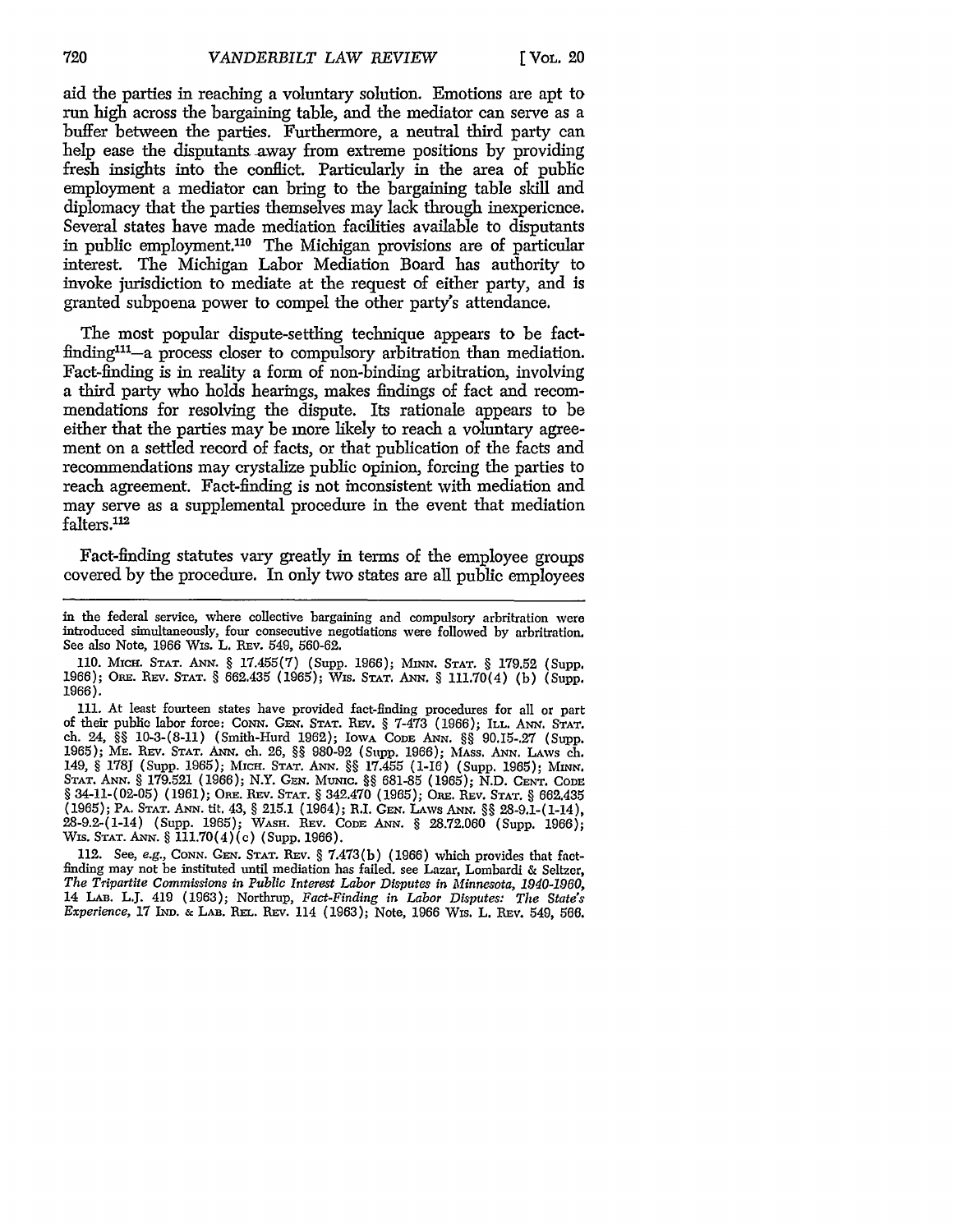within the scope of the  $act<sub>113</sub>$  and in only two others are all state government employees included.<sup>114</sup> Firefighters, police and teachers are most often included in such legislation, probably reflecting the political influence of these groups rather than the essential nature of their services.<sup>115</sup>

In general, the fact-finding statutes require that collective bargaining reach an absolute impasse before fact-finders may be appointed. <sup>116</sup> This is sound policy, since easily available fact-finding procedures would be subject to some of the same criticism as compulsory arbitration.<sup>117</sup> The Wisconsin procedures preliminary to opening the fact-finding hearing are lengthy, but the statistics of the Wisconsin Employment Relations Board indicate that the time is well spent. Of seventy-three petitions for fact-finding filed, thirty-five were settled by mediation prior to fact-finding, two were withdrawn, and two were dismissed for technical reasons. Of the remaining thirty-four, six were consolidated with other cases, making a total of twenty-eight factfinding cases which advanced to the hearing stage.<sup>118</sup>

Although it is too early to make a thorough evaluation of the factfinding statutes, their popularity indicates a certain degree of success. None have been repealed and some have been amended to correct deficiencies made apparent through experience.<sup>119</sup> However, parties resorting to fact-finding are in reality recognizing that collective bargaining has failed, and for this reason care must be taken that factfinding is sparingly employed. The Wisconsin preliminary procedures appear well adapted to insure this result. By encouraging the parties

113. N.D. **CENT. CODE** *§* 34-11-(02-05) (1961); PA. **STAT.** ANN. tit. 43, *§* 215.1 (1964).

114. MwNu. **STAT. ANN.** 8 **179.521** (1966). On June 28 1966, the governor of Wisconsin signed the Wisconsin State Employee Act (Wis. **STAT.** *ANN. §§* 111.80-92) which provides fact-finding for all state employees effective January 1, 1967, making that state the second to provide such facilities for state employees. See 1966 ABA 184; Krinsky, *Public Employment Fact-Finding in Fourteen States,* 17 LAB. L.J. 532, 533 (1966).<br>115. Krinsky, *supra* note 114, at 534. If the essential nature of the services rendered

was the determining factor in coverage under a statute, one would not expect to find states where firemen are covered and policemen not, yet such is the case. See, *e.g.,* ILL. ANN. **STAT.** ch. 24, *§§* 10-3-(8-11) (1962); IowA CODE **ANN.** *§* 90.15-27 (Supp. 1965); and ME. REv. **STAT. ANN.** ch. 26, *§§* 980-92 (Supp. 1966), all of which cover firemen but not policemen.

116. See, *e.g.,* Wis. **STAT.** ANN. *§* 111.70(4) (e) (Supp. 1966), which requires either that after a reasonable period of negotiation the parties continue to be deadlocked or that one of the parties refuses to negotiate in good faith before the procedures are available.  $\epsilon$ 

117. See notes 110-12 *supra* and accompanying text.

118. Stem, *The Wisconsin Public Employee Fact-Finding Procedure,* 20 *IND.* **&** LAB. **REL.** REv. 3, 5 (1966).

119. See, *e.g.,* Wis. **STAT.** ANN. *§* 111.70 (Supp. 1966). The procedure was created by L. 1961 ch. 663 and amended by L. 1963 ch. 87. In addition see note 114 *supra,* noting that a similar law was passed in 1966 covering state employees.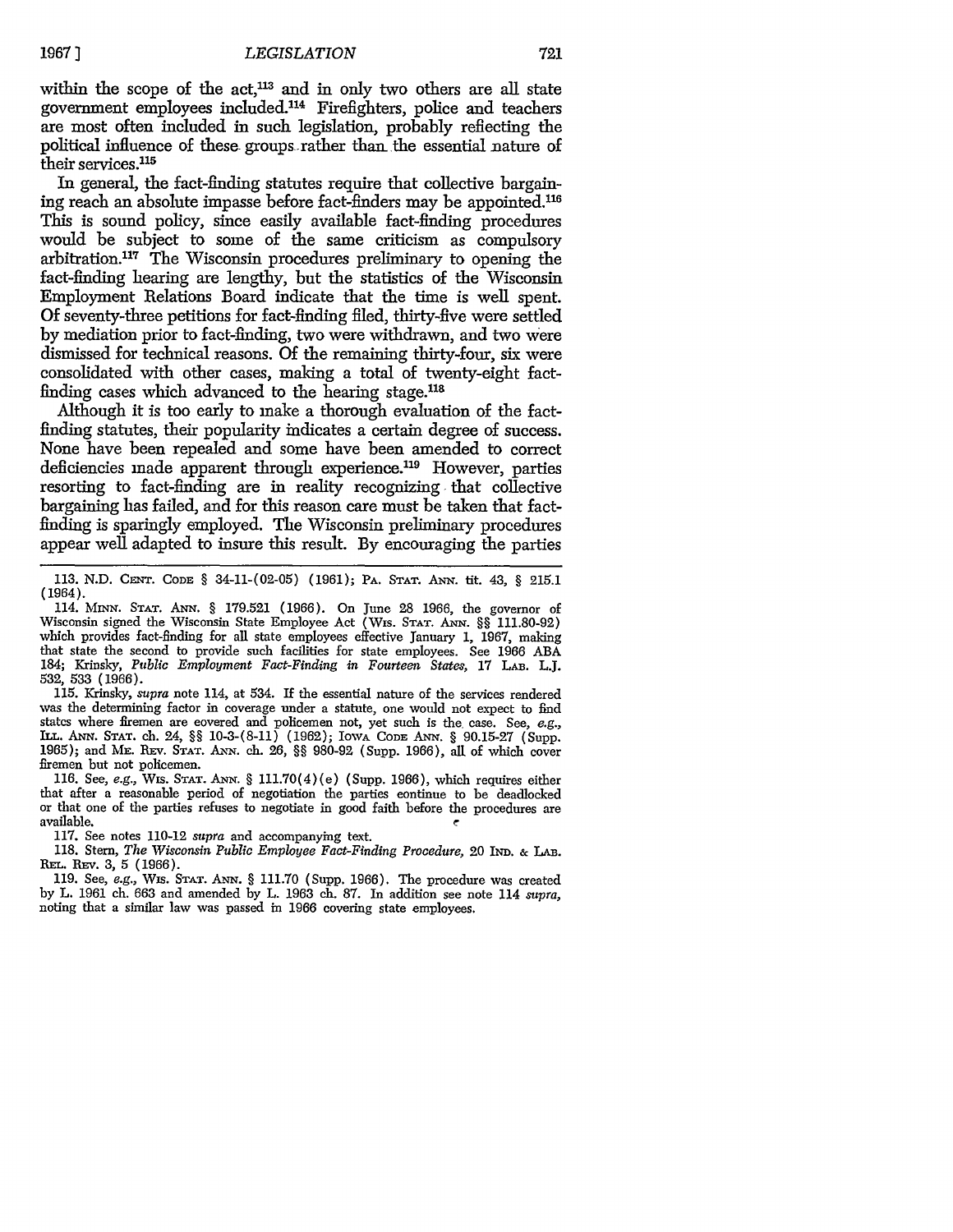to make every effort at a compromise settlement through the assistance of a mediator, such procedure stimulates the development of mature collective bargaining techniques. At the same time fact-finding machinery is available as an additional safe-guard against disruption of the public service.

#### IV. CONCLUSION

In only a few states have public employees' rights received the proper legislative attention. Increased activity in the public sector makes it incumbent upon the states to develop reasonable and comprehensive legislation effectuating the rights of public employees while giving due consideration to the public interest. This legislation should include:

**1.** Positive recognition of the right to strike by employees in those areas of public employment where work stoppages do not present a direct threat to the public health and safety.

2. Specification of unfair labor practices including the failure to bargain in good faith.

3. Establishment of a Public Employment Relations Board with the following powers:

a. To conduct elections and certify exclusive employee representatives;

b. To determine the appropriate unit;

c. To investigate and remedy unfair labor practices;

d. To provide a combination of mediation and fact-finding facilities for the resolution of collective bargaining impasses; and

e. To determine when strikes endanger the public health and safety, and to petition the courts for injunctive relief.

The more equitable distribution of bargaining power resulting from permissive strike legislation will give the employees a stronger voice in determining the conditions of their employment. The responsible exercise of these rights requires the establishment of a Public Employment Relations Board in order to maximize effective collective bargaining and to minimize disruptions of governmental services.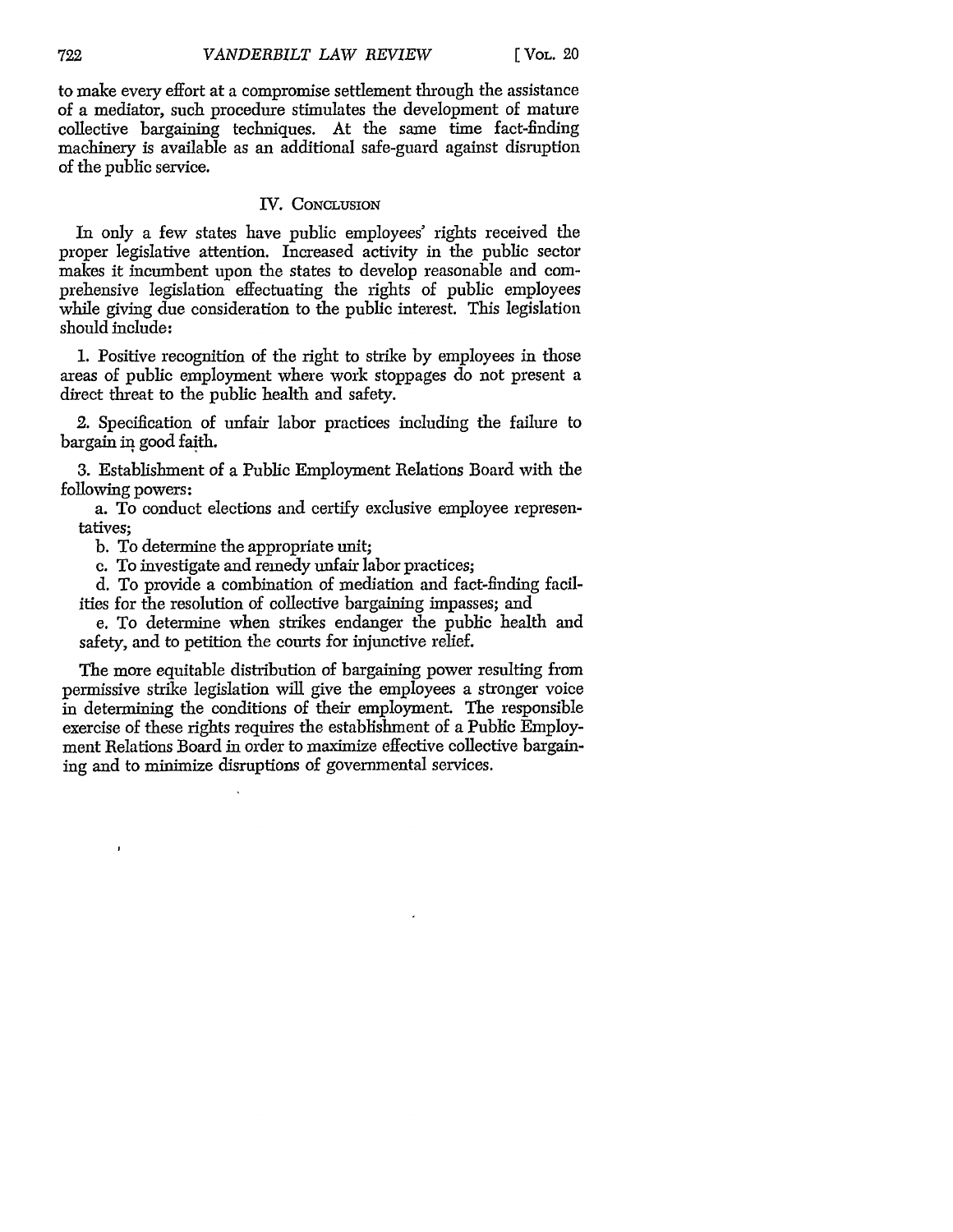# Removal **Of** Federal Judges-Alternatives to Impeachment

*Impeachment* . **. .** *is the heaviest piece of artillery in the congressional arsenal, but because it is so heavy it is unfit for ordinary use. It is like a hundred-ton gun which needs complex machinery to bring it into position, an enormous charge of powder to fire it, and a large mark to aim at.1*

#### I. INTRODUCTION

Article II, section 4 of the Constitution provides that the President, Vice-President and civil officers of the United States may be removed on impeachment and conviction of treason, bribery, high crimes and misdemeanors. This provision is the Constitution's only express means for removal of federal judges from office.

The inadequacy of impeachment for the task of controlling the behavior of judges seems abundantly clear. President Jefferson described impeachment as a "bungling way of removing judges . . .an impracticable thing-a mere scare crow;"2 in 1807 he predicted, *"im*peachment is a farce which will not be tried again."3 Experience with impeachment,4 and the recent case of *Chandler v. Judicial Council of the Tenth Circuit,5* have in large measure confirmed the validity of President Jefferson's opinions. Presently, there is considerable feeling that, in a system as large and as overburdened as the federal judiciary, a need exists for other procedures to deal with judges who are unfit for office through some fault of their own or through physical or mental disability.6

This article examines the inherent weaknesses both in the impeach-

723

**<sup>1. 1.</sup>** BRYcE, THE AMERcAN CoMMoNwEALTH 211 (1st ed. 1876).

<sup>2. 1.</sup> WARREN, THE SUPREME COURT IN UNITED STATES HISTORY 295 (1923).

<sup>3.</sup> Letter from President Jefferson to William Branch Giles, April 20, 1807, in II JEFFERsON, **WmTNGs** 1191 (1904).

<sup>4.</sup> SIMPSON, **FEDERAL IMEAcHmNTs** (1916), comments on the inadequacies of impeachment which history had revealed through the early 1900's. BonkIN, THE CoR-RUPT **JUDGE** (1962), comments on the inadequacy of impeachment which more recent history has revealed.

<sup>5. 382</sup> U.S. 1003 (1966). This case was described by one writer as an "attempt to circumvent the inadequacies of the present removal methods." Comment, 13 U.C.L.A.L. Rev. 1385 (1966). For further discussion of this case see notes 17, 18 and 19 *infra* and accompanying text.

<sup>6.</sup> See *Hearings Before the Subcommittee on Improvements in Judicial Machinery of the Senate Committee on the Judiciary,* 89th Cong., 2d Sess., pt. 1 (1966), and Report of the Committee on the Removal and Discipline of Judges, Section on Judicial Administration, A. B. A. (1964) jhereinafter cited as ABA Committee Report].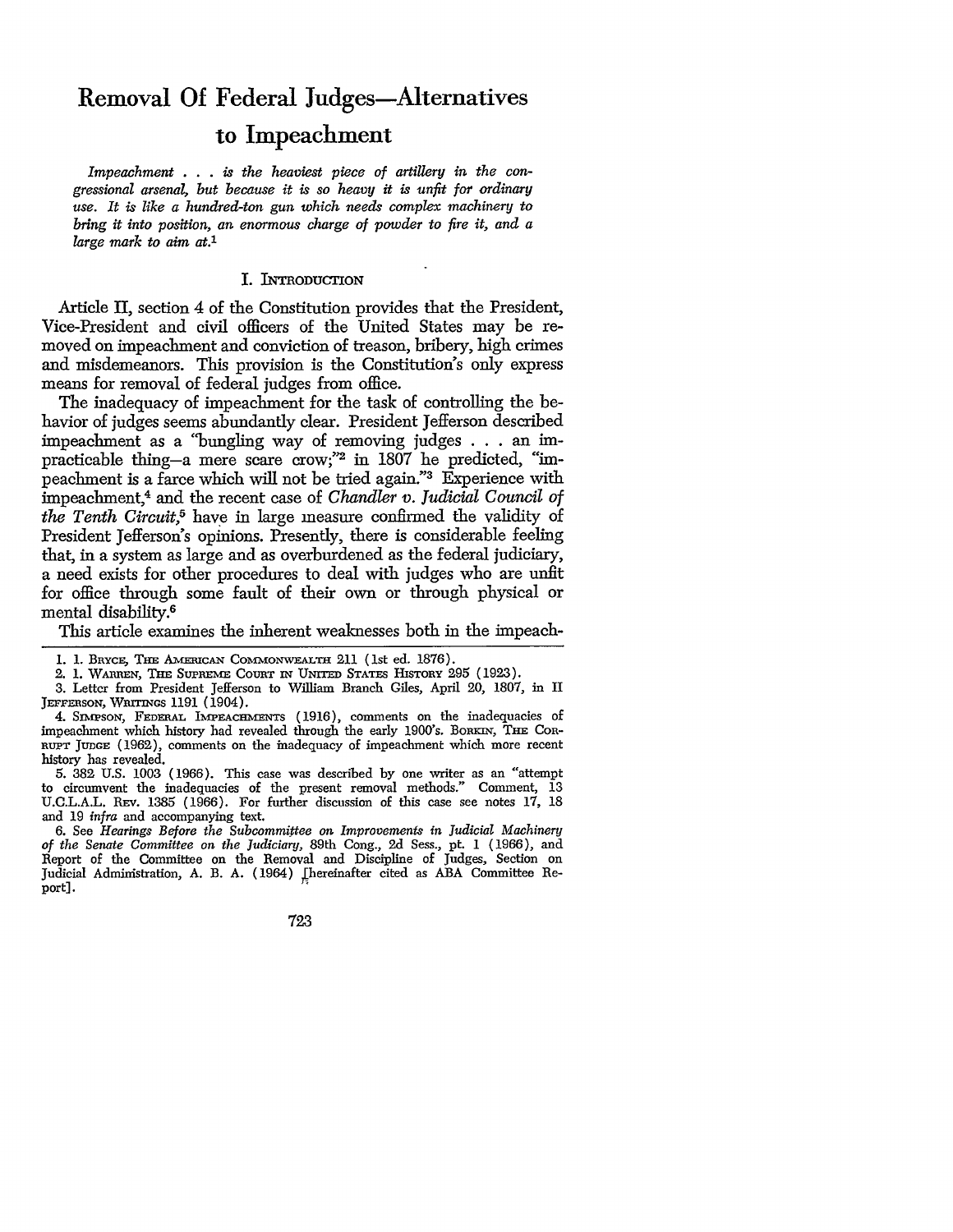ment probes and in current alternative statutory procedures, including constitutional and practical questions involved in establishing an effective statutory procedure to deal adequately with incompetent judges. Finally the article suggests possible means to remedy these existing weaknesses.

#### II. THE MISBEHAVING JUDGE

### *A. Inadequacy of Impeachment*

Supreme Court Justices are so few in number and so often in the public eye that their misbehavior is readily susceptible to the impeachment process. But since impeachment is only available for rather serious misconduct,<sup>7</sup> it is too remote a remedy to insure the efficiency or honesty of inferior court judges.8 For example, if a neglectful judge is constantly behind in his caseload, a censure from an official body might be appropriate, but impeachment is neither desirable nor available. History assures the judge in office that Congress will hesitate to proceed against him unless his misbehavior is severe,<sup>9</sup> and even if Congress decides to investigate a judge, its procedure is so slow and cumbersome that parties are forced to litigate before him long after his misbehavior has rendered him unfit for office.10

The impeachment procedure is unfair to the judges as well. Impeachment trials have not been free of either political bias or tactics which would be improper in a true judicial proceeding.<sup>11</sup> Furthermore, the legislative triers of an impeached judge have more pressing matters which consume their time, and therefore may be forced to acquit or convict the accused with only a superficial knowledge of the evidence presented.12

#### *B. Presently Available Alternatives*

Currently, two alternative statutory procedures are available to control misbehaving inferior court judges. 'One is aimed solely at the

<sup>7.</sup> SImPsoN, *op. cit. supra* note 4, at 30-60, **51.**

**<sup>8.</sup>** Currently, there is provision for 442 inferior court judges: 84 Circuit Court of Appeals judges, 28 U.S.C. § 44(a) (1964), as amended, 80 Stat. 77 (1966); **337** district court judges, 28 U.S.C. § **133** (1964), as amended, 80 Stat. 77 (1966); 7 Court of Claims judges, 28 U.S.C. § 171 (1964), as amended, 80 Stat. 140 (1966); 5 Court of Customs and Patent Appeals judges, 28 U.S.C. § 211 (1964); 9 Customs Court judges, 28 U.S.C. § 251 (1964).

<sup>9.</sup> Only 8 judges have been impeached thus far. BORKIN, *op. cit. supra* note 4, at 198-99.

**<sup>10.</sup>** *Id.* at 633.

<sup>11.</sup> CARPENTER, JUDICIAL TENURE IN THE UNITED STATES 101-54 (1918).

<sup>12.</sup> In one impeachment trial at one point there were only three Senators on the floor to hear the proceedings. Time, March 16, **1936,** p. 18.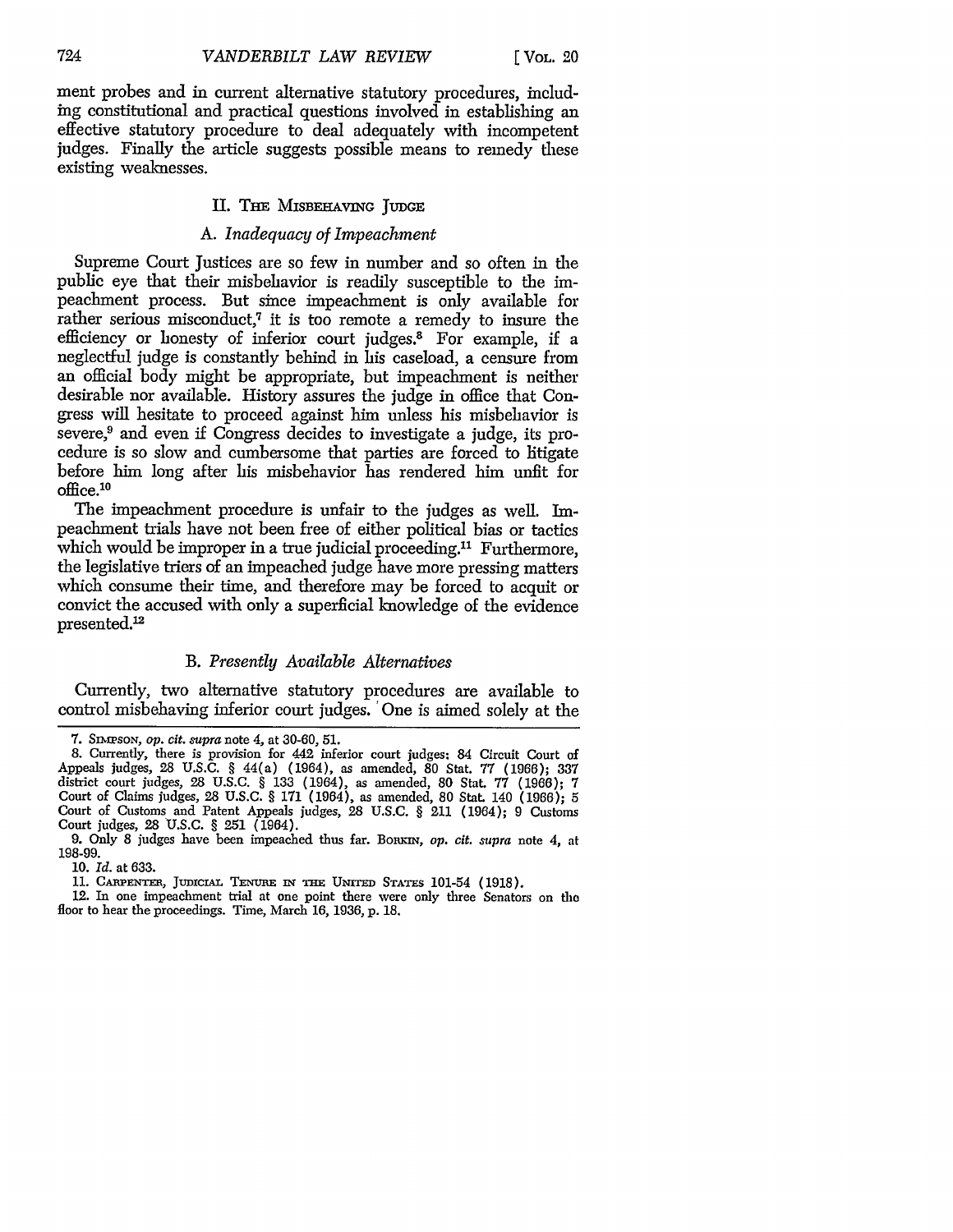removal of a judge who accepts a bribe;<sup>13</sup> however, since many acts other than accepting bribes render a judge unfit foi office, this provision's narrow scope limits its utility.

A second procedure<sup>14</sup> authorizes the judicial council in each circuit to make orders for the administration of business in the circuit and requires the district judges promptly to carry these orders into effect. There is, however, no judicial council to make orders promoting the efficiency of judges of the Court of Claims, Customs Court, Court of Customs and Patent Appeals, 15 or of judges of the circuit courts themselves. Further, the scope of the council's order-maling power is uncertain, and legislative history clearly indicates the judicial council cannot order a judge removed from office.<sup>16</sup>

Recently, the Judicial Council of the Tenth Circuit ordered District Judge Stephen J. Chandler to refrain from hearing cases.<sup>17</sup> The United

14. 28 U.S.C. § 332 (1964): "Each judicial council shall make all necessary orders for the effective and expeditious administration of the business of the courts within its circuit. The district judges shall promptly carry into effect all orders of the judicial council.

15. The Court of Claims and the Court of Customs and Patent Appeals are now definitely article III courts. Glidden Co. v. Zdanok, 370 U.S. 530 (1962). Probably the same is true of the Customs Court. WRIGHT, FEDERAL COURTS 31 (1963).

16. "Some people have urged that the bill does not have teeth in it, that you really cannot do anything with a judge who will not decide cases. . . . At least, it does this: If, after all the admonition that may come from the circuit judges, a district judge still persists in neglecting his work . . . in an extreme case it would seem to me a perfectly just cause for the remedy and method of impeachment." Testimony of Harold Vanderbilt on the bill which was to become 28 U.S.C. § 332, which he helped draft. *Hearings on S. 188 Before a Subcommittee of the Senate Committee on the Judiciary,* 76th Cong., 1st Sess. 18 (1939).

17. On December 13, 1965, the Judicial Council made such an order to District Judge Stephen J. Chandler. Orders of the Judicial Council of the Tenth Circuit, *Matter of Chandler* (Special Session, Dec. 1965). Chandler requested the United States Supreme Court to stay this order. The majority refused to grant a stay on the ground that the order was only interlocutory. Chandler v. Judicial Council of the Tenth Circuit, 382 U.S. 1003 (1966). The majority found that the order was interlocutory because the Judicial Council indicated that Judge Chandler would receive a hearing at which he could be represented by counsel to contest the order. The Council issued this order. Order of the Judicial Council of the Tenth Circuit, *Matter of Chandler* (Special Session, Jan. 1966). On February 10, 1966, the Judicial Council cancelled the hearing because "no judge of the Western District of Oklahoma<br>[Chandler] wishes to be heard...." Order of the Judicial Council of the Tenth Circuit, *Matter of Division of Business in the Western District of Oklahoma* (Special Session, Feb. 1966). The Order of February, 1966 also restored all civil, bankruptcy, and criminal cases that bad been assigned to him as of December 28, 1965, but

<sup>13. 18</sup> U.S.C. § 201 (1964). This section of the code includes within it the pro- vision which originally was 1 Stat. 117 (1790). 1 Stat. 117, which remained substantially intact until 1962, dealt only with judges who accepted bribes. See 18 U.S.C. § 207 (1954). In 1962 this provision on the bribery of judges was consolidated with the provision on the bribery of other governmental officers. S. REP. No. 2213, 87th Cong., 2d Sess. 7-8 (1962). Some commentators question whether the successful application of this provision results automatically in the removal of the guilty judge. See note 32 *infra.*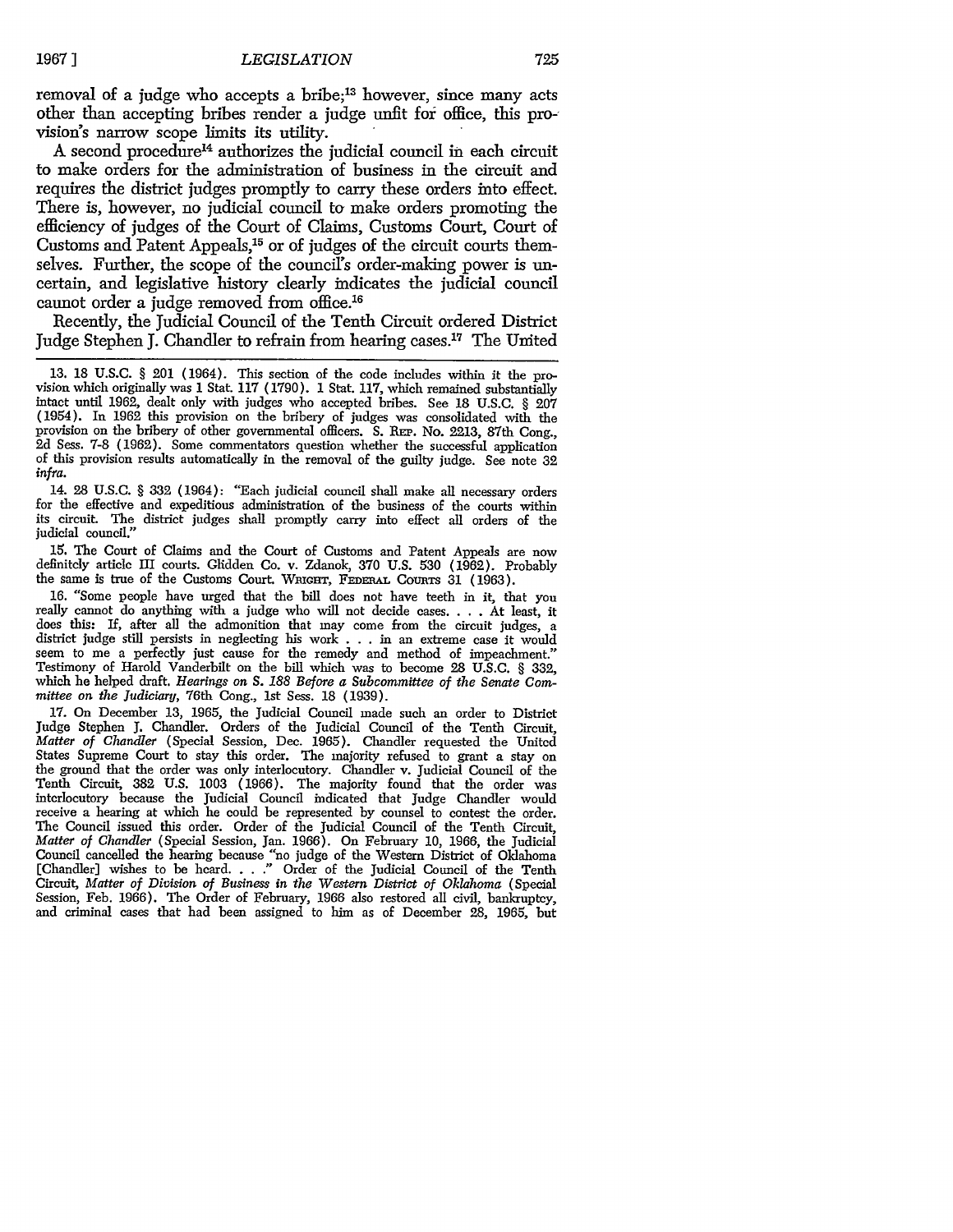States Supreme Court declined to determine the judicial council's power to promulgate such orders;18 however, a strong dissent urged that the judicial councils have no such disciplinary authority, and insisted that the sole disciplinary device is impeachment.<sup>19</sup> Furthermore, the lack of elementary procedural safeguards to protect the judge's fights casts doubt upon the validity of the order-making procedure as a disciplinary device. In effect, the judicial council used this provision as a basis for suspending a judge through a proceeding both instituted and decided by that council without affording the judge an opportunity to be heard. The *Chandler* case revealed one further weakness in the order-making provision. If a district judge does not wish to carry out the council's order, this provision supplies no sanctions with which the judicial council can enforce its demands. In such a situation, the only present sanction is impeachment.<sup>20</sup>

The inadequacies of impeachment and present alternative statutory methods indicate the need for an improved procedure dealing with misbehaving inferior court judges. Before any improvements can be suggested, however, it is necessary to consider whether the Constitution allows any alternative to impeachment.

#### *C. Constitutional Question*

Legal commentators have said that impeachment and conviction by Congress is the only constitutionally permissible method to remove a federal judge.21 Under this theory the statute empowering a court to

made no provision for assignment of additional cases. On the order, thus modified, a petition for writ of prohibition or mandamus is still before the Supreme Court.

18. Chandler v. Judicial Council of the Tenth Circuit, 382 U.S. 1003 (1966). The majority did not reach a decision on the merits. See note 17 *supra.*

19. Justice Douglas joined Justice Black: "I think the Council is completely without legal authority to issue any such order . . . with or without a hearing . . . and that the Constitution forbids it." *Id.* at 1004.

20. See note 17 *supra.*

21. This statement was apparently first made by Alexander Hamilton in the Federalist papers: "The precautions for their [judges'] responsibility are comprised in the article respecting impeachments. . . . This is the only provision on the point which is conrespecting impeachments. . . . This is the only provision on the point which is consistent with the necessary independence of the judicial character, and is the only one which we find in our own Constitution in respect to No. 79, at 492-93 (Lodge ed. 1888) (Hamilton). While Hamilton's views on the Constitution are important, they are not decisive. The Supreme Court definitely rejected Hamilton's view that officers appointed by the President and Senate are only removable by the President and Senate. Myers v. United States, 272 U.S. 52 **(1926).**

This statement has also been made in several law review articles, notably Brown, The Impeachment of the Federal Judiciary, 26 HARV. L. REV. 684 (1913); Otis, A Proposed Tribunal: Is it Constitutional?, 7 U. KAN. Crry L. REv. 1 (1938); Note, 51 HAzv. L. REv. 330 (1937). Only the Otis article, however, took the view that any other method of removal definitely would be unconstitutional. The Otis article relied on the Federalist statement, the constitutional provision that the House of Rep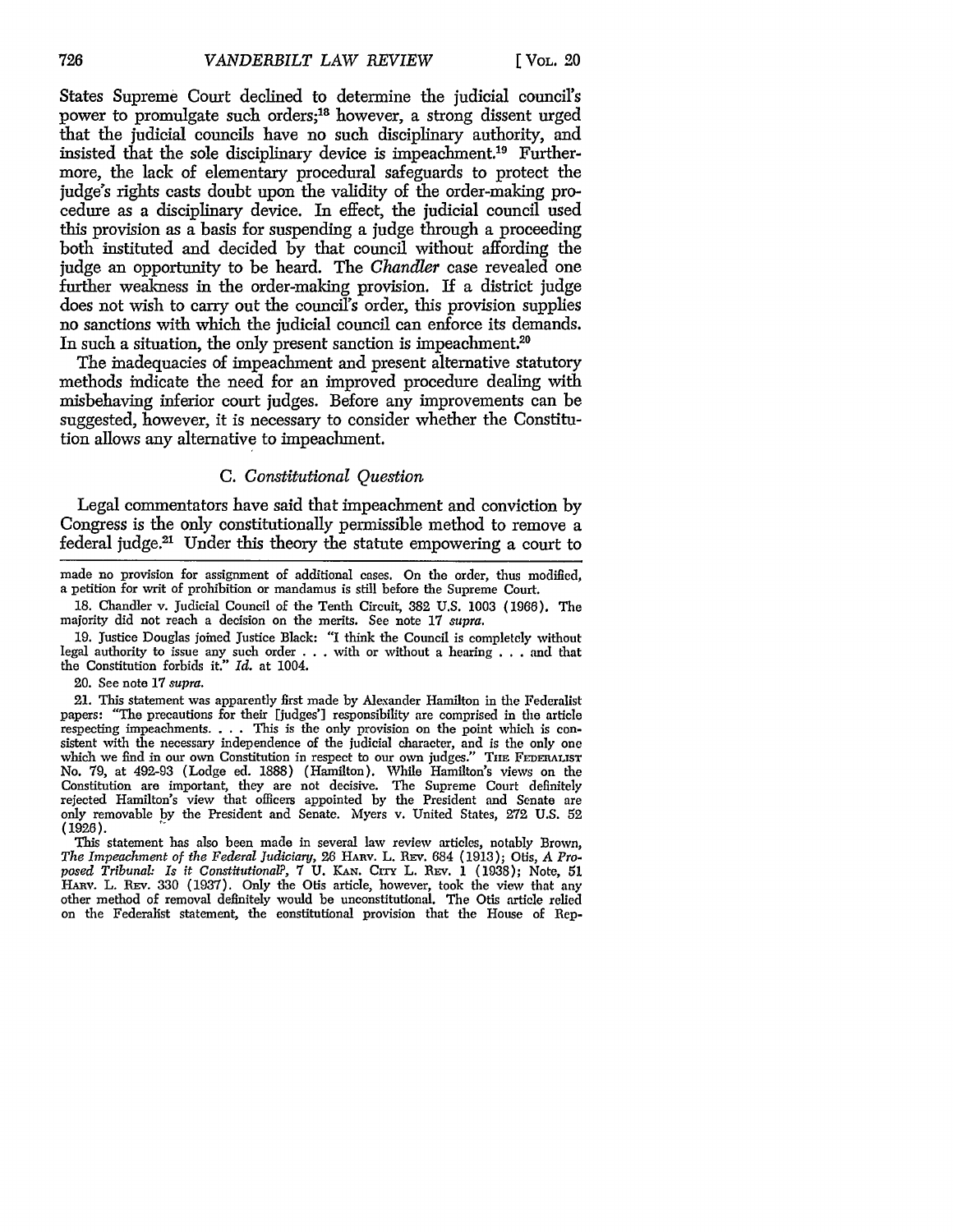remove a judge for accepting a bribe is unconstitutional and only constitutional amendment can improve the present defective removal procedure.<sup>22</sup> There is, however, another theory that the Constitution, in addition to expressly providing for Congressional removal of a judge by impeachment and conviction, impliedly allows the judicial branch itself to remove a misbehaving judge.23 There are two sound bases for this view.

First, at common law in England there were methods by which the executive, the legislature and the judiciary could remove judges.<sup>24</sup> In the United States, the basic constitutional doctrine of separation of powers would have prevented the use of these methods by the executive or the legislature if the framers had not provided otherwise by formulating the impeachment procedure. However, the absence of an express constitutional provision for executive removal of judges implies a rejection by the framers of this possibility. Likewise the framers impliedly rejected all methods of removal of judges by the legislature, except impeachment, since impeachment was the only method expressly provided. Yet, because the basic doctrine of separation of powers would not apply to prevent removal of judges by the judicial branch itself, the failure of the framers expressly to provide for this method of removal in the Constitution does not necessarily imply its rejection.

Second, the separation of powers concept stresses the independence of the three branches of government. Independence logically requires not only freedom from interference by the other branches but also freedom for each branch to perform those tasks assigned to it by the Constitution. James Madison recognized this truth when he argued the importance of strictly construing a legislative check on the execu-

resentatives had the sole power of impeachment and the Senate had the sole power to try impeachments and the fact that "high crimes and misdemeanors" can be interpreted to cover practically all misbehavior. Finally, this statement is made in the ABA Committee Report, supra note 6. The Report's view is based mainly on the Otis article.

22. The ABA Committee Report, supra note 6, proposes such an amendment.

23. Shartel, *Federal Judges-Appointment, Supervision, and Removal-Some Possibilities Under the Constitution,* 28 **MicH.** L. **REv.** pts. **1-3** 485, 723, 870 (1930). On three occasions bills based on this view have been introduced in Congress. H.R. 2271, 75th Cong., 1st Sess. (1937); H.R. 9160, 76th Cong., 3d Sess. (1940); H.R. 146, 77th Cong., 1st Sess. (1941). H.R. 2271 and H.R. 146 were favorably reported to the House, H.R. REP. No. 814, 75th Cong., 1st Sess. (1937); H.R. REP. No. 921, 77th Cong., 1st Sess. (1941), and passed the House, but failed in the Senate. H.R. 2271 and H.R. 146 received the approval of the ABA. 62 A.B.A. REP. 127 (1937); 65 A.B.A. REP. 78-80, 100 (1940).

24. Common law methods of removal were: Executive-Prior to the Act of Settlement most judges held office at the pleasure of the king. Legislative-Impeachment, address, bill of attainder. Judicial-Quo Warranto, Scire Facias. Shartel, supra note 23, at 881-83.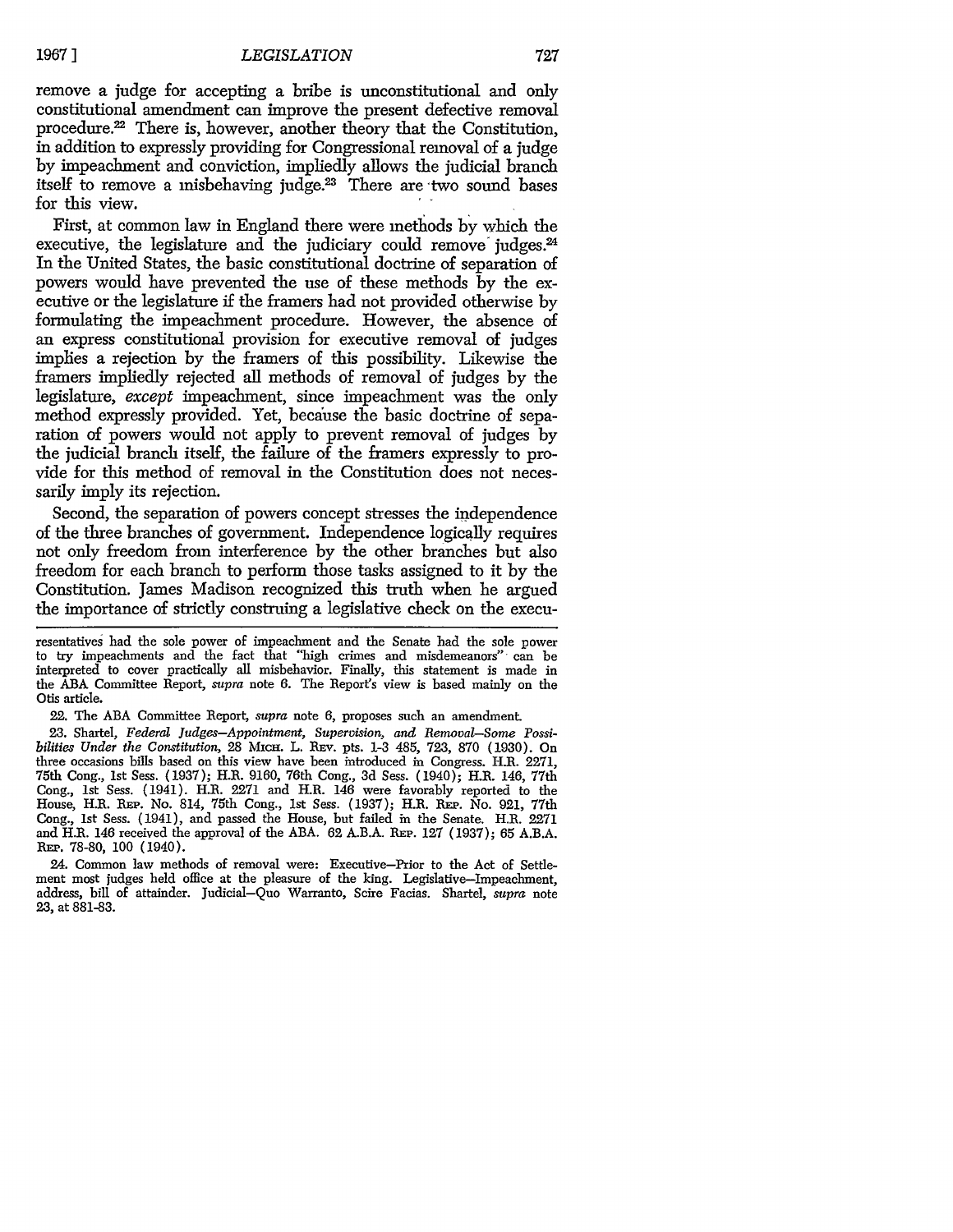tive, since a broad construction would hamper the President in the preformance of his executive power.

There is another maxim which ought to direct us in expounding the Constitution .... It is **...** that the three great departments of Government be kept separate and distinct; and if in any case they are blended, it is in order to admit a partial qualification, in order more effectually to guard against an entire consolidation. I think, therefore, when we review the several parts of this Constitution . . . we must suppose they [the departments] were intended to be kept separate in all cases in which they are not blended, and ought, consequently, to expound the Constitution so as to blend them as little as possible.25

Just as article II, section 1 vests in the President the executive power, article III, section **1** states:

The judicial powers of the United States shall be vested in one Supreme Court, and in such inferior courts as the Congress may from time to time ordain and establish.

At the time of the framing of the Constitution removing judges was a traditional exercise of the judicial power<sup>26</sup> and a removal procedure would seem clearly to fall within the constitutional definition of the judicial function-that is, hearing cases and controversies.<sup>27</sup> If Madison's observation may be extended to apply to the separation of the legislative and judicial branches, the doctrine of separation of powers would require a narrow construction of impeachment as a legislative check on the judiciary, and allow the removal of judges by the judicial branch in a proper judicial proceeding.28

On the other hand, the concept of separation of powers does not prevent Congress from conferring on a court, by statute, jurisdiction to conduct a proceeding to remove a judge. Outside of the relatively narrow original jurisdiction of the Supreme Court, the Constitution entrusts to Congress the task of determining, within specific guidelines,

<sup>25. 1</sup>ANNALSOF CONG. 497 **(1789).**

<sup>26.</sup> Shartel, supra note 23, at 882-83.

**<sup>27.</sup>** U.S. CoNsT. art. III, § 2. A proceeding to remove a judge from office would be a case or controversy since it would involve a decision of controverted questions of law and fact and a controversy between the United States and an office holder over the title to an office.

**<sup>28.</sup>** If this construction of the Constitution were accepted, the power of the judicial branch would be more nearly co-ordinate with the power of the legislative and executive branches. Article I, § 5, provides that Congress may remove its own members and Myers v. United States, supra note 21, held that the President could remove members of the executive branch. One commentator has observed that as long as impeachment is the only way a judge can be removed, judges will be dependent on Congress and be forced to court congressional favor. SMInSON, *op.* cit. supra note 4, at 73.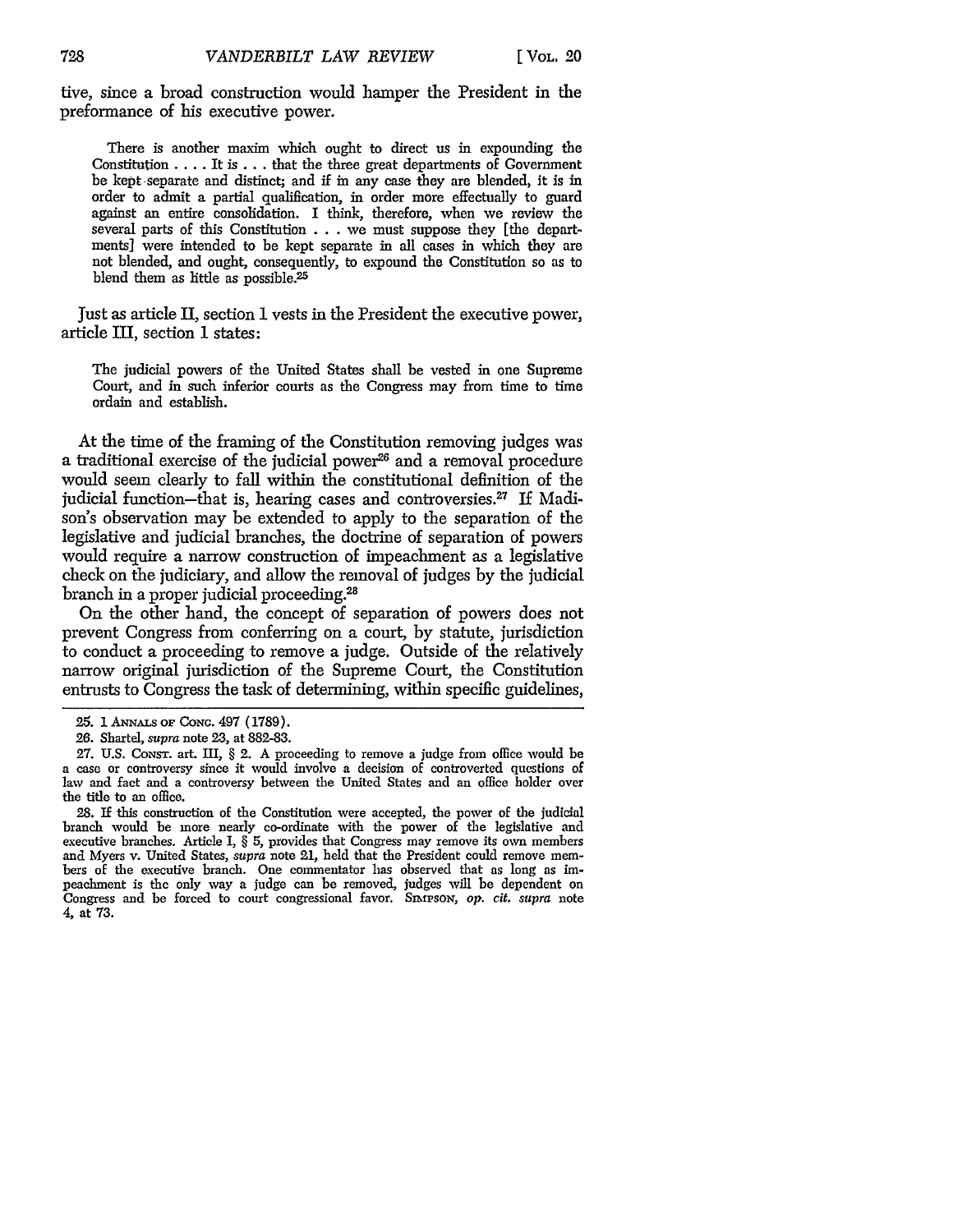the jurisdiction of the federal courts. This principle has been accepted since it was first espoused in *Cary v. Curtiss : 29*

**...** the judicial power... although it has its origin in the Constitution, is ... dependent for its distribution ... upon ... Congress, who possess **...** power of investing them [courts] with jurisdiction....

Since the Constitution gives the legislative branch the task of conferring jurisdiction upon the courts, it would not be inconsistent tosay that the separation of powers concept on the one hand indicates only a limited power in the legislature to remove a judge and a fuller power to remove in the judiciary, but on the other hand does not prevent the legislature from conferring upon the judiciary the jurisdiction to exercise this power.<sup>30</sup>

The members of the first Congress, including many framers of the Constitution, evidently believed the Constitution permitted removal of judges by the judiciary. They passed a law<sup>31</sup> which apparently<sup>32</sup> provided that a court could remove from office a judge who accepted a bribe.

The courts have never determined whether the Constitution per-

30. Compare: Madison saw no inconsistency in saying that the Congress could create an executive department which would aid the President in performing his executive function but could not limit the ability of the President to perform his executive function by limiting his power to remove members of that department. 1 ANNALS OF CONG., 496 (1789).

31. 1 State. 117 (1790) (now part of 18 U.S.C. § 201 (1964), provided: "Every judge of the United States, who **...** accepts **...** money, or other bribe... shall be fined. and imprisoned at the discretion of the court, and shall be forever disqualified to. hold any office of honor, trust, or profit under the United States."

32. ABA Committee Report, *supra* note 6, cites Burton v. United States, 202 U.S. 344 (1906), for the proposition that this "statute does 'not operate, *ipso facto,* to. vacate the seat' of the convicted judge." However, *Burton* only held that a similar provision did not operate, ipso facto, to vacate the seat of a Senator for the reason that a Senator was not an officer under the United States Government. *Id.* at 369. A, logical inference is that, had the Senator been an officer under the United States. Government, the provision would have, ipso facto, vacated the Senator's seat. A judge is an officer under the government of the United States. U.S. CONST. art. II, § 4. *Burton* would, therefore, seem to be authority for the proposition that 1 Stat. 11'T provided an alternative method of removing judges for accepting bribes.

<sup>29. 44</sup> **U.S. (3** How.) 236, 245 (1845); WRIGHT, **FEDmuL** CouRTs 24 and cases cited *SndnsoN, op. cit. supra* note 4, at 24 n.26. Even in an area-rules of procedure-where some have contended that the Supreme Court had an inherent power, the Court has agreed that action by Congress is not an interference by the legislature in the judicial branch, Sibbach v. Wilson & Co., **312** U.S. 1, 9 (1941) (Congress has undoubted power to regulate the practice and procedure of federal courts), despite Wigmore, *All Legislative Rules for Judiciary Procedure Are Void Constitutionally,* 23 ILL. L. **REv. 276** (1928). Such power in Congress is not so great as some apparently fear. See *e.g.,* Otis, *supra* note 21. Congress is limited because it must confer jurisdiction on an article HI court. For a general discussion of the requirements for an article **III** court, see WRIGHT, FEDERAL COURTS 24-32 and cases cited therein.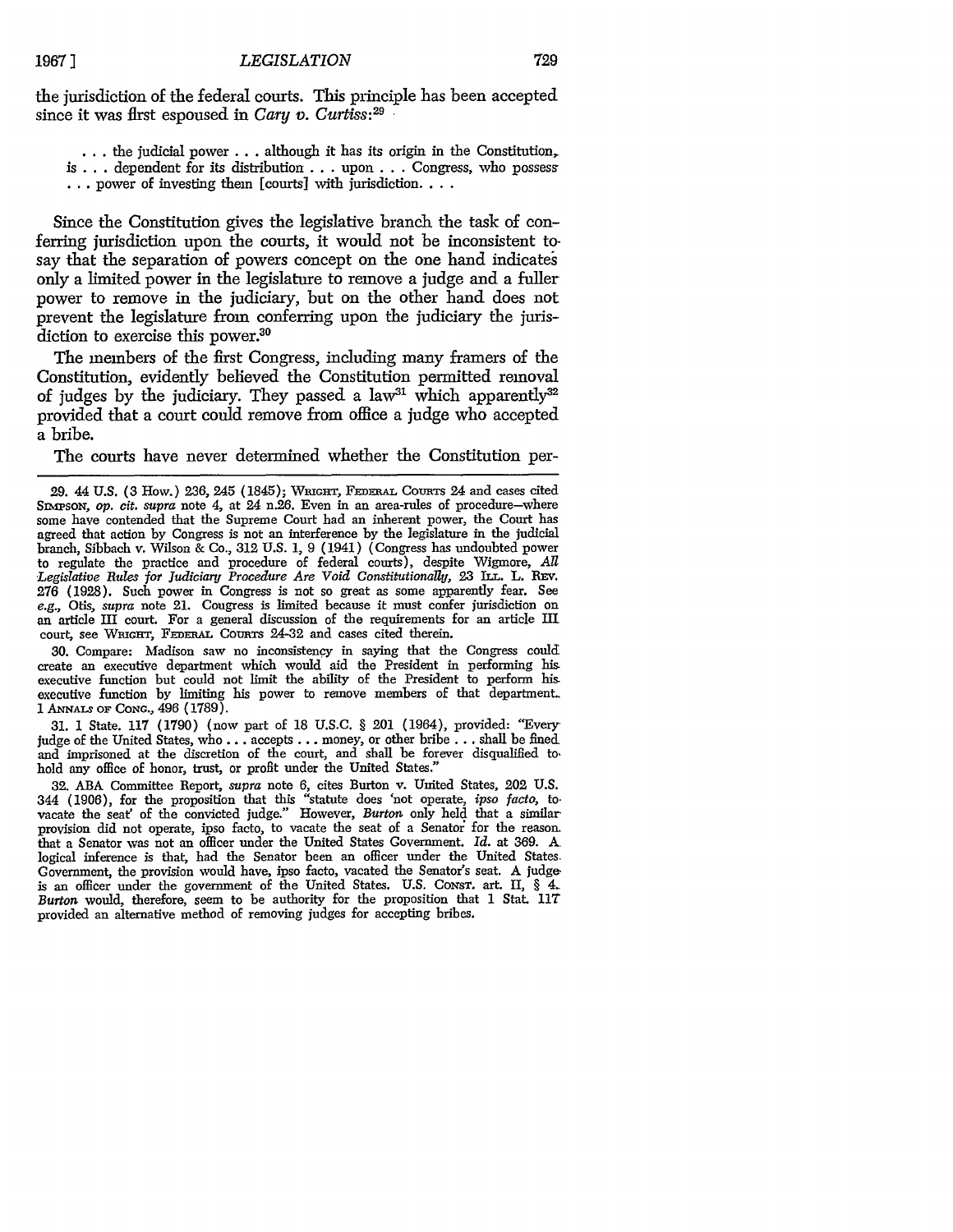mits a method of removal of judges other than impeachment.<sup>33</sup> However, the Supreme Court has determined that the express provision for impeachment does not prevent the President from removing civil officers within the executive department,<sup>34</sup> or judges from removing administrative officers within the judicial department.35 If the Supreme Court were presented with a statute which provided a method whereby a judicial body could remove a judge from office for misbehavior, there would thus be a good basis for holding that statute constitutional.

#### *D. Constitutional Requirements for an Improved Alternative*

Assuming that the Constitution allows removal of judges by the judicial branch, it is necessary to explain more fully the constitutional requirements for such a proceeding. There are at least three such requirements.

First, the doctrine of separation of powers requires the proceeding for removal to be exclusively within the judicial branch.<sup>36</sup> This means, for example, that the attorney general could not be permitted to initiate a removal proceeding since such authority might provide him with the power to harass a judge with whom the executive disagreed politically. Such harassment would be an unconstitutional interference in the affairs of the judicial department.

On the same basis neither the Judiciary Committee of the House nor the House of Representatives itself could initiate such a proceeding. Impeachment is an exception to the overriding policy of separation of powers, and the express provision in the Constitution must be viewed not only as a grant of power to Congress but as a limitation on this power. The impeachment procedure was made somewhat cumbersome so that the legislative branch could not remove a judge simply because of his political views.<sup>37</sup> Therefore, to permit the House to initiate removal proceedings other than impeachment would allow it

34. Myers v. United States, *supra* note 21.

<sup>33.</sup> Several decisions in dictum or dissent have stated that a federal judge could be removed only through impeachment and conviction. Chandler v. Judicial Council of the Tenth Circuit, *supra* note 18, at 1003 (dissent); Wingard v. United States, 141 U.S. 201, 203 (1891) (dissent); Clark v. United States, 72 F. Supp. 594 (Ct. **Cl.** 1947) (dictum).

<sup>35.</sup> Reagan v. United States, 182.U.S. 419 (1901); In the matter of Hennen, 38 U.S. (13 Pet.) **230** (1839).

<sup>36.</sup> Myers v. United States, *supra* note 21, at 116: "From this division on principle, the reasonable construction of the Constitution must be that the branches should be kept separate in all cases in which they were not expressly blended. . . .

<sup>37.</sup> Thus the framers rejected removal by address for the reason that "judges would be in a bad situation if made to depend on every gust of faction which might prevail in the two branches of our Gov." 2 FARRAND, THE RECORDS OF THE FEDERAL CONVENTION 429 (1911).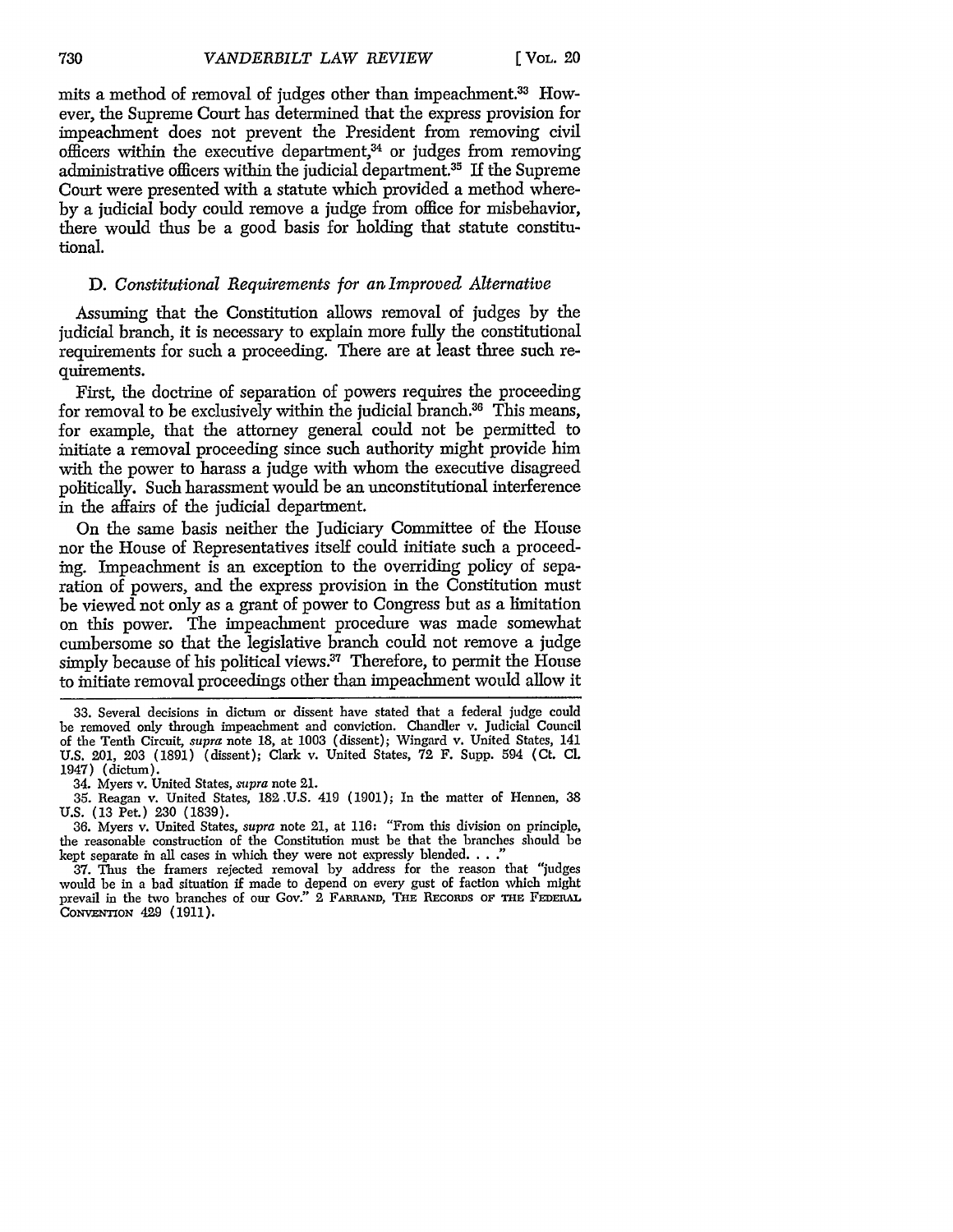to participate in a proceeding somewhat less difficult than that expressly provided, thus defeating the policy behind the specific restriction embodied in the Constitution.

Second, because the proceeding should be exclusively within the judicial branch, only judges with good behavior tenure could preside.<sup>38</sup> Thus, laymen or attorneys, though allowed to function in an investigatory capacity, could not sit on a tribunal to determine a case.

Third, the proceedings for removal should have the fundamental requisites of a fair trial: $39$  (a) the judge should have an opportunity to be fully informed of the nature of the charge in time to prepare to meet it; and (b) the judge with the aid of counsel, must be granted an opportunity fully to present his contentions to an unbiased tribunal.

#### *E. Desirable Features of an Improved Alternative*

Several states provide methods for removal of judges within the judiciary.<sup>40</sup> Experience in operating these state procedures suggests several other desirable features for an alternative method of removal for misbehavior.

For instance, one body should be empowered to investigate complaints and initiate charges; that body should have continuity. New York's Court on the Judiciary may be convened at the request of the chief judge of the court of appeals, the governor, the legislature, or a committee of the bar.<sup>41</sup> Though this court has been in existence since 1948 it has only been convened three times.<sup>42</sup> California's Commission on Judicial Qualifications investigates complaints, prefers charges, and sits as a continuing body.<sup>43</sup> For the period January

Other states have procedures whereby judges may be removed by the judiciary for misbehavior alone: LA. CONsT. art. 9, §§ 4, 5; NxB. CONST. art. 3, § **17.**

Still other states have procedures whereby judges may be removed by the judiciary for disability alone: **ALASKA** CoNsT. art. 4, § **10;** CoLO. CoNsT. art. ,6, § **23; CONN.** GEN. STAT. REV. § 51-49 (1958); HAWAH CONST. art. 5, § 4; MINN. STAT. ANN. § 490.04 (1958); Mo. CONST. art. 5, § 27; **UTAH. CODE ANN.** § § 49-7-3, 49-7-4 (1953).. 41. N.Y. CONST. art. 6, § 22.

42. Frankel, *Judicial Discipline and Removal,* 44 TEXAs L. REv. 1117, 1125 n.32 (1966).

43. **CAL. CONST.** art. 6, § 10(b); Frankel, *supra* note 42, at 1128.

1967]

<sup>38.</sup> All judges of courts within the judicial branch hold office during good behavior. U.S. CONST. art. III, § 7.

<sup>39.</sup> Powell v. Alabama, 287 U.S. 45, 68 (1932); ICC v. Louisville & N.R.R., 227 U.S. 88, 93 (1913); The Reno, 61 F.2d 966, 968 (2d Cir. 1932).

<sup>40.</sup> Several states have procedures whereby judges may be removed by the judiciary for misbehavior or disability: *ALA.* CoNsT. art. 7, § 176; **CAL.** CoNsT. art. 6, § 10(b); **ILL.** CoNsT. art. 6, § 18; **IND. CO NST.** art. 7, § 12; IowA **CODE ANN.** §§ 605.26, 605.27, 605.28 (1949); N.Y. CONST. art. 6, § 22; Omo Rtv. CODE ANN. § 2701.11 (Baldwin 1964); OnE. CONsT. art. 7, § 6, ORE. **REv. STAT.** § 1.310 (1965); TEx. CoNsT. art. 5, *§* 1-a.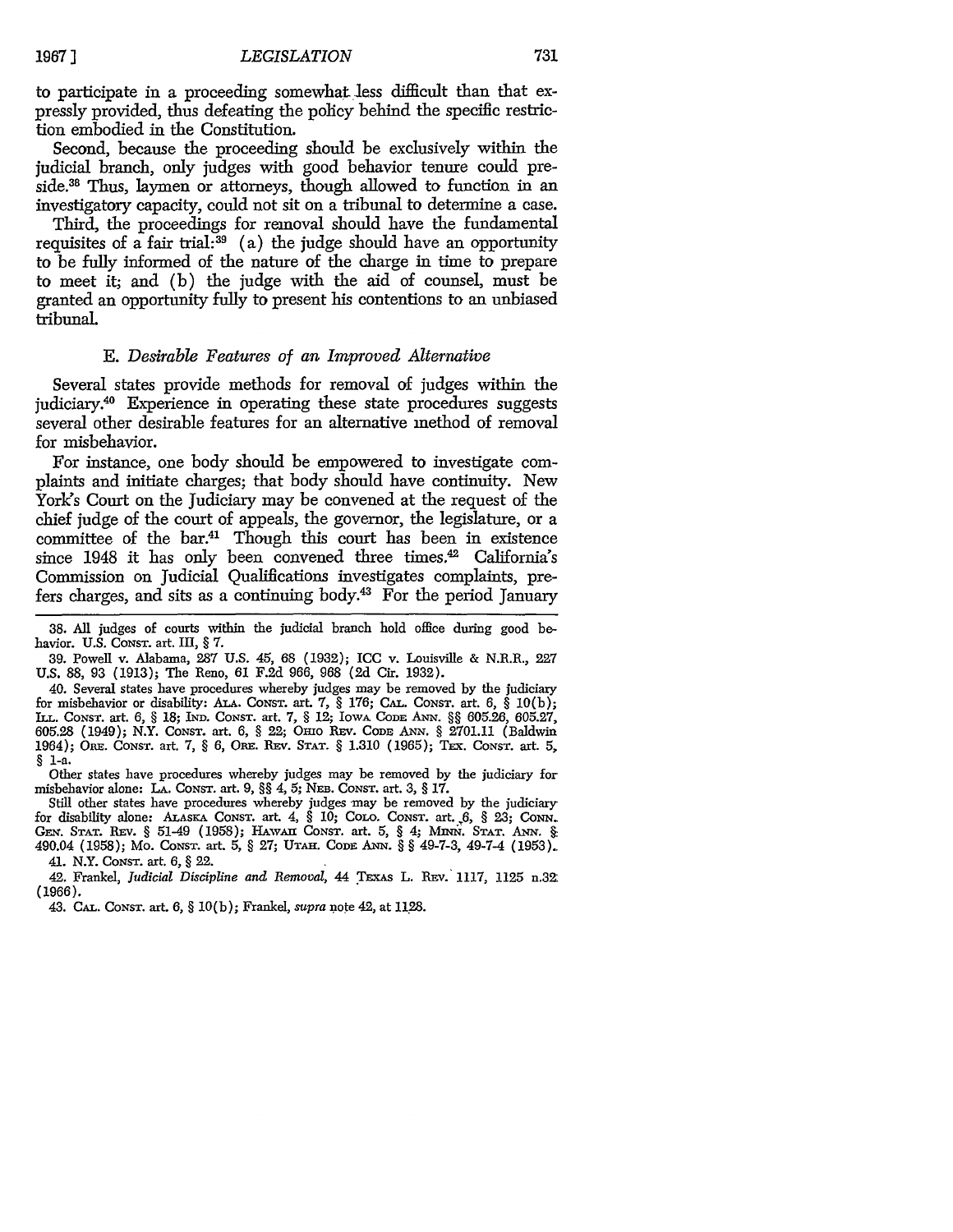1, 1964 to December 31, 1965, action of the Commission caused the resignation or retirement of ten judges.<sup>44</sup> One can conclude that unless a continuing body is given sole responsibility for investigating complaints and initiating charges, the result will be only a slight improvement over a system limited to removal by legislative impeachment. Such a continuing body would have an additional advantage in that it could acquire skill in investigating misbehavior charges. This skill is a necessity in the light of another desirable feature-privacy.

The complaints to, and proceedings of, the investigating and charging body should be private in order to increase public confidence in, and respect for, the judiciary. If dissatisfied litigants are allowed to make the investigating body into a forum for public attacks on judges, the alternative method could severely injure the judiciary's public image. Experience shows that the public may believe even a groundless accusation if repeated often enough. Furthermore, privacy provisions would permit a lawyer to make complaints about a judge's conduct when otherwise he might hesitate through fear of alienating a judge before whom he must practice.45 California provides that the proceedings of its investigating body shall be private until that body decides that removal is appropriate.<sup>46</sup> The body then makes a recommendation for removal to the California Supreme Court which conducts a public trial.<sup>47</sup> The privacy provision insures that only well-grounded complaints will be made public. On the other hand, there should be a provision for final judgment only after public trial to insure that the provision for privacy will not cause the judge's removal in a secret Star Chamber proceeding.

In addition, the court vested with final power to remove should also be vested with power to suspend pending the outcome of the proceedings. California made no express provision for suspension, but the state attorney general has ruled that the supreme court could suspend a judge whose removal had been recommended.48 The utility of a suspension provision is obvious. There may be a delay between the initiation of judicial proceedings and final judgment concerning fitness, and litigants should not be forced to try their cases before a judge whose position is in doubt.

#### *F. Suggestions*

In light of the discussion of present federal procedures, require-

<sup>44.</sup> Frankel, supra note 42, at 1129.

<sup>45.</sup> Note, 41 N.Y.U.L. REv. 149, 179 (1966).

<sup>46.</sup> **CAL.** CONST. art. **6, § 10(b).**

<sup>47.</sup> **CA..** CONsT. art. **6,** § **10(6).**

<sup>48.</sup> *41* Ors. ATr'Y **GEN.** 140 (1963).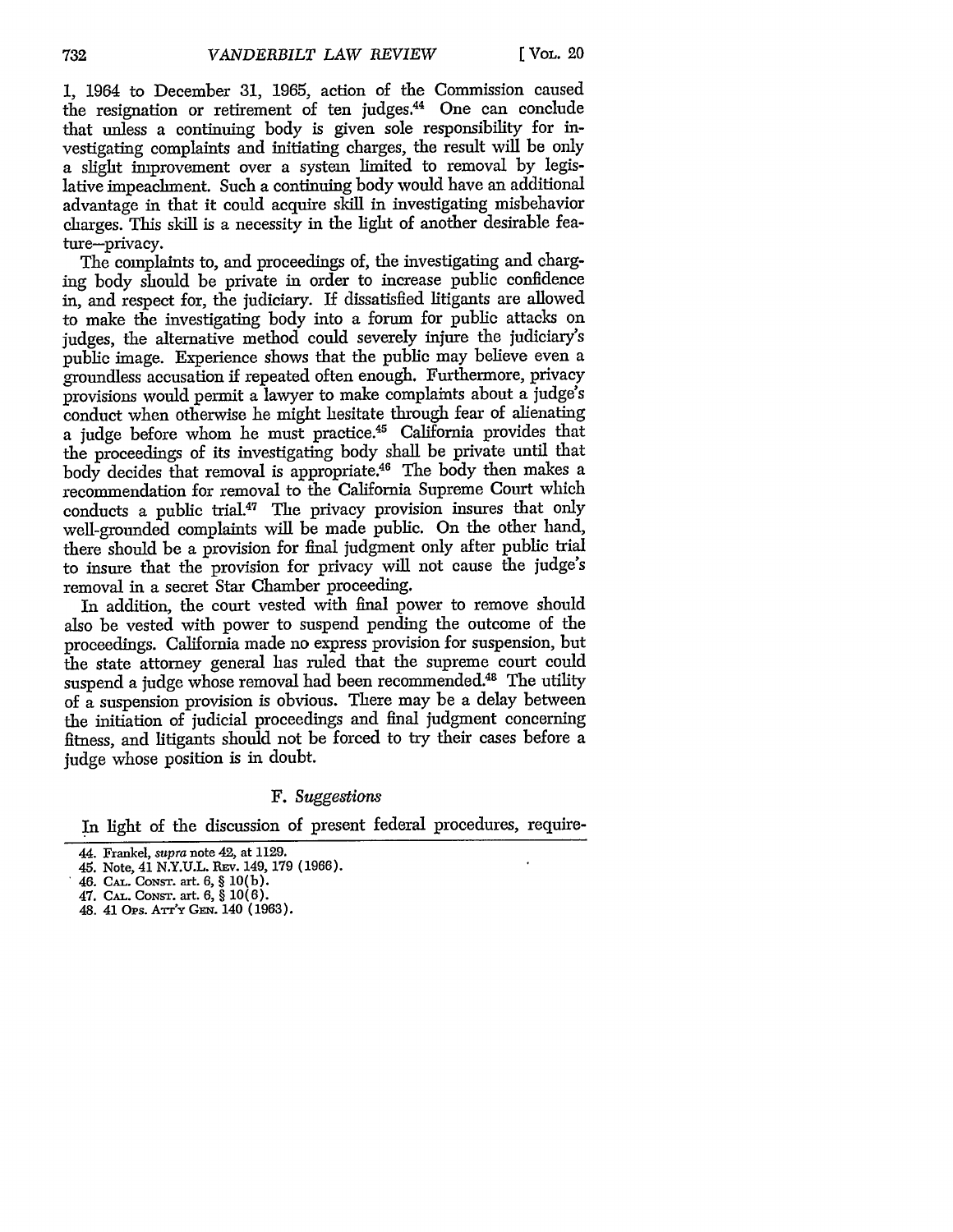ments of the Constitution and desirable features of state procedures, the following suggestions are made for consideration in drafting a statute to provide an improved alternative method for promoting the honesty and efficiency of inferior court federal judges.

The presently constituted judicial councils of the circuits should be empowered to investigate complaints of judicial misbehavior, to hold a hearing on the complaint, and to censure or recommend to the chief justice the removal of judges within the circuit. The judicial councils are particularly appropriate for this task since they meet regularly and carry out supervisory functions.49 The provision for censure allows the council to proceed though it feels that the judge's misbehavior is not so severe as to require removal.

All proceedings before the judicial council should be confidential. This provision will protect the acquitted judge and the complaining party.

The judicial council should make a recommendation of removal to the chief justice, who would be empowered to suspend the accused judge. The chief justice would then appoint a previously uninvolved party to act as formal plaintiff<sup>50</sup> and would order the judicial council of another circuit to hold a trial de novo. This body would have the power to reverse, modify, or affirm the original council's decision. The trial would be public and would be presided over by judges who had not been involved in the investigation. The judicial council of another circuit appears the best body to conduct the trial, since the only other judicial body currently exercising a supervisory role, the Judicial Conference of the United States, would be unwieldy.<sup>51</sup>

The court should apply the "good behavior" standard of article III, section 1 of the Constitution in determining whether disciplinary action is necessary. Such a standard in effect would place in the judiciary the sole power to determine grounds for removal and censure. This power is consonant with judicial independence and would avoid an enumeration of grounds which inevitably would fail to be complete. The formal plaintiff should have the burden of proving by a preponderance of the evidence that the judge has violated the good behavior standard. The preponderance of evidence burden is thouglt more appropriate than the "beyond a reasonable doubt" burden because of the non-criminal nature of the hearing and the higher be-

<sup>49. 28</sup> U.S.C. § 332 (1964).

<sup>50.</sup> The Chief Justice might appoint the attorney general or the solicitor general. Since these members of the executive branch would be acting at the instance of the Chief Justice, their action would not be called an interference by the executive branch in the affairs of the judicial branch.

<sup>51. 28</sup> U.S.C. § 331 (1964). The Judicial Conference consists of 25 judges.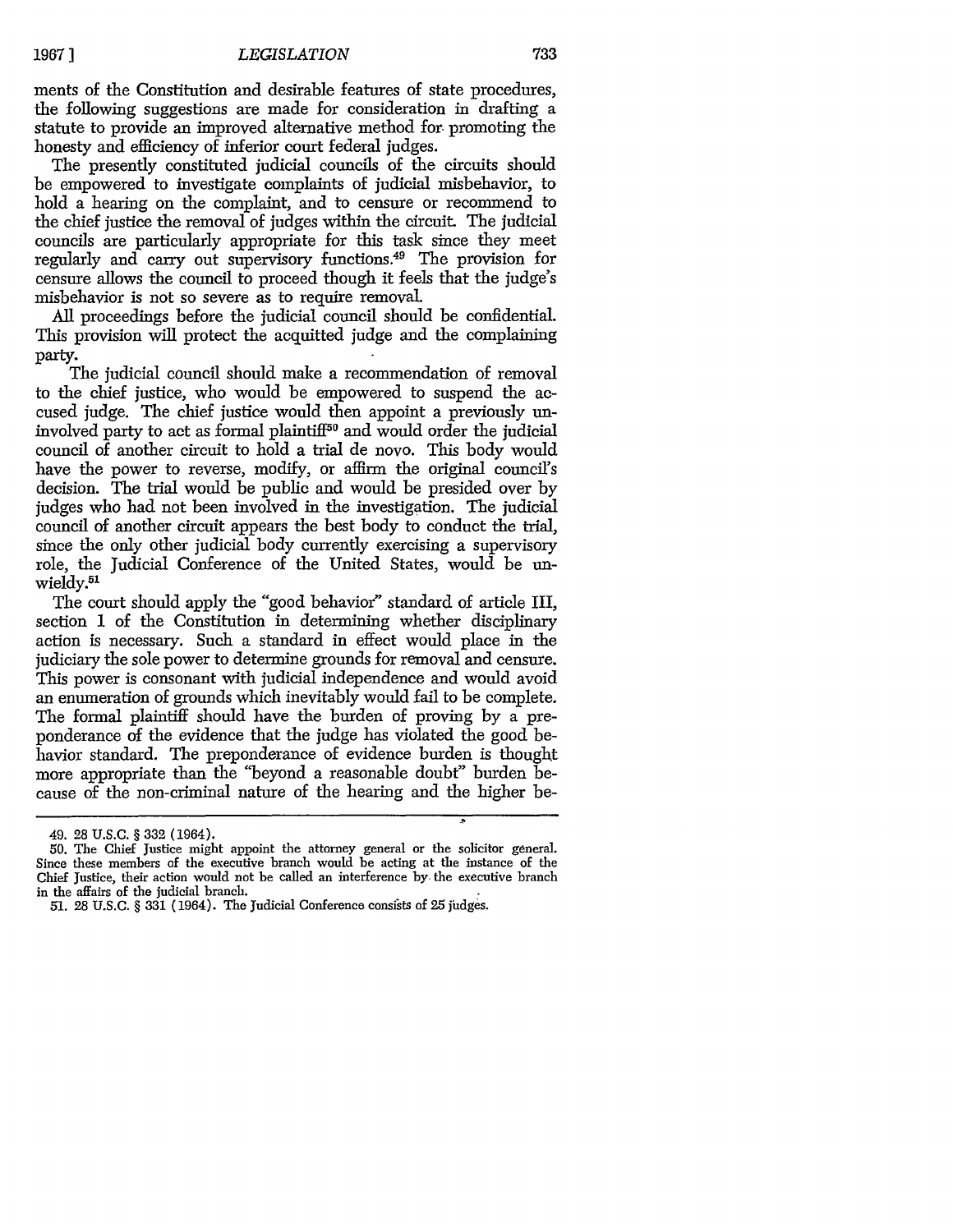havorial standards to which judges are expected to conform.<sup>52</sup>

Appeal from the second judicial council's decision should lie to the Supreme Court. Appellate jurisdiction in the Supreme Court would further guarantee the fairness of the procedure and make certain that case law would develop a uniform definition of the good behavior standard.

The final order should extend no further than removal from office and disqualification to hold office. However, the removed judge should remain subject to punishment for his indictable offenses.

For the purposes of this statute, the Customs Court, the Court of Claims, and the Court of Customs and Patent Appeals should be included within the circuit of the Court of Appeals for the District of Columbia.

# III. THE DISABLED JUDGE

# *A. Inadequacy of Impeachment*

The disabled judge presents a different, though no less serious, problem than the misbehaving judge. A judge may fail to perform efficiently because of physical or mental disability or simply because he is senile; yet the disabled judge cannot be removed by impeach $m$ ent.<sup>53</sup>

# *B. Presently Available Alternative*

Currently there is available an alternative method of dealing with a disabled judge:54 either a majority of the judicial council of the circuit (if the judge is a circuit or a district judge), or the chief judge or the Chief Justice of the Supreme Court (if the judge sits on the Customs Court, Court of Claims, or Court of Customs and Patent Appeals) may certify the judge's disability to the President. The President may then appoint another judge to the court on which the disabled judge sits. The disabled judge remains in office and receives the salary of his office, but loses his seniority.

54. **28 U.S.C. § 372(b)** (1964).

<sup>52.</sup> See ABA, CANONS OF JUDICIAL ETHICS (1924). Canon 4 provides: "A judge's official conduct should be free from impropriety and the appearance of impropriety **., .** and his personal behavior . . . should be beyond reproach." Moreover such a standard will avoid problems which might occur if the court applied the beyond-reasonabledoubt burden. The removing judicial tribunal might be satisfied that a preponderance of the. evidence established need for removal, but a subsequent jury would not be satisfied beyond a reasonable doubt that the judge's behavior was criminal. The removed but subsequently acquitted judge could not validly ask for reinstatement because of the difference in burden of proof requirements. For obvious reasons the same considerations are not applicable to the removal of a disabled judge. See note 70 *infra* and accompanying text.

<sup>53.</sup> Impeachment lies only for treason, bribery, high crimes and misdemeanors. U.S. **CoNsT.** art. 2, § 4.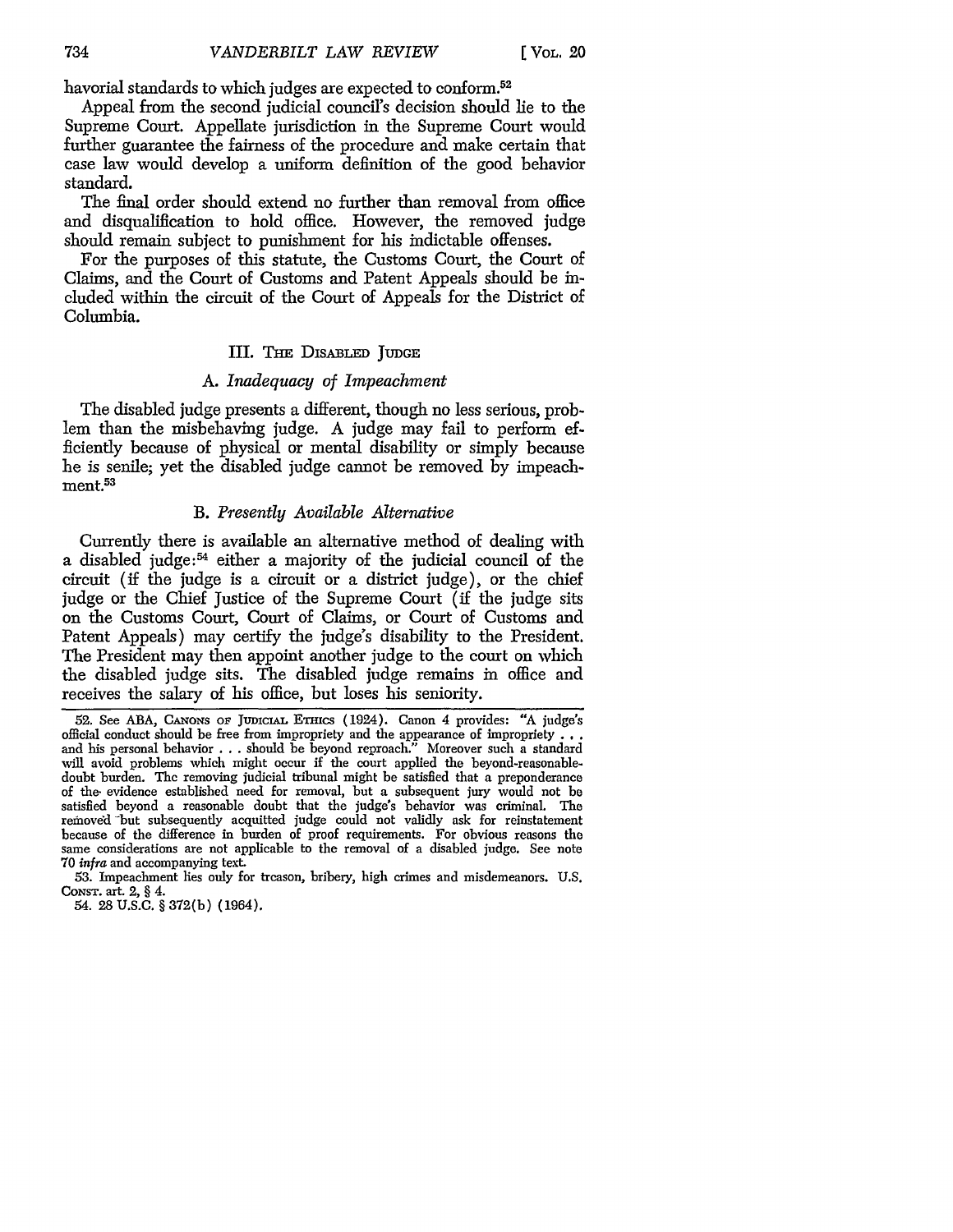#### **1967** ] *LEGISLATION* • **735**

This provision places the responsibility for taking action on judges who are closest to the disabled judge.<sup>55</sup> These judges are naturally hesitant to take such a step, and the provision has apparently been used only once and then at the request of the district judge.<sup>56</sup> Furthermore, the provision does not spell out the method whereby the responsible judges are to determine the degree of disability. There is no requirement for a hearing or for examination by a physician. A final difficulty is that Justices of the Supreme Court are not subject to this provision.<sup>57</sup>

## *C. Constitutional Question*

As stated above, it appears that the express provision for removal of judges by impeachment and conviction may not prevent a procedure whereby the judiciary itself removes judges who misbehave. The provision for good behavior tenure indicates, however, that a judge can never be removed for physical or mental disability, since this disability occurs through no fault of his own.58 It seems agreed that disabled Justices of the Supreme Court cannot constitutionally be removed.<sup>59</sup> There is, however, substantial basis for the view<sup>60</sup> that the Constitution permits a judicial body to remove a disabled inferior court judge so long as the judge's salary is continued.

An increasingly expansive interpretation of the protections afforded by due process<sup>61</sup> may require the removal of disabled judges.<sup>62</sup> Due process of law demands that litigants in the courts have a fair trial,63

55. *Hearings Before the Subcommittee on Improvements in Judicial Machinery of the Senate Committee on the Judiciary,* 89th Cong., 2d Sess. 9 (1966).

56. *Id.* at 10.

57. 28 U.S.C. § 372(b) (1964), says "judge who is eligible to retire under this section. . . ." If Supreme Court Justices had been intended to be amenable to this provision, the words would have been "judges or justices who ..... "Compare 28 U.S.C. § 371 (1964).

58. Hamilton seems to have thought that this was the case. "The want of a pro-<br>vision for removing the jndges on account of inability has been the subject of complaint. But . . . such provision would . . . be more liable to abuse than calculated to answer any good purpose." THE FEDERALIST No. 79, at 493 (Lodge ed. 1888) (Hamilton). Yet Hamilton's view was ambiguous for he continues ". **.** . insanity, without any formal or express provision, may be safely pronounced to be a virtual disqualification." *Ibid.*

59. Major, *Why Not Mandatory Retirement for Federal Judges?,* 52 A.B.A.J. 29 (1966).

60. Shartel, *supra* note 23; Comment, 13 U.C.L.A.L. REv. 1385 (1966).

61. Escobedo v. Illinois, 378 U.S. 478 (1964); Gideon v. Wainwright, **372** U.S. 355 (1963). Though these cases involved the right to counsel under the sixth amendment, due process requires that criminal cases be tried in accordance with the specifications of the fifth and sixth amendments. **CORWrn,** Tim CoNsTrrumON **AND WHAT** rr **MEANS TODAY 170** (10th ed. 1948).

 $\ddot{\phantom{a}}$ 

62. Comment, *supra* note **60.**

63. *In re* Murchison, 349 **U.S.** 133 (1955).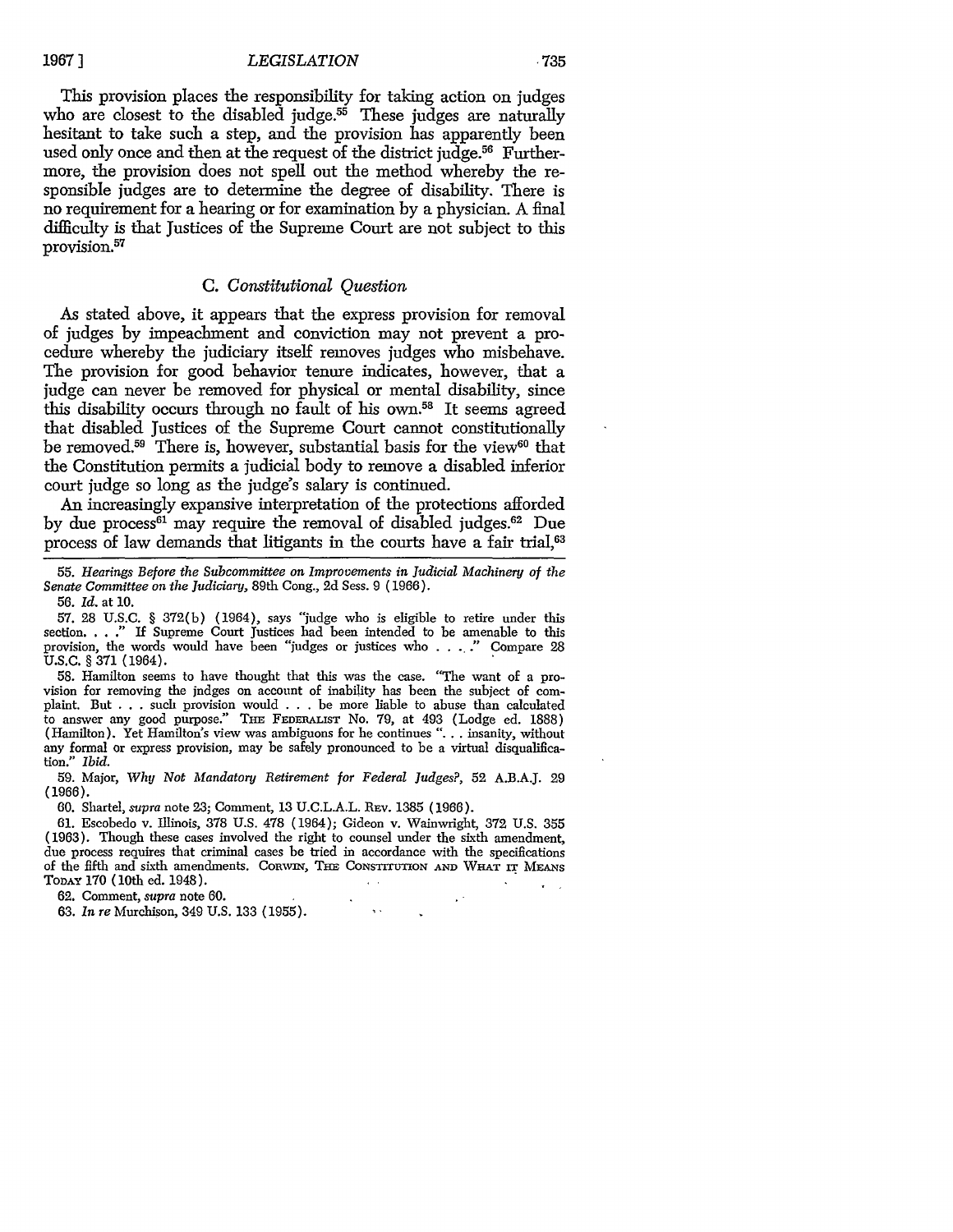but it is doubtful that a mentally disabled judge could assure this. Further, though appeal is available, the time and expense of this method are two practical reasons why the possibility of appellate correction probably would not cure the due process defect of such a trial. One writer has suggested that it may be a denial of due process even to assign a disabled judge to a case, if there is knowledge that the judge is not capable of conducting a fair trial. $64$ 

Moreover, the concept of the "public well-being" indicates that there are historical precedents for removal of the disabled judge. In England, office holders with good behavior patents were apparently subject to a prerogative<sup>65</sup> of the sovereign to remove where governmental convenience required, if the sovereign did not take away the emoluments of office. In the United States public offices generally may be abolished with the consequent removal of the office holders where the "well-being of the public" demands.<sup>66</sup>

In light of this principle and the requisites of due process it would seem that the prerogative to remove a disabled judge, based upon considerations of public well-being, would be lodged somewhere in the sovereign and the only question is the location of that prerogative. The doctrine of separation of powers would prevent its location in the executive or the legislature, but not in the judiciary.

Under the above constitutional theory, when a judge is disabled so that he cannot perform the duties of his office, the judge is subject to removal by judicial proceeding if the proceeding does not take away the emoluments of office. Thus a mandatory retirement statute in which Congress set the retirement age would not be a constitutional solution to the problem since Congress has no power to remove a judge for disability. On the other hand, under this theory, Congress could empower the Supreme Court to set a mandatory retirement age for judges. Whether such a mandatory retirement statute would be a satisfactory solution is another question.<sup>67</sup>

67. It is submitted that such a mandatory retirement statute would not be a satisfactory solution since it is difficult to set an age which would be right for every judge. Justice Holmes was still alert at 85. On the other hand judges, like other humans, are likely to be incapacitated from causes other than old age.

<sup>64.</sup> Comment, *supra* note 60.

<sup>65.</sup> *Walter,* C.B. *of the Exchequer, 6* Foss, JuDc.s **OF ENGLAND** 210 (1966); and *Archer, C.!. of the Common Pleas, 7 id.* at 51-53.

<sup>66.</sup> Crenshaw v. United States, 134 U.S. 99, 104 (1890). Twice Congress has debated the question whether, under the Constitution, Congress had power to abolish judgeship when it abolished the inferior courts to which these judgeships belonged. 11 ANNALS **OF** CONG. 510-986 (1802); 48 CONG. REG. 7992-8002 **(1912).** This question, however, is to be distinguished from the question involved here-whether, under the Constitution, the judiciary could be empowered to remove disabled judges.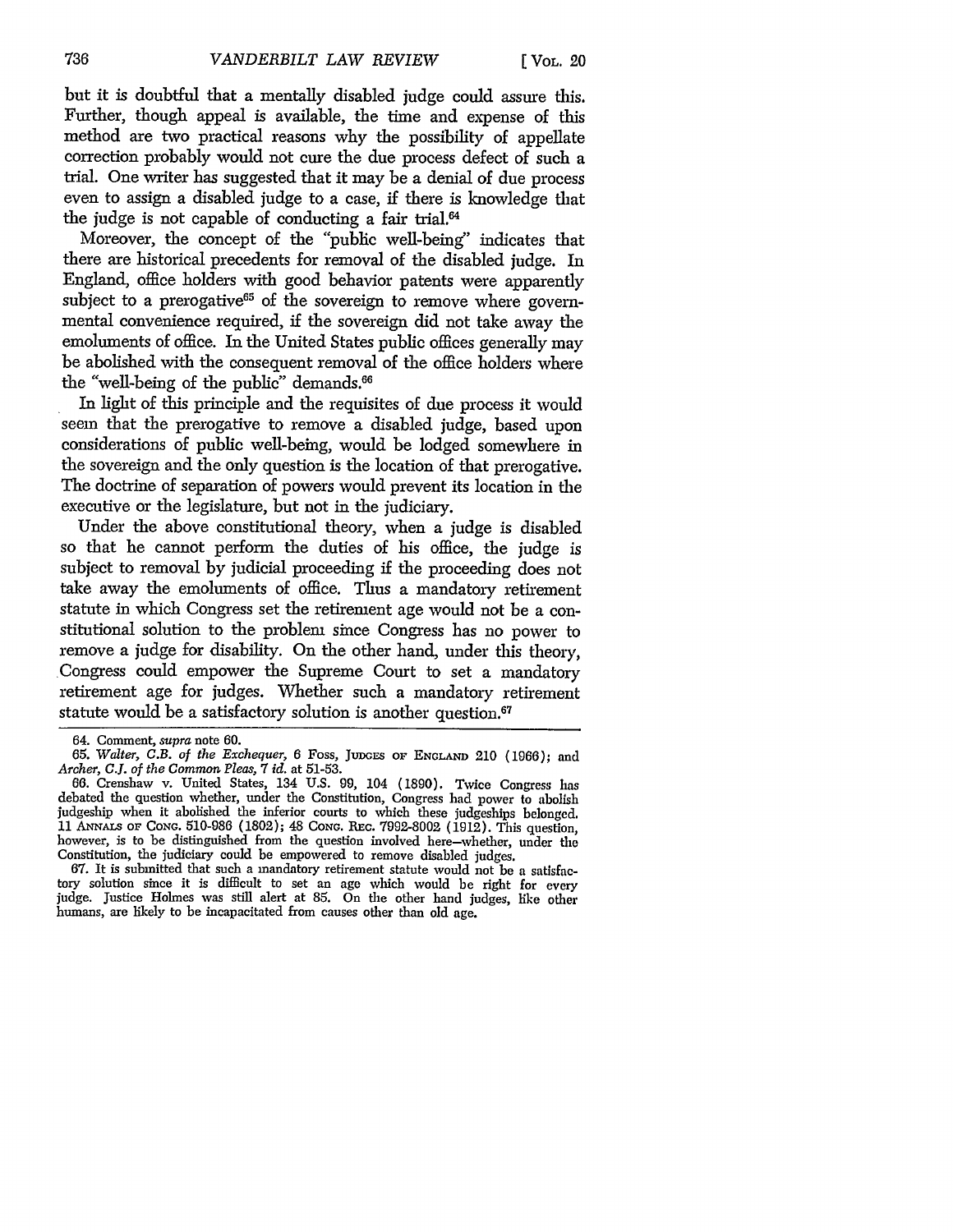#### *LEGISLATION*

# *D. Constitutional Requirements and Desirable Features of an Improved Alternative*

As with removal for misbehavior the Constitution requires that the procedure for disability removal be entirely within the judicial branch and grant the judge a fair hearing. The procedure would, of course, allow the parties to produce medical evidence at the hearing. A judge removed in this fashion could not be deprived of his salary.<sup>68</sup> In addition, the features of privacy, the power to suspend, and a single continuous body for investigation are desirable.<sup>69</sup> To avoid the appearance of a criminal proceeding, privacy should be extended to cover the entire procedure, unless the judge himself requests a public trial. Experience with the present disability provision indicates that the power to initiate the procedure for disability removal should be placed in a body of judges other than those judges closest to the disabled individual.

## *E. Suggestions*

In light of the above discussion, the following suggestions are made for consideration in the drafting of a statute to replace the current statute dealing with the disabled judge.

The Chief Justice should be empowered to appoint judges to a commission which could initiate a proceeding of the judicial council of the circuit in which the judge sits to remove a judge who becomes permanently disabled from performing his duties. Specific provision should be made that a judge cannot be removed for disability unless competent medical testimony establishes, beyond a reasonable doubt, that the judge is permanently disabled from performing his duties.<sup>70</sup> The judge's salary should continue after disability removal.

In addition to removal, the council and court should be empowered to retire the disabled judge from regular active service, but with the proviso that he be permitted to remain available for appointment to hear occasional cases.<sup>71</sup> All proceedings for disability removal, including those before the courts as well as the council should be private, unless at a certain stage the judge should request public

**1967** ]

<sup>68.</sup> Evans v. Gore, 253 U.S. 245, 252-55 (1920). In holding that a judge holding good behavior tenure was not subject to income tax on his salary the Court said: "the primary purpose of the prohibition against diminution [of salary] was not to benefit the judges, but **...** to promote **.**..independence .... Such being its purpose, it is to be construed ... not restrictively, but in accord with its spirit and the principle on which it proceeds."

<sup>69.</sup> **CAL. CONST.** art. 6, § 10(b), is available to handle the disabled judge, too.

<sup>70.</sup> In cases of disability, where there is no question of fault, the judge should be given the benefit of the higher standard of proof. See note 52 supra and accompanying text.

<sup>71.</sup> Compare 28 U.S.C. § 371(b) (1964).